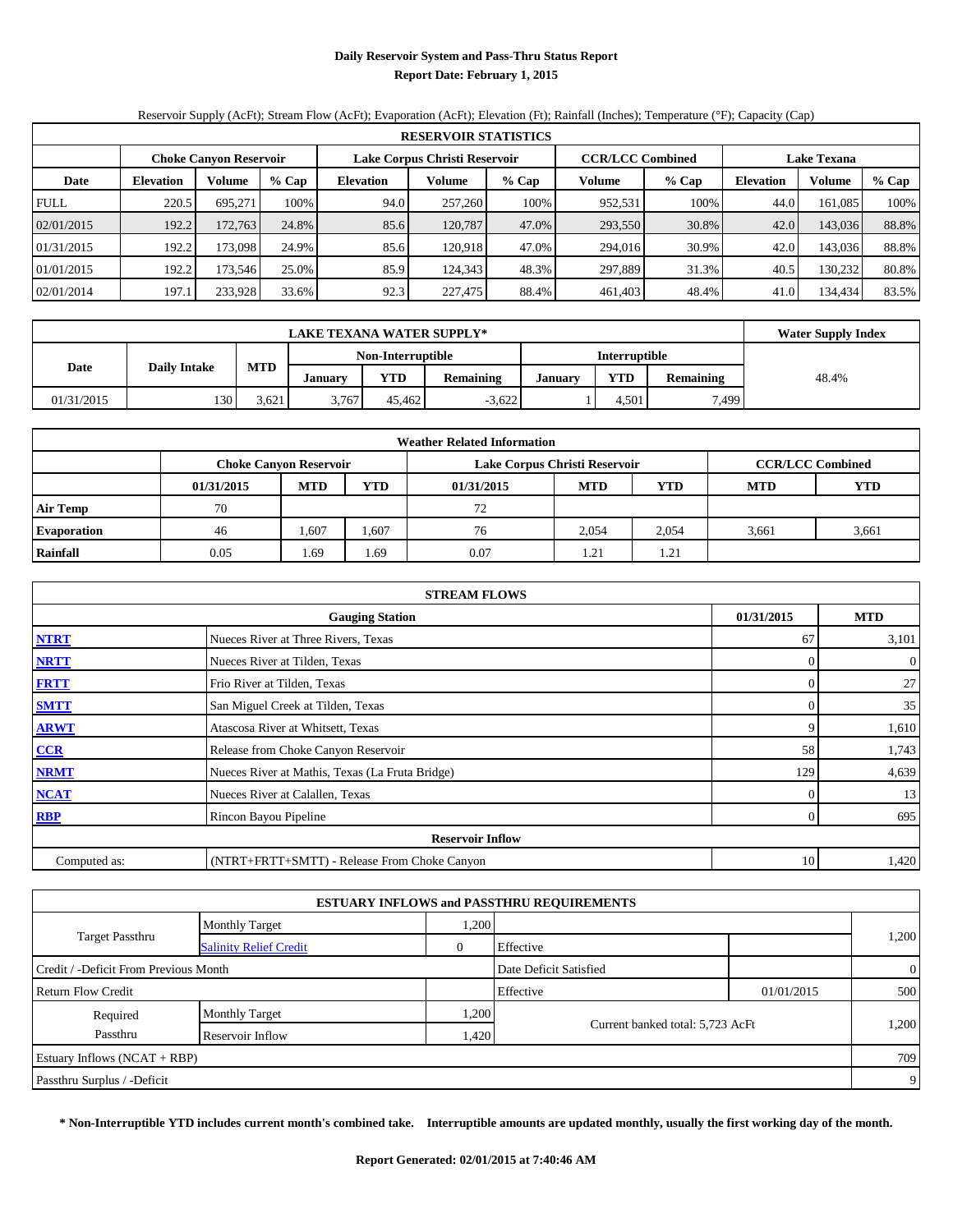#### **Daily Reservoir System and Pass-Thru Status Report Report Date: February 2, 2015**

# Reservoir Supply (AcFt); Stream Flow (AcFt); Evaporation (AcFt); Elevation (Ft); Rainfall (Inches); Temperature (°F); Capacity (Cap)

| <b>RESERVOIR STATISTICS</b> |                            |                               |       |                  |                               |       |                                               |       |                  |               |       |
|-----------------------------|----------------------------|-------------------------------|-------|------------------|-------------------------------|-------|-----------------------------------------------|-------|------------------|---------------|-------|
|                             |                            | <b>Choke Canyon Reservoir</b> |       |                  | Lake Corpus Christi Reservoir |       | <b>CCR/LCC Combined</b><br><b>Lake Texana</b> |       |                  |               |       |
| Date                        | Volume<br><b>Elevation</b> |                               | % Cap | <b>Elevation</b> | Volume                        | % Cap | Volume                                        | % Cap | <b>Elevation</b> | <b>Volume</b> | % Cap |
| <b>FULL</b>                 | 220.5                      | 695.271                       | 100%  | 94.0             | 257,260                       | 100%  | 952,531                                       | 100%  | 44.0             | 161.085       | 100%  |
| 02/02/2015                  | 192.1                      | 171.983                       | 24.7% | 85.7             | 121,835                       | 47.4% | 293,818                                       | 30.8% | 42.0             | 143,036       | 88.8% |
| 02/01/2015                  | 192.2                      | 172.7631                      | 24.8% | 85.6             | 120.787                       | 47.0% | 293,550                                       | 30.8% | 42.0             | 143,036       | 88.8% |
| 01/02/2015                  | 192.3                      | 173.8831                      | 25.0% | 85.8             | 123.945                       | 48.2% | 297.828                                       | 31.3% | 40.5             | 130.232       | 80.8% |
| 02/02/2014                  | 197.2                      | 234,470                       | 33.7% | 92.3             | 227,475                       | 88.4% | 461,945                                       | 48.5% | 41.0             | 134,434       | 83.5% |

|            | <b>LAKE TEXANA WATER SUPPLY*</b> |            |         |                   |                  |               |            |                  |       |  |  |  |
|------------|----------------------------------|------------|---------|-------------------|------------------|---------------|------------|------------------|-------|--|--|--|
|            |                                  |            |         | Non-Interruptible |                  | Interruptible |            |                  |       |  |  |  |
| Date       | <b>Daily Intake</b>              | <b>MTD</b> | Januarv | YTD               | <b>Remaining</b> | January       | <b>YTD</b> | <b>Remaining</b> | 48.5% |  |  |  |
| 02/01/2015 | 129                              | 129        | 3,767   | 3,897             | 37.943           |               |            | 12,000           |       |  |  |  |

| <b>Weather Related Information</b> |                                                                                         |                               |       |                               |      |       |                         |       |  |  |  |
|------------------------------------|-----------------------------------------------------------------------------------------|-------------------------------|-------|-------------------------------|------|-------|-------------------------|-------|--|--|--|
|                                    |                                                                                         | <b>Choke Canyon Reservoir</b> |       | Lake Corpus Christi Reservoir |      |       | <b>CCR/LCC Combined</b> |       |  |  |  |
|                                    | <b>MTD</b><br><b>YTD</b><br>YTD<br><b>MTD</b><br><b>MTD</b><br>02/01/2015<br>02/01/2015 |                               |       |                               |      |       |                         |       |  |  |  |
| <b>Air Temp</b>                    |                                                                                         |                               |       | 78                            |      |       |                         |       |  |  |  |
| <b>Evaporation</b>                 | 130                                                                                     | 130                           | 1,737 | 191                           | 191  | 2.245 | 321                     | 3,982 |  |  |  |
| Rainfall                           | 0.00                                                                                    | 0.00                          | .69   | 0.00                          | 0.00 | 1.21  |                         |       |  |  |  |

| <b>STREAM FLOWS</b> |                                                    |          |                |  |  |  |  |  |
|---------------------|----------------------------------------------------|----------|----------------|--|--|--|--|--|
|                     | <b>MTD</b><br>02/01/2015<br><b>Gauging Station</b> |          |                |  |  |  |  |  |
| <b>NTRT</b>         | Nueces River at Three Rivers, Texas                | 67       | 67             |  |  |  |  |  |
| <b>NRTT</b>         | Nueces River at Tilden, Texas                      | $\theta$ | $\overline{0}$ |  |  |  |  |  |
| <b>FRTT</b>         | Frio River at Tilden, Texas                        | $\Omega$ | $\overline{0}$ |  |  |  |  |  |
| <b>SMTT</b>         | San Miguel Creek at Tilden, Texas                  | $\Omega$ | $\overline{0}$ |  |  |  |  |  |
| <b>ARWT</b>         | Atascosa River at Whitsett, Texas                  | 8        | 8              |  |  |  |  |  |
| CCR                 | Release from Choke Canyon Reservoir                | 58       | 58             |  |  |  |  |  |
| <b>NRMT</b>         | Nueces River at Mathis, Texas (La Fruta Bridge)    | 125      | 125            |  |  |  |  |  |
| <b>NCAT</b>         | Nueces River at Calallen, Texas                    | $\theta$ | $\overline{0}$ |  |  |  |  |  |
| RBP                 | Rincon Bayou Pipeline                              | $\Omega$ | $\overline{0}$ |  |  |  |  |  |
|                     | <b>Reservoir Inflow</b>                            |          |                |  |  |  |  |  |
| Computed as:        | (NTRT+FRTT+SMTT) - Release From Choke Canyon       | 10       | 10             |  |  |  |  |  |

| <b>ESTUARY INFLOWS and PASSTHRU REQUIREMENTS</b> |                               |              |                                  |            |                |  |  |  |  |
|--------------------------------------------------|-------------------------------|--------------|----------------------------------|------------|----------------|--|--|--|--|
|                                                  | <b>Monthly Target</b>         | .200         |                                  |            |                |  |  |  |  |
| <b>Target Passthru</b>                           | <b>Salinity Relief Credit</b> | $\mathbf{0}$ | Effective                        |            | 1,200          |  |  |  |  |
| Credit / -Deficit From Previous Month            |                               |              | Date Deficit Satisfied           |            | $\overline{0}$ |  |  |  |  |
| <b>Return Flow Credit</b>                        |                               |              | Effective                        | 02/01/2015 | 500            |  |  |  |  |
| Required                                         | <b>Monthly Target</b>         | .200         |                                  |            |                |  |  |  |  |
| Passthru                                         | Reservoir Inflow              | 10           | Current banked total: 5,714 AcFt |            | 1,200          |  |  |  |  |
| Estuary Inflows $(NCAT + RBP)$                   |                               |              |                                  |            | $\overline{0}$ |  |  |  |  |
| Passthru Surplus / -Deficit                      |                               |              |                                  |            | $\overline{0}$ |  |  |  |  |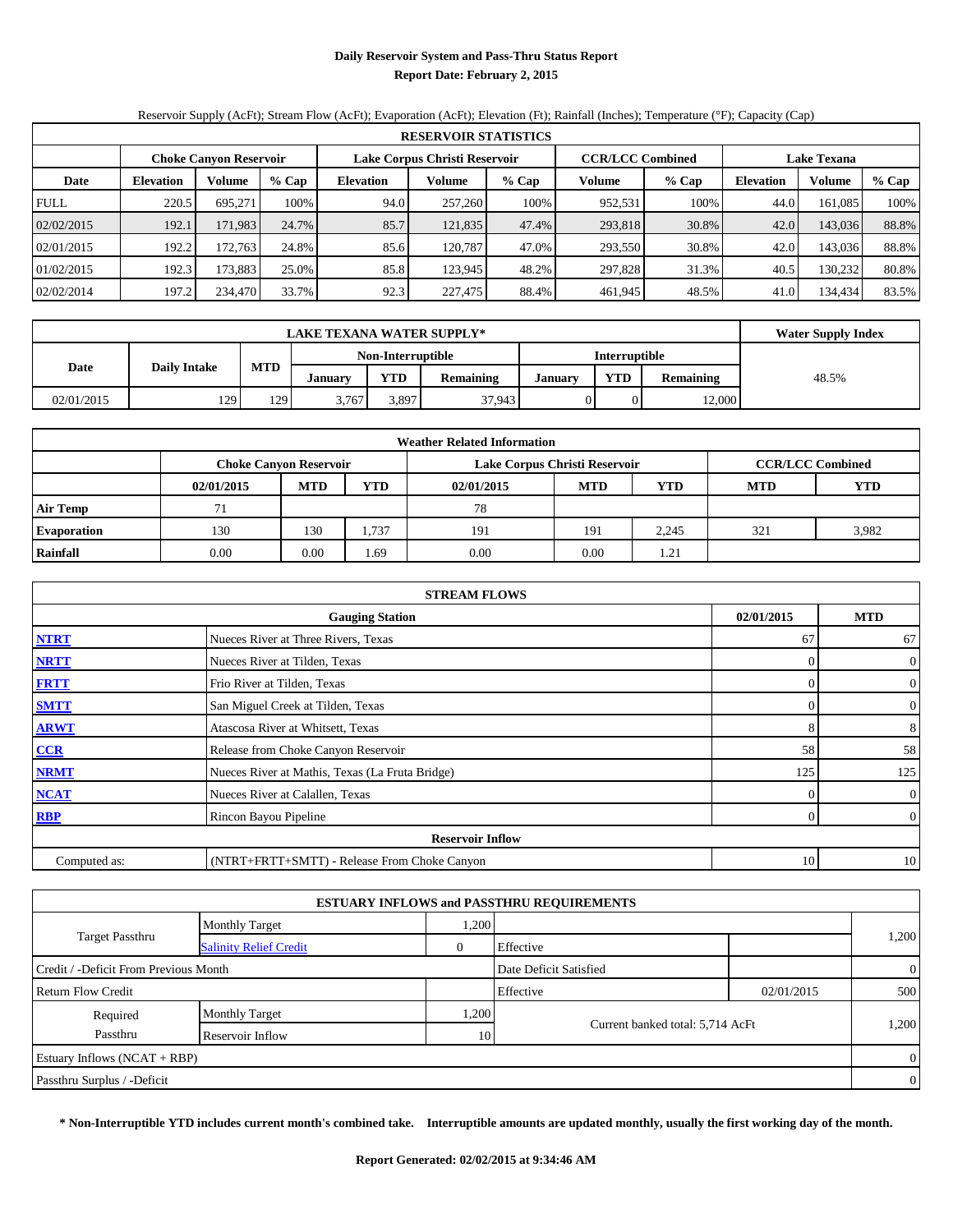#### **Daily Reservoir System and Pass-Thru Status Report Report Date: February 3, 2015**

# Reservoir Supply (AcFt); Stream Flow (AcFt); Evaporation (AcFt); Elevation (Ft); Rainfall (Inches); Temperature (°F); Capacity (Cap)

|             | <b>RESERVOIR STATISTICS</b> |                               |       |                               |         |       |                         |       |             |         |       |  |
|-------------|-----------------------------|-------------------------------|-------|-------------------------------|---------|-------|-------------------------|-------|-------------|---------|-------|--|
|             |                             | <b>Choke Canyon Reservoir</b> |       | Lake Corpus Christi Reservoir |         |       | <b>CCR/LCC Combined</b> |       | Lake Texana |         |       |  |
| Date        | <b>Elevation</b>            | <b>Volume</b>                 | % Cap | <b>Elevation</b>              | Volume  | % Cap | Volume                  | % Cap | Elevation   | Volume  | % Cap |  |
| <b>FULL</b> | 220.5                       | 695.271                       | 100%  | 94.0                          | 257,260 | 100%  | 952,531                 | 100%  | 44.0        | 161.085 | 100%  |  |
| 02/03/2015  | 192.1                       | 172.2061                      | 24.8% | 85.6                          | 120.526 | 46.8% | 292,732                 | 30.7% | 42.1        | 143,911 | 89.3% |  |
| 02/02/2015  | 192.1                       | 171.9831                      | 24.7% | 85.7                          | 121.835 | 47.4% | 293.818                 | 30.8% | 42.0        | 143,036 | 88.8% |  |
| 01/03/2015  | 192.3                       | 173.9951                      | 25.0% | 85.8                          | 123.680 | 48.1% | 297.675                 | 31.3% | 40.4        | 129.400 | 80.3% |  |
| 02/03/2014  | 197.1                       | 233,792                       | 33.6% | 92.4                          | 227,828 | 88.6% | 461,620                 | 48.5% | 41.0        | 134,434 | 83.5% |  |

|            | <b>LAKE TEXANA WATER SUPPLY*</b> |            |         |                   |                  |         |                      |                  |       |  |  |  |
|------------|----------------------------------|------------|---------|-------------------|------------------|---------|----------------------|------------------|-------|--|--|--|
|            |                                  |            |         | Non-Interruptible |                  |         | <b>Interruptible</b> |                  |       |  |  |  |
| Date       | <b>Daily Intake</b>              | <b>MTD</b> | Januarv | <b>YTD</b>        | <b>Remaining</b> | January | <b>YTD</b>           | <b>Remaining</b> | 48.3% |  |  |  |
| 02/02/2015 | 129                              | 258        | 3,767   | 4.026             | 37,814           |         |                      | 12,000           |       |  |  |  |

| <b>Weather Related Information</b> |            |                               |            |                               |      |                         |            |       |  |  |
|------------------------------------|------------|-------------------------------|------------|-------------------------------|------|-------------------------|------------|-------|--|--|
|                                    |            | <b>Choke Canyon Reservoir</b> |            | Lake Corpus Christi Reservoir |      | <b>CCR/LCC Combined</b> |            |       |  |  |
|                                    | 02/02/2015 | <b>MTD</b>                    | <b>YTD</b> | 02/02/2015                    | YTD  | <b>MTD</b>              | <b>YTD</b> |       |  |  |
| <b>Air Temp</b>                    | 50         |                               |            | 51                            |      |                         |            |       |  |  |
| <b>Evaporation</b>                 | 45         | 175                           | 1.782      | 61                            | 252  | 2,306                   | 427        | 4,088 |  |  |
| <b>Rainfall</b>                    | 0.04       | 0.04                          | 1.73       | 0.14                          | 0.14 | 1.35                    |            |       |  |  |

| <b>STREAM FLOWS</b> |                                                 |                |                |  |  |  |  |  |  |
|---------------------|-------------------------------------------------|----------------|----------------|--|--|--|--|--|--|
|                     | <b>Gauging Station</b>                          |                |                |  |  |  |  |  |  |
| <b>NTRT</b>         | Nueces River at Three Rivers, Texas             | 66             | 133            |  |  |  |  |  |  |
| <b>NRTT</b>         | Nueces River at Tilden, Texas                   | $\Omega$       | $\overline{0}$ |  |  |  |  |  |  |
| <b>FRTT</b>         | Frio River at Tilden, Texas                     | $\Omega$       | $\mathbf{0}$   |  |  |  |  |  |  |
| <b>SMTT</b>         | San Miguel Creek at Tilden, Texas               | $\Omega$       | $\overline{0}$ |  |  |  |  |  |  |
| <b>ARWT</b>         | Atascosa River at Whitsett, Texas               |                | 14             |  |  |  |  |  |  |
| CCR                 | Release from Choke Canyon Reservoir             | 58             | 115            |  |  |  |  |  |  |
| <b>NRMT</b>         | Nueces River at Mathis, Texas (La Fruta Bridge) | 109            | 234            |  |  |  |  |  |  |
| <b>NCAT</b>         | Nueces River at Calallen, Texas                 | $\Omega$       | $\overline{0}$ |  |  |  |  |  |  |
| RBP                 | Rincon Bayou Pipeline                           | $\overline{0}$ | $\overline{0}$ |  |  |  |  |  |  |
|                     | <b>Reservoir Inflow</b>                         |                |                |  |  |  |  |  |  |
| Computed as:        | (NTRT+FRTT+SMTT) - Release From Choke Canyon    | 8              | 18             |  |  |  |  |  |  |

|                                       |                               |                | <b>ESTUARY INFLOWS and PASSTHRU REQUIREMENTS</b> |            |                |
|---------------------------------------|-------------------------------|----------------|--------------------------------------------------|------------|----------------|
|                                       | <b>Monthly Target</b>         | .200           |                                                  |            |                |
| <b>Target Passthru</b>                | <b>Salinity Relief Credit</b> | $\overline{0}$ | Effective                                        |            | 1,200          |
| Credit / -Deficit From Previous Month |                               |                | Date Deficit Satisfied                           |            | $\overline{0}$ |
| <b>Return Flow Credit</b>             |                               |                | Effective                                        | 02/01/2015 | 500            |
| Required                              | <b>Monthly Target</b>         | .200           |                                                  |            |                |
| Passthru                              | Reservoir Inflow              | 18             | Current banked total: 5,714 AcFt                 |            | 18             |
| Estuary Inflows $(NCAT + RBP)$        |                               |                |                                                  |            | $\overline{0}$ |
| Passthru Surplus / -Deficit           |                               |                |                                                  |            | $\overline{0}$ |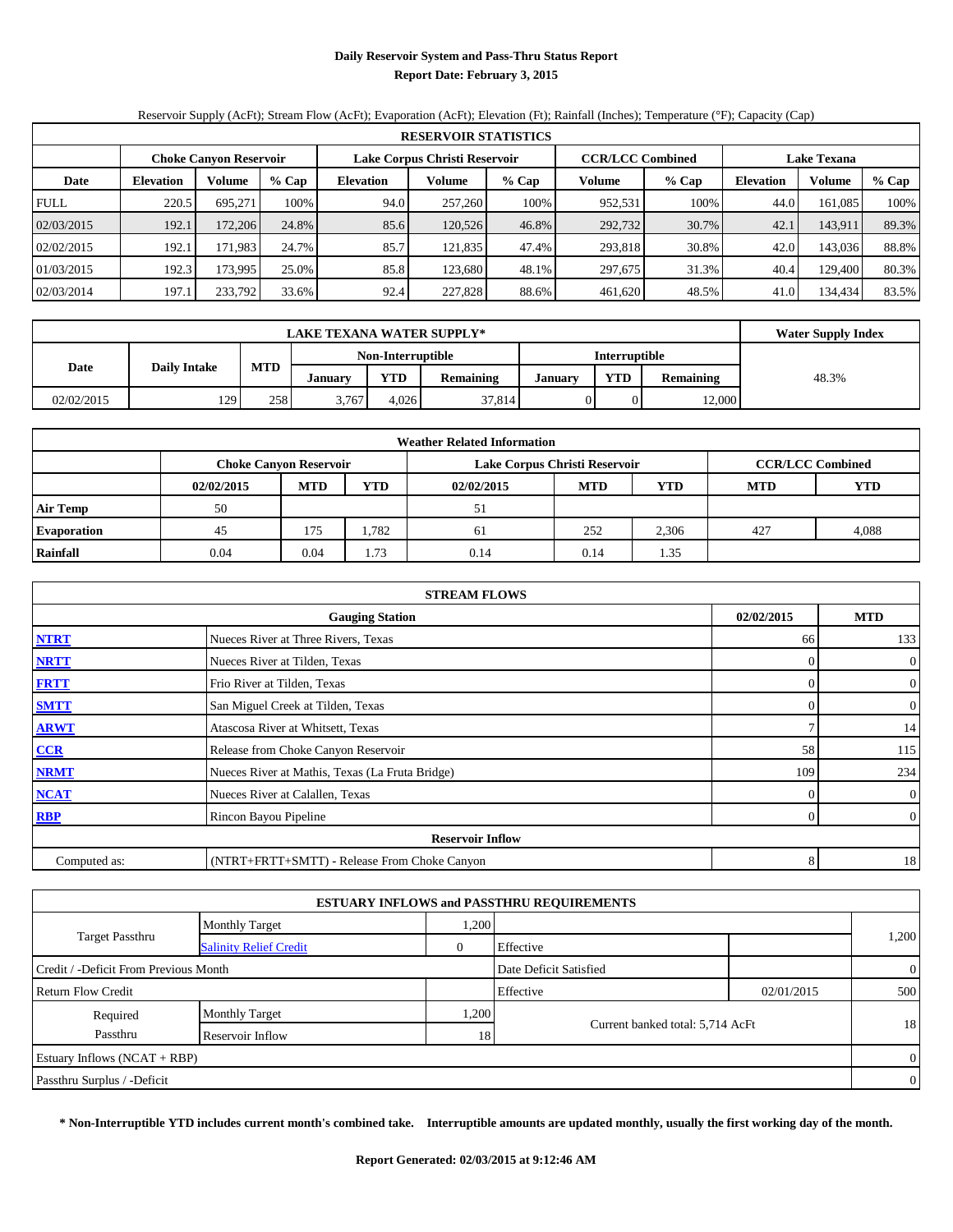#### **Daily Reservoir System and Pass-Thru Status Report Report Date: February 4, 2015**

# Reservoir Supply (AcFt); Stream Flow (AcFt); Evaporation (AcFt); Elevation (Ft); Rainfall (Inches); Temperature (°F); Capacity (Cap)

| <b>RESERVOIR STATISTICS</b> |                  |                               |       |                  |                               |         |         |                         |                    |         |       |
|-----------------------------|------------------|-------------------------------|-------|------------------|-------------------------------|---------|---------|-------------------------|--------------------|---------|-------|
|                             |                  | <b>Choke Canyon Reservoir</b> |       |                  | Lake Corpus Christi Reservoir |         |         | <b>CCR/LCC Combined</b> | <b>Lake Texana</b> |         |       |
| Date                        | <b>Elevation</b> | Volume                        | % Cap | <b>Elevation</b> | Volume                        | $%$ Cap | Volume  | $%$ Cap                 | Elevation          | Volume  | % Cap |
| <b>FULL</b>                 | 220.5            | 695.271                       | 100%  | 94.0             | 257,260                       | 100%    | 952,531 | 100%                    | 44.0               | 161,085 | 100%  |
| 02/04/2015                  | 192.2            | 172.986                       | 24.9% | 85.7             | 121,704                       | 47.3%   | 294,690 | 30.9%                   | 41.9               | 142,163 | 88.3% |
| 02/03/2015                  | 192.1            | 172.206                       | 24.8% | 85.6             | 120.526                       | 46.8%   | 292,732 | 30.7%                   | 42.1               | 143.911 | 89.3% |
| 01/04/2015                  | 192.2            | 173.658                       | 25.0% | 85.8             | 123.812                       | 48.1%   | 297,470 | 31.2%                   | 40.4               | 129,400 | 80.3% |
| 02/04/2014                  | 197.1            | 233,521                       | 33.6% | 92.4             | 227,828                       | 88.6%   | 461,349 | 48.4%                   | 41.1               | 135,282 | 84.0% |

|            | <b>Water Supply Index</b>          |            |         |       |                  |         |            |                  |       |
|------------|------------------------------------|------------|---------|-------|------------------|---------|------------|------------------|-------|
|            | Interruptible<br>Non-Interruptible |            |         |       |                  |         |            |                  |       |
| Date       | <b>Daily Intake</b>                | <b>MTD</b> | January | YTD   | <b>Remaining</b> | January | <b>VTD</b> | <b>Remaining</b> | 48.6% |
| 02/03/2015 | 129                                | 388        | 3,767   | 4.155 | 37.685           |         |            | 12.000           |       |

| <b>Weather Related Information</b> |            |                               |            |                               |            |                         |            |            |  |  |
|------------------------------------|------------|-------------------------------|------------|-------------------------------|------------|-------------------------|------------|------------|--|--|
|                                    |            | <b>Choke Canyon Reservoir</b> |            | Lake Corpus Christi Reservoir |            | <b>CCR/LCC Combined</b> |            |            |  |  |
|                                    | 02/03/2015 | <b>MTD</b>                    | <b>YTD</b> | 02/03/2015                    | <b>MTD</b> | YTD                     | <b>MTD</b> | <b>YTD</b> |  |  |
| <b>Air Temp</b>                    | 44         |                               |            | 46                            |            |                         |            |            |  |  |
| <b>Evaporation</b>                 |            | 175                           | .782       |                               | 252        | 2,306                   | 427        | 4,088      |  |  |
| Rainfall                           | 0.70       | 0.74                          | 2.43       | 0.61                          | 0.75       | 1.96                    |            |            |  |  |

| <b>STREAM FLOWS</b> |                                                 |            |                |  |  |  |  |  |  |
|---------------------|-------------------------------------------------|------------|----------------|--|--|--|--|--|--|
|                     | <b>Gauging Station</b>                          | 02/03/2015 | <b>MTD</b>     |  |  |  |  |  |  |
| <b>NTRT</b>         | Nueces River at Three Rivers, Texas             | 67         | 200            |  |  |  |  |  |  |
| <b>NRTT</b>         | Nueces River at Tilden, Texas                   | $\theta$   | $\overline{0}$ |  |  |  |  |  |  |
| <b>FRTT</b>         | Frio River at Tilden, Texas                     | 3          | $\overline{4}$ |  |  |  |  |  |  |
| <b>SMTT</b>         | San Miguel Creek at Tilden, Texas               | $\Omega$   | $\overline{0}$ |  |  |  |  |  |  |
| <b>ARWT</b>         | Atascosa River at Whitsett, Texas               |            | 22             |  |  |  |  |  |  |
| CCR                 | Release from Choke Canyon Reservoir             | 58         | 173            |  |  |  |  |  |  |
| <b>NRMT</b>         | Nueces River at Mathis, Texas (La Fruta Bridge) | 109        | 343            |  |  |  |  |  |  |
| <b>NCAT</b>         | Nueces River at Calallen, Texas                 | $\Omega$   | $\overline{0}$ |  |  |  |  |  |  |
| RBP                 | Rincon Bayou Pipeline                           | $\Omega$   | $\overline{0}$ |  |  |  |  |  |  |
|                     | <b>Reservoir Inflow</b>                         |            |                |  |  |  |  |  |  |
| Computed as:        | (NTRT+FRTT+SMTT) - Release From Choke Canyon    | 13         | 31             |  |  |  |  |  |  |

|                                       |                               |              | <b>ESTUARY INFLOWS and PASSTHRU REQUIREMENTS</b> |            |                |
|---------------------------------------|-------------------------------|--------------|--------------------------------------------------|------------|----------------|
|                                       | <b>Monthly Target</b>         | .200         |                                                  |            |                |
| <b>Target Passthru</b>                | <b>Salinity Relief Credit</b> | $\mathbf{0}$ | Effective                                        |            | 1,200          |
| Credit / -Deficit From Previous Month |                               |              | Date Deficit Satisfied                           |            | $\overline{0}$ |
| <b>Return Flow Credit</b>             |                               |              | Effective                                        | 02/01/2015 | 500            |
| Required                              | <b>Monthly Target</b>         | .200         |                                                  |            |                |
| Passthru                              | Reservoir Inflow              | 31           | Current banked total: 5,714 AcFt                 |            | 31             |
| Estuary Inflows $(NCAT + RBP)$        |                               |              |                                                  |            | $\overline{0}$ |
| Passthru Surplus / -Deficit           |                               |              |                                                  |            | $\overline{0}$ |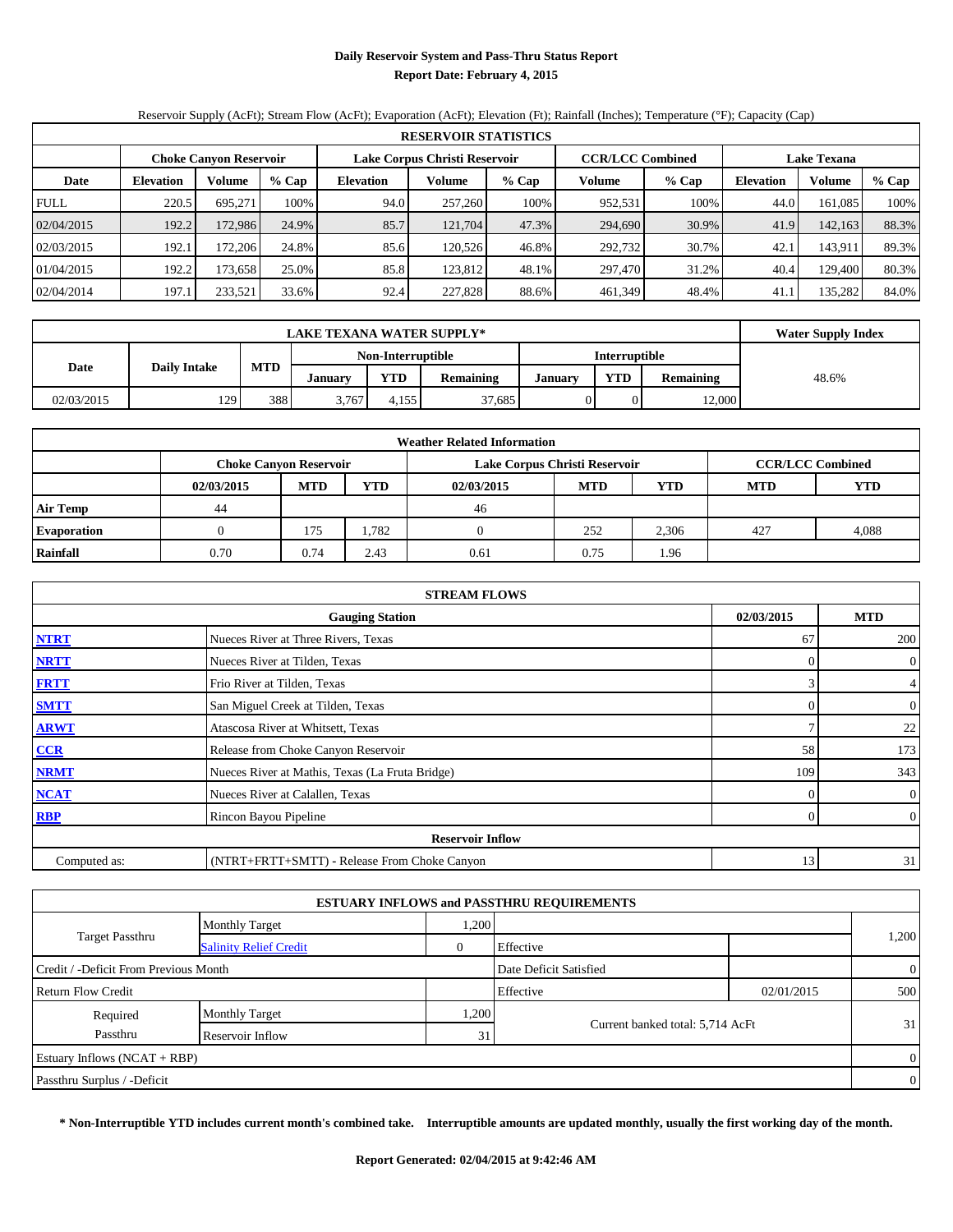#### **Daily Reservoir System and Pass-Thru Status Report Report Date: February 5, 2015**

# Reservoir Supply (AcFt); Stream Flow (AcFt); Evaporation (AcFt); Elevation (Ft); Rainfall (Inches); Temperature (°F); Capacity (Cap)

|             | <b>RESERVOIR STATISTICS</b> |                               |       |                  |                               |       |         |                         |                  |         |       |
|-------------|-----------------------------|-------------------------------|-------|------------------|-------------------------------|-------|---------|-------------------------|------------------|---------|-------|
|             |                             | <b>Choke Canyon Reservoir</b> |       |                  | Lake Corpus Christi Reservoir |       |         | <b>CCR/LCC Combined</b> | Lake Texana      |         |       |
| Date        | <b>Elevation</b>            | <b>Volume</b>                 | % Cap | <b>Elevation</b> | Volume                        | % Cap | Volume  | % Cap                   | <b>Elevation</b> | Volume  | % Cap |
| <b>FULL</b> | 220.5                       | 695.271                       | 100%  | 94.0             | 257,260                       | 100%  | 952,531 | 100%                    | 44.0             | 161.085 | 100%  |
| 02/05/2015  | 192.1                       | 172.3171                      | 24.8% | 85.7             | 121,835                       | 47.4% | 294,152 | 30.9%                   | 41.9             | 142,163 | 88.3% |
| 02/04/2015  | 192.2                       | 172.9861                      | 24.9% | 85.7             | 121.704                       | 47.3% | 294.690 | 30.9%                   | 41.9             | 142,163 | 88.3% |
| 01/05/2015  | 192.3                       | 174.220                       | 25.1% | 85.8             | 123.548                       | 48.0% | 297.768 | 31.3%                   | 40.4             | 129.400 | 80.3% |
| 02/05/2014  | 197.1                       | 233,521                       | 33.6% | 92.3             | 226,418                       | 88.0% | 459.939 | 48.3%                   | 41.1             | 135,282 | 84.0% |

|            | <b>Water Supply Index</b> |            |                   |            |                  |               |            |                  |       |
|------------|---------------------------|------------|-------------------|------------|------------------|---------------|------------|------------------|-------|
|            |                           |            | Non-Interruptible |            |                  | Interruptible |            |                  |       |
| Date       | <b>Daily Intake</b>       | <b>MTD</b> | <b>January</b>    | <b>YTD</b> | <b>Remaining</b> | January       | <b>VTD</b> | <b>Remaining</b> | 48.5% |
| 02/04/2015 | 130                       | 518        | 3,767             | 4.285      | 37,555           |               |            | 12,000           |       |

| <b>Weather Related Information</b> |            |                               |            |            |                               |                         |            |            |  |  |
|------------------------------------|------------|-------------------------------|------------|------------|-------------------------------|-------------------------|------------|------------|--|--|
|                                    |            | <b>Choke Canyon Reservoir</b> |            |            | Lake Corpus Christi Reservoir | <b>CCR/LCC Combined</b> |            |            |  |  |
|                                    | 02/04/2015 | <b>MTD</b>                    | <b>YTD</b> | 02/04/2015 | <b>MTD</b>                    | YTD                     | <b>MTD</b> | <b>YTD</b> |  |  |
| <b>Air Temp</b>                    | 55         |                               |            | 58         |                               |                         |            |            |  |  |
| <b>Evaporation</b>                 |            | 182                           | . 789      | 23         | 275                           | 2,329                   | 457        | 4,118      |  |  |
| <b>Rainfall</b>                    | 0.00       | 0.74                          | 2.43       | 0.02       | 0.77                          | 1.98                    |            |            |  |  |

| <b>STREAM FLOWS</b> |                                                 |            |                  |  |  |  |  |  |  |
|---------------------|-------------------------------------------------|------------|------------------|--|--|--|--|--|--|
|                     | <b>Gauging Station</b>                          | 02/04/2015 | <b>MTD</b>       |  |  |  |  |  |  |
| <b>NTRT</b>         | Nueces River at Three Rivers, Texas             | 69         | 270              |  |  |  |  |  |  |
| <b>NRTT</b>         | Nueces River at Tilden, Texas                   | $\theta$   | $\boldsymbol{0}$ |  |  |  |  |  |  |
| <b>FRTT</b>         | Frio River at Tilden, Texas                     |            | 5 <sup>1</sup>   |  |  |  |  |  |  |
| <b>SMTT</b>         | San Miguel Creek at Tilden, Texas               | 0          | 0                |  |  |  |  |  |  |
| <b>ARWT</b>         | Atascosa River at Whitsett, Texas               |            | 31               |  |  |  |  |  |  |
| CCR                 | Release from Choke Canyon Reservoir             | 58         | 230              |  |  |  |  |  |  |
| <b>NRMT</b>         | Nueces River at Mathis, Texas (La Fruta Bridge) | 103        | 447              |  |  |  |  |  |  |
| <b>NCAT</b>         | Nueces River at Calallen, Texas                 |            |                  |  |  |  |  |  |  |
| RBP                 | Rincon Bayou Pipeline                           | $\Omega$   | $\boldsymbol{0}$ |  |  |  |  |  |  |
|                     | <b>Reservoir Inflow</b>                         |            |                  |  |  |  |  |  |  |
| Computed as:        | (NTRT+FRTT+SMTT) - Release From Choke Canyon    | 13         | 44               |  |  |  |  |  |  |

|                                       |                               |       | <b>ESTUARY INFLOWS and PASSTHRU REQUIREMENTS</b> |            |                |
|---------------------------------------|-------------------------------|-------|--------------------------------------------------|------------|----------------|
|                                       | <b>Monthly Target</b>         | .200  |                                                  |            |                |
| <b>Target Passthru</b>                | <b>Salinity Relief Credit</b> |       | Effective                                        |            | 1,200          |
| Credit / -Deficit From Previous Month |                               |       | Date Deficit Satisfied                           |            | $\overline{0}$ |
| <b>Return Flow Credit</b>             |                               |       | Effective                                        | 02/01/2015 | 500            |
| Required                              | <b>Monthly Target</b>         | 1,200 |                                                  |            |                |
| Passthru<br>Reservoir Inflow          |                               |       | Current banked total: 5,714 AcFt<br>44           |            | 44             |
| Estuary Inflows $(NCAT + RBP)$        |                               |       |                                                  |            |                |
| Passthru Surplus / -Deficit           |                               |       |                                                  |            | $\overline{0}$ |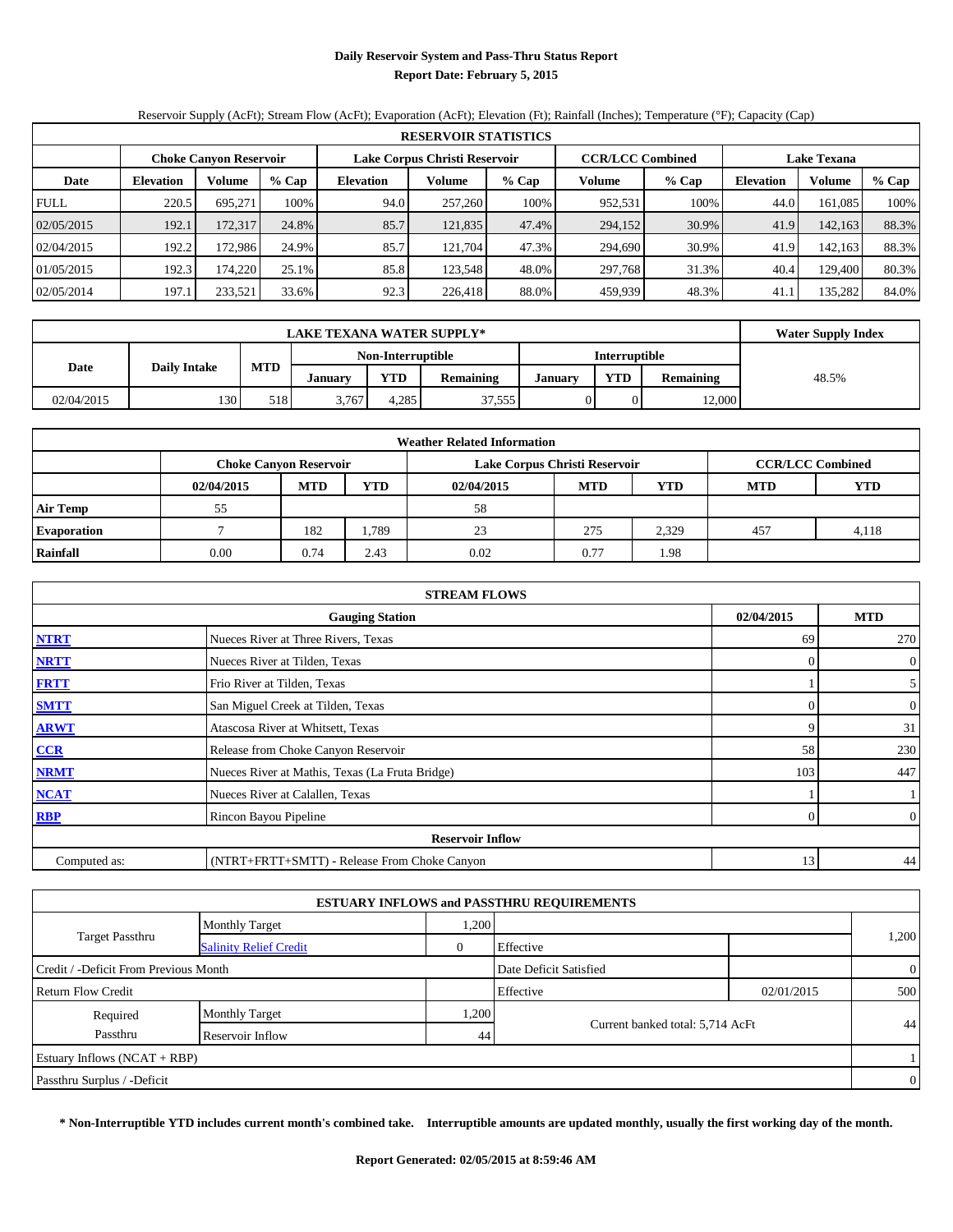#### **Daily Reservoir System and Pass-Thru Status Report Report Date: February 6, 2015**

# Reservoir Supply (AcFt); Stream Flow (AcFt); Evaporation (AcFt); Elevation (Ft); Rainfall (Inches); Temperature (°F); Capacity (Cap)

|             | <b>RESERVOIR STATISTICS</b> |                               |       |                  |                               |         |                         |       |                    |         |       |  |
|-------------|-----------------------------|-------------------------------|-------|------------------|-------------------------------|---------|-------------------------|-------|--------------------|---------|-------|--|
|             |                             | <b>Choke Canyon Reservoir</b> |       |                  | Lake Corpus Christi Reservoir |         | <b>CCR/LCC Combined</b> |       | <b>Lake Texana</b> |         |       |  |
| Date        | <b>Elevation</b>            | Volume                        | % Cap | <b>Elevation</b> | Volume                        | $%$ Cap | Volume                  | % Cap | Elevation          | Volume  | % Cap |  |
| <b>FULL</b> | 220.5                       | 695.271                       | 100%  | 94.0             | 257,260                       | 100%    | 952,531                 | 100%  | 44.0               | 161,085 | 100%  |  |
| 02/06/2015  | 192.2                       | 173.209                       | 24.9% | 85.6             | 121.441                       | 47.2%   | 294,650                 | 30.9% | 41.8               | 141,293 | 87.7% |  |
| 02/05/2015  | 192.1                       | 172.317                       | 24.8% | 85.7             | 121.835                       | 47.4%   | 294,152                 | 30.9% | 41.9               | 142,163 | 88.3% |  |
| 01/06/2015  | 192.2                       | 173.098                       | 24.9% | 85.8             | 123.151                       | 47.9%   | 296.249                 | 31.1% | 40.4               | 129.400 | 80.3% |  |
| 02/06/2014  | 197.1                       | 233,115                       | 33.5% | 92.3             | 227,475                       | 88.4%   | 460,590                 | 48.4% | 41.1               | 135,282 | 84.0% |  |

|            | <b>LAKE TEXANA WATER SUPPLY*</b> |            |         |                   |                  |         |                      |                  |       |  |
|------------|----------------------------------|------------|---------|-------------------|------------------|---------|----------------------|------------------|-------|--|
|            |                                  |            |         | Non-Interruptible |                  |         | <b>Interruptible</b> |                  |       |  |
| Date       | <b>Daily Intake</b>              | <b>MTD</b> | Januarv | YTD               | <b>Remaining</b> | January | <b>YTD</b>           | <b>Remaining</b> | 48.6% |  |
| 02/05/2015 | 130                              | 647        | 3,767   | 4.414             | 37.426           |         |                      | 12,000           |       |  |

| <b>Weather Related Information</b> |            |                                                                                           |            |            |            |            |     |       |  |  |  |  |
|------------------------------------|------------|-------------------------------------------------------------------------------------------|------------|------------|------------|------------|-----|-------|--|--|--|--|
|                                    |            | Lake Corpus Christi Reservoir<br><b>CCR/LCC Combined</b><br><b>Choke Canyon Reservoir</b> |            |            |            |            |     |       |  |  |  |  |
|                                    | 02/05/2015 | <b>MTD</b>                                                                                | <b>YTD</b> | 02/05/2015 | <b>MTD</b> | <b>YTD</b> |     |       |  |  |  |  |
| <b>Air Temp</b>                    | 50         |                                                                                           |            | 54         |            |            |     |       |  |  |  |  |
| <b>Evaporation</b>                 | 65         | 247                                                                                       | .354       | 84         | 359        | 2,413      | 606 | 4,267 |  |  |  |  |
| <b>Rainfall</b>                    | 0.00       | 0.74                                                                                      | 2.43       | 0.00       | 0.77       | 1.98       |     |       |  |  |  |  |

|              | <b>STREAM FLOWS</b>                             |            |                  |
|--------------|-------------------------------------------------|------------|------------------|
|              | 02/05/2015                                      | <b>MTD</b> |                  |
| <b>NTRT</b>  | Nueces River at Three Rivers, Texas             | 67         | 337              |
| <b>NRTT</b>  | Nueces River at Tilden, Texas                   | $\Omega$   | $\boldsymbol{0}$ |
| <b>FRTT</b>  | Frio River at Tilden, Texas                     |            | 6                |
| <b>SMTT</b>  | San Miguel Creek at Tilden, Texas               | 0          | $\overline{0}$   |
| <b>ARWT</b>  | Atascosa River at Whitsett, Texas               |            | 40               |
| CCR          | Release from Choke Canyon Reservoir             | 58         | 288              |
| <b>NRMT</b>  | Nueces River at Mathis, Texas (La Fruta Bridge) | 69         | 516              |
| <b>NCAT</b>  | Nueces River at Calallen, Texas                 | 14         | 16               |
| RBP          | Rincon Bayou Pipeline                           | $\Omega$   | $\boldsymbol{0}$ |
|              | <b>Reservoir Inflow</b>                         |            |                  |
| Computed as: | (NTRT+FRTT+SMTT) - Release From Choke Canyon    | 11         | 55               |

|                                       |                               |       | <b>ESTUARY INFLOWS and PASSTHRU REQUIREMENTS</b> |            |                |
|---------------------------------------|-------------------------------|-------|--------------------------------------------------|------------|----------------|
|                                       | <b>Monthly Target</b>         | .200  |                                                  |            |                |
| <b>Target Passthru</b>                | <b>Salinity Relief Credit</b> |       | Effective                                        |            | 1,200          |
| Credit / -Deficit From Previous Month |                               |       | Date Deficit Satisfied                           |            | $\overline{0}$ |
| <b>Return Flow Credit</b>             |                               |       | Effective                                        | 02/01/2015 | 500            |
| Required                              | <b>Monthly Target</b>         | 1,200 |                                                  |            |                |
| Passthru                              | Reservoir Inflow              | 55    | Current banked total: 5,714 AcFt                 |            | 55             |
| Estuary Inflows $(NCAT + RBP)$        |                               |       |                                                  |            | 16             |
| Passthru Surplus / -Deficit           |                               |       |                                                  |            | $\overline{0}$ |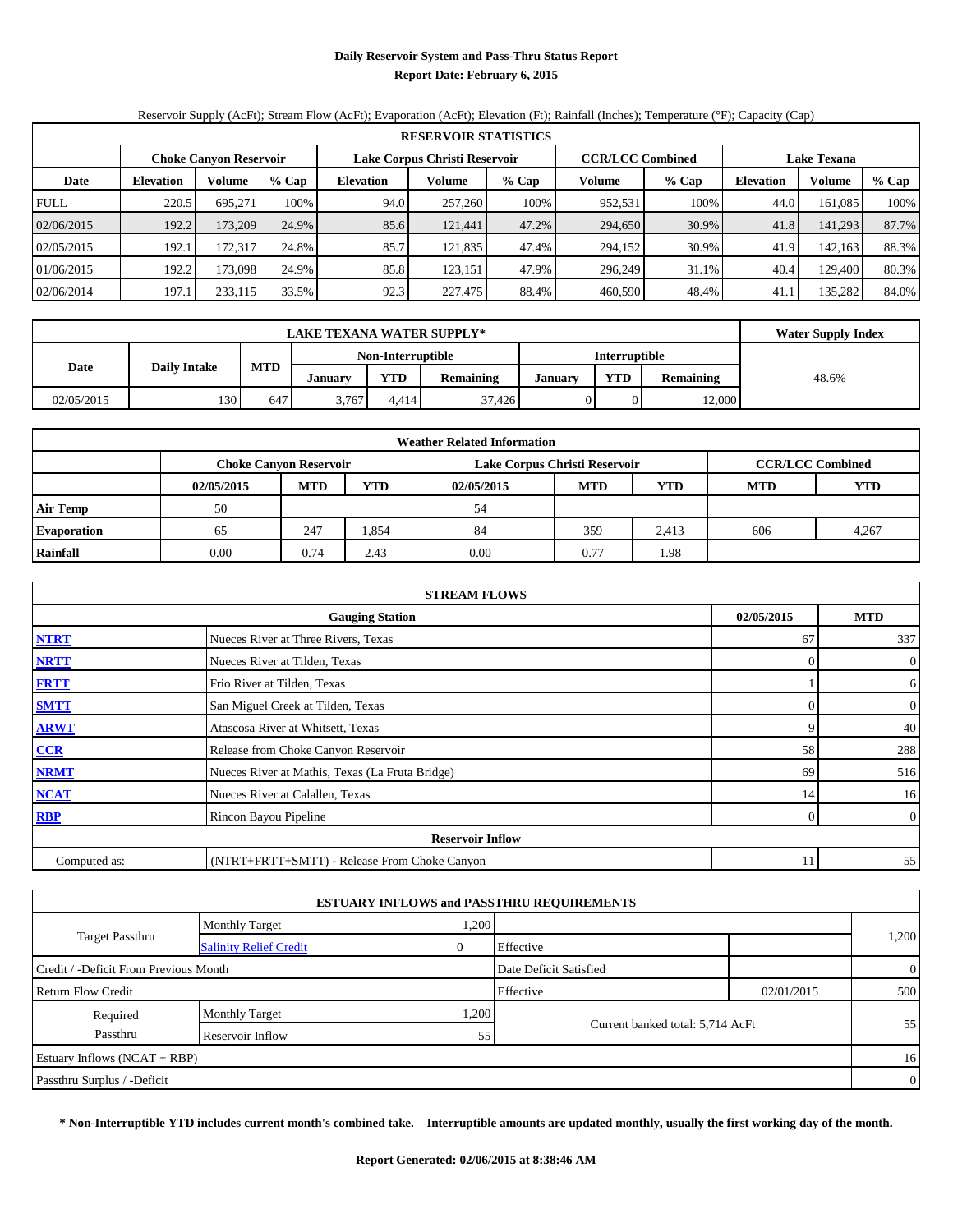#### **Daily Reservoir System and Pass-Thru Status Report Report Date: February 7, 2015**

# Reservoir Supply (AcFt); Stream Flow (AcFt); Evaporation (AcFt); Elevation (Ft); Rainfall (Inches); Temperature (°F); Capacity (Cap)

|             | <b>RESERVOIR STATISTICS</b> |                               |       |                  |                               |         |         |                         |                    |         |       |  |
|-------------|-----------------------------|-------------------------------|-------|------------------|-------------------------------|---------|---------|-------------------------|--------------------|---------|-------|--|
|             |                             | <b>Choke Canyon Reservoir</b> |       |                  | Lake Corpus Christi Reservoir |         |         | <b>CCR/LCC Combined</b> | <b>Lake Texana</b> |         |       |  |
| Date        | <b>Elevation</b>            | Volume                        | % Cap | <b>Elevation</b> | Volume                        | $%$ Cap | Volume  | $%$ Cap                 | Elevation          | Volume  | % Cap |  |
| <b>FULL</b> | 220.5                       | 695.271                       | 100%  | 94.0             | 257,260                       | 100%    | 952,531 | 100%                    | 44.0               | 161,085 | 100%  |  |
| 02/07/2015  | 192.1                       | 171,983                       | 24.7% | 85.6             | 121,311                       | 47.2%   | 293,294 | 30.8%                   | 41.8               | 141,293 | 87.7% |  |
| 02/06/2015  | 192.2                       | 173.209                       | 24.9% | 85.6             | 121.441                       | 47.2%   | 294,650 | 30.9%                   | 41.8               | 141.293 | 87.7% |  |
| 01/07/2015  | 192.2                       | 173.658                       | 25.0% | 85.8             | 123,019                       | 47.8%   | 296,677 | 31.1%                   | 40.4               | 129,400 | 80.3% |  |
| 02/07/2014  | 197.0                       | 232,980                       | 33.5% | 92.2             | 225,714                       | 87.7%   | 458.694 | 48.2%                   | 40.9               | 133,588 | 82.9% |  |

|            | <b>LAKE TEXANA WATER SUPPLY*</b> |                |                   |       |                  |                |                      |                  |       |  |
|------------|----------------------------------|----------------|-------------------|-------|------------------|----------------|----------------------|------------------|-------|--|
|            |                                  |                | Non-Interruptible |       |                  |                | <b>Interruptible</b> |                  |       |  |
| Date       | <b>Daily Intake</b>              | <b>MTD</b>     | <b>January</b>    | YTD   | <b>Remaining</b> | <b>January</b> | <b>YTD</b>           | <b>Remaining</b> | 48.4% |  |
| 02/06/2015 | 130                              | $\overline{a}$ | 3,767             | 4.544 | 37.296           |                |                      | 12.000           |       |  |

|                    | <b>Weather Related Information</b> |                                                                                           |            |            |      |       |     |       |  |  |  |  |
|--------------------|------------------------------------|-------------------------------------------------------------------------------------------|------------|------------|------|-------|-----|-------|--|--|--|--|
|                    |                                    | <b>CCR/LCC Combined</b><br>Lake Corpus Christi Reservoir<br><b>Choke Canyon Reservoir</b> |            |            |      |       |     |       |  |  |  |  |
|                    | 02/06/2015                         | <b>MTD</b>                                                                                | <b>MTD</b> | <b>YTD</b> |      |       |     |       |  |  |  |  |
| <b>Air Temp</b>    |                                    |                                                                                           |            | 55         |      |       |     |       |  |  |  |  |
| <b>Evaporation</b> | 32                                 | 279                                                                                       | .886       | 38         | 397  | 2,451 | 676 | 4,337 |  |  |  |  |
| Rainfall           | 0.00                               | 0.74                                                                                      | 2.43       | 0.00       | 0.77 | 1.98  |     |       |  |  |  |  |

|              | <b>STREAM FLOWS</b>                             |            |                  |
|--------------|-------------------------------------------------|------------|------------------|
|              | 02/06/2015                                      | <b>MTD</b> |                  |
| <b>NTRT</b>  | Nueces River at Three Rivers, Texas             | 67         | 405              |
| <b>NRTT</b>  | Nueces River at Tilden, Texas                   | $\Omega$   | $\boldsymbol{0}$ |
| <b>FRTT</b>  | Frio River at Tilden, Texas                     |            | 7 <sup>1</sup>   |
| <b>SMTT</b>  | San Miguel Creek at Tilden, Texas               | 0          | $\overline{0}$   |
| <b>ARWT</b>  | Atascosa River at Whitsett, Texas               | 8          | 48               |
| CCR          | Release from Choke Canyon Reservoir             | 58         | 345              |
| <b>NRMT</b>  | Nueces River at Mathis, Texas (La Fruta Bridge) | 89         | 605              |
| <b>NCAT</b>  | Nueces River at Calallen, Texas                 |            | 23               |
| RBP          | Rincon Bayou Pipeline                           | $\Omega$   | $\mathbf{0}$     |
|              | <b>Reservoir Inflow</b>                         |            |                  |
| Computed as: | (NTRT+FRTT+SMTT) - Release From Choke Canyon    | 11         | 67               |

|                                                         |                       |      | <b>ESTUARY INFLOWS and PASSTHRU REQUIREMENTS</b> |            |                |
|---------------------------------------------------------|-----------------------|------|--------------------------------------------------|------------|----------------|
|                                                         | <b>Monthly Target</b> | .200 |                                                  |            |                |
| <b>Target Passthru</b><br><b>Salinity Relief Credit</b> |                       |      | Effective                                        |            | 1,200          |
| Credit / -Deficit From Previous Month                   |                       |      | Date Deficit Satisfied                           |            | $\overline{0}$ |
| <b>Return Flow Credit</b>                               |                       |      | Effective                                        | 02/01/2015 | 500            |
| Required                                                | <b>Monthly Target</b> | .200 |                                                  |            |                |
| Passthru                                                | Reservoir Inflow      | 67   | Current banked total: 5,714 AcFt                 |            | 67             |
| Estuary Inflows $(NCAT + RBP)$                          |                       |      |                                                  |            | 23             |
| Passthru Surplus / -Deficit                             |                       |      |                                                  |            | $\overline{0}$ |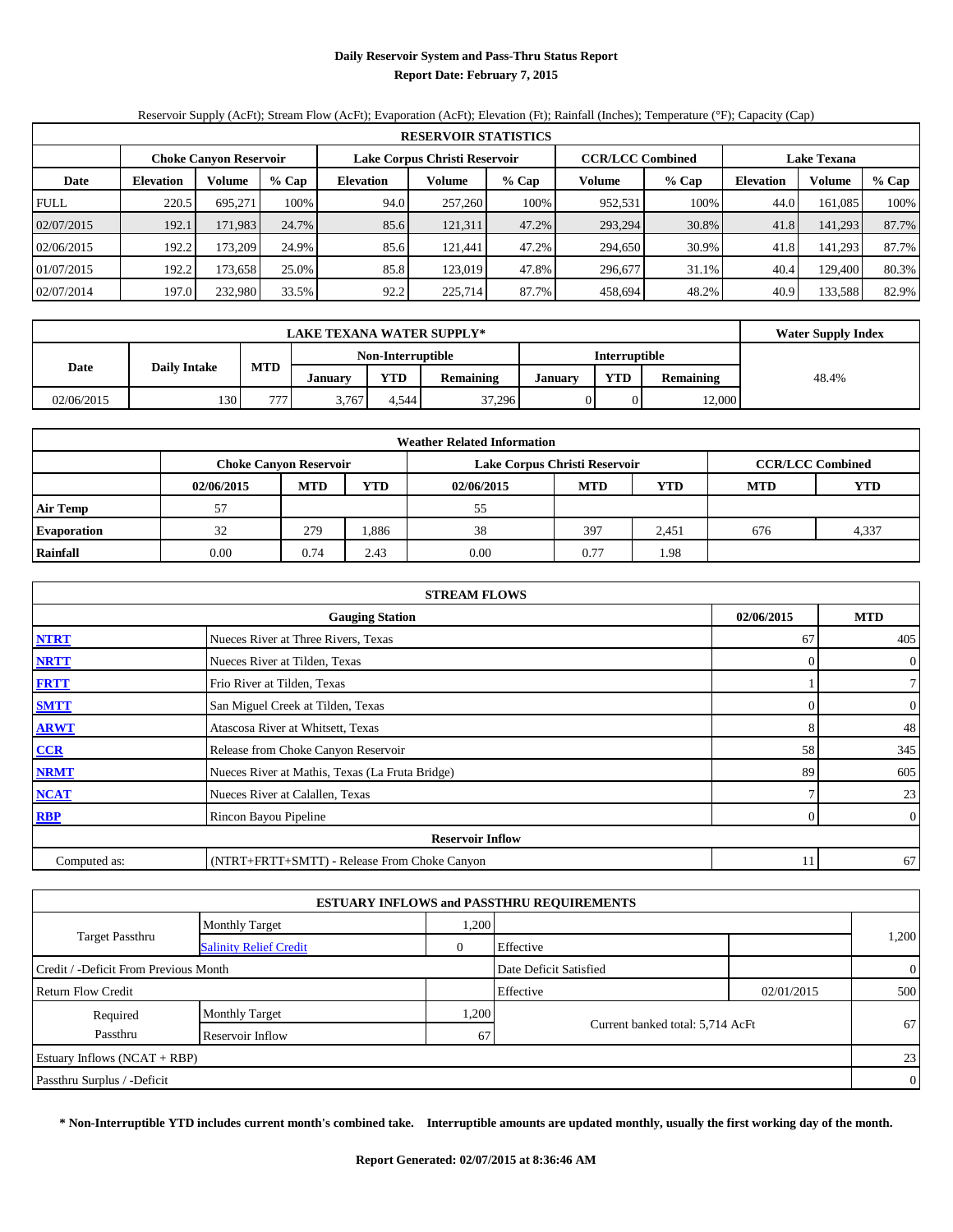#### **Daily Reservoir System and Pass-Thru Status Report Report Date: February 8, 2015**

# Reservoir Supply (AcFt); Stream Flow (AcFt); Evaporation (AcFt); Elevation (Ft); Rainfall (Inches); Temperature (°F); Capacity (Cap)

|             | <b>RESERVOIR STATISTICS</b>   |          |       |                               |         |         |                         |                    |                  |         |       |  |
|-------------|-------------------------------|----------|-------|-------------------------------|---------|---------|-------------------------|--------------------|------------------|---------|-------|--|
|             | <b>Choke Canyon Reservoir</b> |          |       | Lake Corpus Christi Reservoir |         |         | <b>CCR/LCC Combined</b> | <b>Lake Texana</b> |                  |         |       |  |
| Date        | <b>Elevation</b>              | Volume   | % Cap | <b>Elevation</b>              | Volume  | $%$ Cap | Volume                  | % Cap              | <b>Elevation</b> | Volume  | % Cap |  |
| <b>FULL</b> | 220.5                         | 695.271  | 100%  | 94.0                          | 257,260 | 100%    | 952,531                 | 100%               | 44.0             | 161,085 | 100%  |  |
| 02/08/2015  | 192.1                         | 171,983  | 24.7% | 85.6                          | 120.918 | 47.0%   | 292,901                 | 30.7%              | 41.8             | 141,293 | 87.7% |  |
| 02/07/2015  | 192.1                         | 171.9831 | 24.7% | 85.6                          | 121.311 | 47.2%   | 293.294                 | 30.8%              | 41.8             | 141.293 | 87.7% |  |
| 01/08/2015  | 192.2                         | 172,875  | 24.9% | 85.8                          | 123.548 | 48.0%   | 296,423                 | 31.1%              | 40.3             | 128,570 | 79.8% |  |
| 02/08/2014  | 197.0                         | 232,709  | 33.5% | 92.2                          | 225,011 | 87.5%   | 457,720                 | 48.1%              | 40.9             | 133,588 | 82.9% |  |

|            | <b>LAKE TEXANA WATER SUPPLY*</b> |            |         |                   |                  |         |               |                  |       |  |  |  |
|------------|----------------------------------|------------|---------|-------------------|------------------|---------|---------------|------------------|-------|--|--|--|
|            |                                  |            |         | Non-Interruptible |                  |         | Interruptible |                  |       |  |  |  |
| Date       | <b>Daily Intake</b>              | <b>MTD</b> | Januarv | <b>YTD</b>        | <b>Remaining</b> | January | <b>YTD</b>    | <b>Remaining</b> | 48.3% |  |  |  |
| 02/07/2015 | 130                              | 907        | 3,767   | 4.674             | 37.166           |         |               | 12,000           |       |  |  |  |

|                    |                                                                                           |            |            | <b>Weather Related Information</b> |            |       |            |            |  |  |  |
|--------------------|-------------------------------------------------------------------------------------------|------------|------------|------------------------------------|------------|-------|------------|------------|--|--|--|
|                    | <b>CCR/LCC Combined</b><br>Lake Corpus Christi Reservoir<br><b>Choke Canyon Reservoir</b> |            |            |                                    |            |       |            |            |  |  |  |
|                    | 02/07/2015                                                                                | <b>MTD</b> | <b>YTD</b> | 02/07/2015                         | <b>MTD</b> | YTD   | <b>MTD</b> | <b>YTD</b> |  |  |  |
| <b>Air Temp</b>    | 73                                                                                        |            |            | 72                                 |            |       |            |            |  |  |  |
| <b>Evaporation</b> | 65                                                                                        | 344        | 1.951      | 91                                 | 488        | 2,542 | 832        | 4,493      |  |  |  |
| Rainfall           | 0.00                                                                                      | 0.74       | 2.43       | 0.00                               | 0.77       | 1.98  |            |            |  |  |  |

|              | <b>STREAM FLOWS</b>                             |            |                |
|--------------|-------------------------------------------------|------------|----------------|
|              | <b>Gauging Station</b>                          | 02/07/2015 | <b>MTD</b>     |
| <b>NTRT</b>  | Nueces River at Three Rivers, Texas             | 67         | 472            |
| <b>NRTT</b>  | Nueces River at Tilden, Texas                   | $\theta$   | $\overline{0}$ |
| <b>FRTT</b>  | Frio River at Tilden, Texas                     |            | 8              |
| <b>SMTT</b>  | San Miguel Creek at Tilden, Texas               | $\Omega$   | $\overline{0}$ |
| <b>ARWT</b>  | Atascosa River at Whitsett, Texas               | 8          | 56             |
| CCR          | Release from Choke Canyon Reservoir             | 58         | 403            |
| <b>NRMT</b>  | Nueces River at Mathis, Texas (La Fruta Bridge) | 127        | 732            |
| <b>NCAT</b>  | Nueces River at Calallen, Texas                 | $\theta$   | 23             |
| RBP          | Rincon Bayou Pipeline                           | $\Omega$   | $\overline{0}$ |
|              | <b>Reservoir Inflow</b>                         |            |                |
| Computed as: | (NTRT+FRTT+SMTT) - Release From Choke Canyon    | 11         | 78             |

|                                       |                               |                | <b>ESTUARY INFLOWS and PASSTHRU REQUIREMENTS</b> |            |                |
|---------------------------------------|-------------------------------|----------------|--------------------------------------------------|------------|----------------|
|                                       | <b>Monthly Target</b>         | .200           |                                                  |            |                |
| <b>Target Passthru</b>                | <b>Salinity Relief Credit</b> | $\overline{0}$ | Effective                                        |            | 1,200          |
| Credit / -Deficit From Previous Month |                               |                | Date Deficit Satisfied                           |            | $\overline{0}$ |
| <b>Return Flow Credit</b>             |                               |                | Effective                                        | 02/01/2015 | 500            |
| Required                              | <b>Monthly Target</b>         | .200           |                                                  |            |                |
| Passthru                              | Reservoir Inflow              | 78             | Current banked total: 5,714 AcFt                 |            | 78             |
| Estuary Inflows $(NCAT + RBP)$        |                               |                |                                                  |            | 23             |
| Passthru Surplus / -Deficit           |                               |                |                                                  |            | $\overline{0}$ |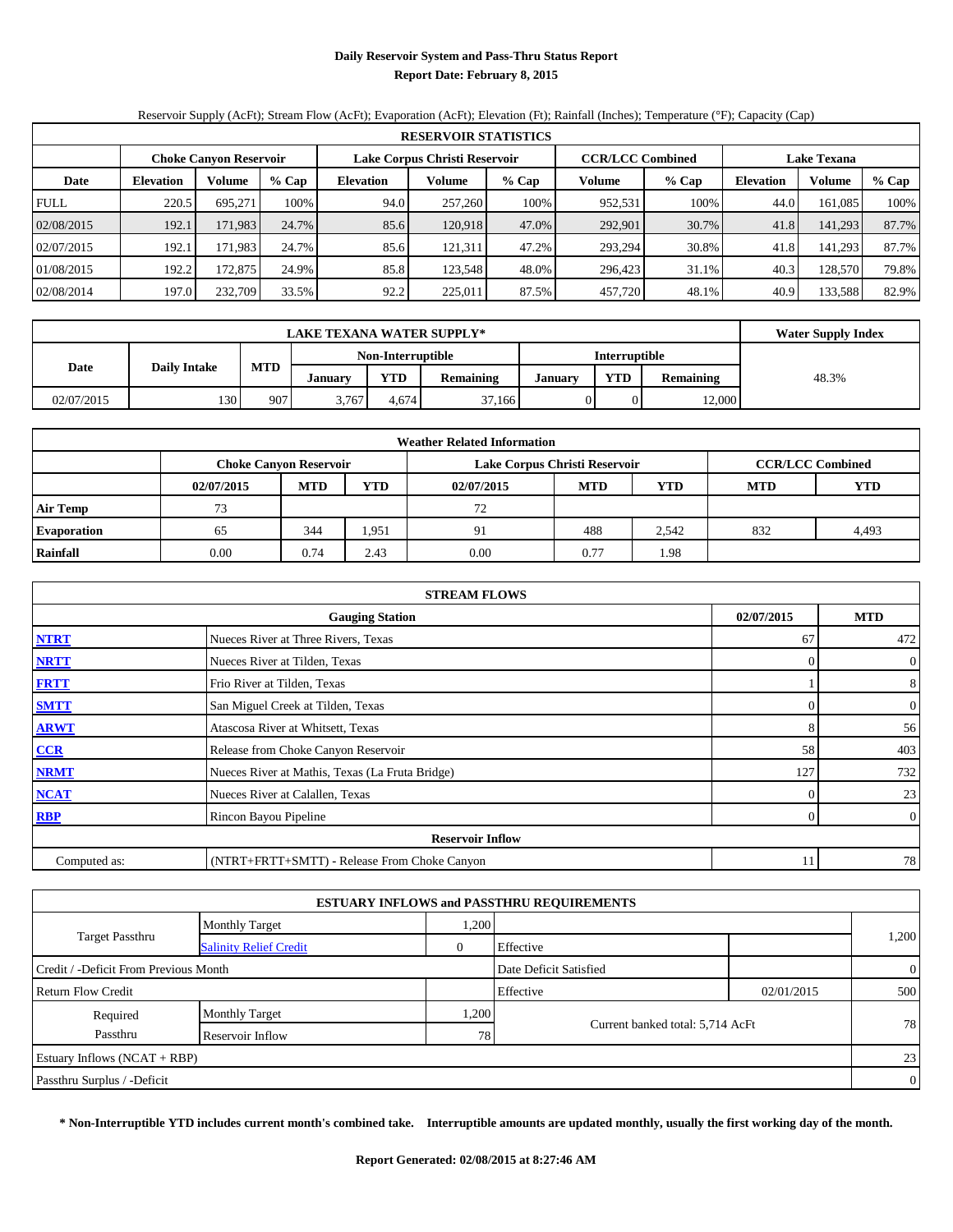# **Daily Reservoir System and Pass-Thru Status Report Report Date: February 9, 2015**

# Reservoir Supply (AcFt); Stream Flow (AcFt); Evaporation (AcFt); Elevation (Ft); Rainfall (Inches); Temperature (°F); Capacity (Cap)

|             | <b>RESERVOIR STATISTICS</b> |                               |         |                  |                               |                                               |         |         |                  |               |       |  |  |  |  |
|-------------|-----------------------------|-------------------------------|---------|------------------|-------------------------------|-----------------------------------------------|---------|---------|------------------|---------------|-------|--|--|--|--|
|             |                             | <b>Choke Canyon Reservoir</b> |         |                  | Lake Corpus Christi Reservoir | <b>CCR/LCC Combined</b><br><b>Lake Texana</b> |         |         |                  |               |       |  |  |  |  |
| Date        | <b>Elevation</b>            | Volume                        | $%$ Cap | <b>Elevation</b> | Volume                        | % Cap                                         | Volume  | $%$ Cap | <b>Elevation</b> | <b>Volume</b> | % Cap |  |  |  |  |
| <b>FULL</b> | 220.5                       | 695.271                       | 100%    | 94.0             | 257,260                       | 100%                                          | 952,531 | 100%    | 44.0             | 161.085       | 100%  |  |  |  |  |
| 02/09/2015  | 192.1                       | 172,094                       | 24.8%   | 85.6             | 121,441                       | 47.2%                                         | 293,535 | 30.8%   | 41.8             | 141,293       | 87.7% |  |  |  |  |
| 02/08/2015  | 192.1                       | 171.983                       | 24.7%   | 85.6             | 120.918                       | 47.0%                                         | 292.901 | 30.7%   | 41.8             | 141,293       | 87.7% |  |  |  |  |
| 01/09/2015  | 192.2                       | 172.6521                      | 24.8%   | 85.7             | 122.492                       | 47.6%                                         | 295,144 | 31.0%   | 40.3             | 128,570       | 79.8% |  |  |  |  |
| 02/09/2014  | 197.1                       | 233,792                       | 33.6%   | 92.2             | 224,484                       | 87.3%                                         | 458,276 | 48.1%   | 40.9             | 133,588       | 82.9% |  |  |  |  |

|            | <b>LAKE TEXANA WATER SUPPLY*</b> |            |                |                   |                  |         |               |                  |       |  |  |  |
|------------|----------------------------------|------------|----------------|-------------------|------------------|---------|---------------|------------------|-------|--|--|--|
|            |                                  |            |                | Non-Interruptible |                  |         | Interruptible |                  |       |  |  |  |
| Date       | <b>Daily Intake</b>              | <b>MTD</b> | <b>January</b> | <b>YTD</b>        | <b>Remaining</b> | January | <b>YTD</b>    | <b>Remaining</b> | 48.4% |  |  |  |
| 02/08/2015 | 130                              | .037       | 3,767          | 4.804             | 37,036           |         |               | 12,000           |       |  |  |  |

| <b>Weather Related Information</b> |                               |            |            |                               |            |                         |            |            |  |  |  |  |
|------------------------------------|-------------------------------|------------|------------|-------------------------------|------------|-------------------------|------------|------------|--|--|--|--|
|                                    | <b>Choke Canyon Reservoir</b> |            |            | Lake Corpus Christi Reservoir |            | <b>CCR/LCC Combined</b> |            |            |  |  |  |  |
|                                    | 02/08/2015                    | <b>MTD</b> | <b>YTD</b> | 02/08/2015                    | <b>MTD</b> | <b>YTD</b>              | <b>MTD</b> | <b>YTD</b> |  |  |  |  |
| <b>Air Temp</b>                    | 83                            |            |            | 83                            |            |                         |            |            |  |  |  |  |
| <b>Evaporation</b>                 | 104                           | 448        | 2,055      | 176                           | 664        | 2,718                   | 1.112      | 4,773      |  |  |  |  |
| Rainfall                           | 0.00                          | 0.74       | 2.43       | 0.00                          | 0.77       | 1.98                    |            |            |  |  |  |  |

|              | <b>STREAM FLOWS</b>                             |            |                  |
|--------------|-------------------------------------------------|------------|------------------|
|              | <b>Gauging Station</b>                          | 02/08/2015 | <b>MTD</b>       |
| <b>NTRT</b>  | Nueces River at Three Rivers, Texas             | 67         | 540              |
| <b>NRTT</b>  | Nueces River at Tilden, Texas                   | $\Omega$   | $\boldsymbol{0}$ |
| <b>FRTT</b>  | Frio River at Tilden, Texas                     |            | 9                |
| <b>SMTT</b>  | San Miguel Creek at Tilden, Texas               | 0          | $\overline{0}$   |
| <b>ARWT</b>  | Atascosa River at Whitsett, Texas               |            | 64               |
| CCR          | Release from Choke Canyon Reservoir             | 58         | 461              |
| <b>NRMT</b>  | Nueces River at Mathis, Texas (La Fruta Bridge) | 131        | 863              |
| <b>NCAT</b>  | Nueces River at Calallen, Texas                 | 0          | 23               |
| RBP          | Rincon Bayou Pipeline                           | $\Omega$   | $\boldsymbol{0}$ |
|              | <b>Reservoir Inflow</b>                         |            |                  |
| Computed as: | (NTRT+FRTT+SMTT) - Release From Choke Canyon    | 11         | 89               |

|                                       |                               |              | <b>ESTUARY INFLOWS and PASSTHRU REQUIREMENTS</b> |            |                |
|---------------------------------------|-------------------------------|--------------|--------------------------------------------------|------------|----------------|
|                                       | <b>Monthly Target</b>         | .200         |                                                  |            |                |
| <b>Target Passthru</b>                | <b>Salinity Relief Credit</b> | $\mathbf{0}$ | Effective                                        |            | 1,200          |
| Credit / -Deficit From Previous Month |                               |              | Date Deficit Satisfied                           |            | $\overline{0}$ |
| <b>Return Flow Credit</b>             |                               |              | Effective                                        | 02/01/2015 | 500            |
| Required                              | <b>Monthly Target</b>         | .200         |                                                  |            |                |
| Passthru                              | Reservoir Inflow              | 89           | Current banked total: 5,714 AcFt                 |            | 89             |
| Estuary Inflows $(NCAT + RBP)$        |                               |              |                                                  |            | 23             |
| Passthru Surplus / -Deficit           |                               |              |                                                  |            | $\overline{0}$ |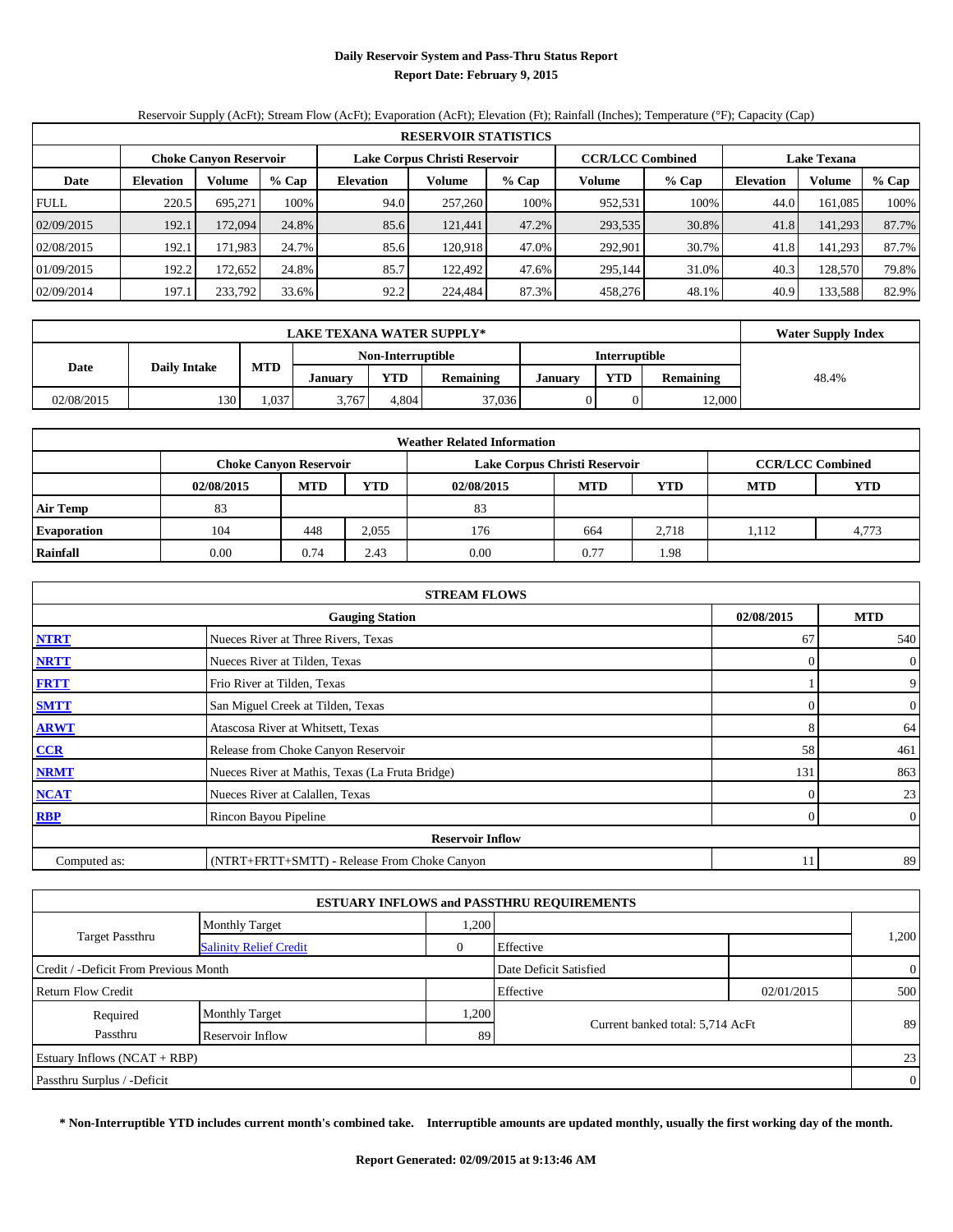# **Daily Reservoir System and Pass-Thru Status Report Report Date: February 10, 2015**

# Reservoir Supply (AcFt); Stream Flow (AcFt); Evaporation (AcFt); Elevation (Ft); Rainfall (Inches); Temperature (°F); Capacity (Cap)

|             | <b>RESERVOIR STATISTICS</b> |                               |       |                  |                               |       |                         |         |           |                    |       |  |  |  |  |
|-------------|-----------------------------|-------------------------------|-------|------------------|-------------------------------|-------|-------------------------|---------|-----------|--------------------|-------|--|--|--|--|
|             |                             | <b>Choke Canyon Reservoir</b> |       |                  | Lake Corpus Christi Reservoir |       | <b>CCR/LCC Combined</b> |         |           | <b>Lake Texana</b> |       |  |  |  |  |
| Date        | <b>Elevation</b>            | Volume                        | % Cap | <b>Elevation</b> | Volume                        | % Cap | Volume                  | $%$ Cap | Elevation | <b>Volume</b>      | % Cap |  |  |  |  |
| <b>FULL</b> | 220.5                       | 695.271                       | 100%  | 94.0             | 257,260                       | 100%  | 952,531                 | 100%    | 44.0      | 161.085            | 100%  |  |  |  |  |
| 02/10/2015  | 192.1                       | 171.760                       | 24.7% | 85.6             | 121.180                       | 47.1% | 292,940                 | 30.8%   | 41.7      | 140,426            | 87.2% |  |  |  |  |
| 02/09/2015  | 192.1                       | 172.094                       | 24.8% | 85.6             | 121.441                       | 47.2% | 293,535                 | 30.8%   | 41.8      | 141,293            | 87.7% |  |  |  |  |
| 01/10/2015  | 192.2                       | 172.652                       | 24.8% | 85.8             | 123.283                       | 47.9% | 295,935                 | 31.1%   | 40.3      | 128,570            | 79.8% |  |  |  |  |
| 02/10/2014  | 197.1                       | 233,928                       | 33.6% | 92.1             | 223,957                       | 87.1% | 457,885                 | 48.1%   | 40.8      | 132,746            | 82.4% |  |  |  |  |

|            | <b>LAKE TEXANA WATER SUPPLY*</b> |            |                |                   |                  |         |               |                  |       |  |  |  |
|------------|----------------------------------|------------|----------------|-------------------|------------------|---------|---------------|------------------|-------|--|--|--|
|            | <b>Daily Intake</b>              |            |                | Non-Interruptible |                  |         | Interruptible |                  |       |  |  |  |
| Date       |                                  | <b>MTD</b> | <b>January</b> | <b>YTD</b>        | <b>Remaining</b> | January | <b>YTD</b>    | <b>Remaining</b> | 48.3% |  |  |  |
| 02/09/2015 | 130                              | .167       | 3.767          | 4.934             | 36,906           |         |               | 12,000           |       |  |  |  |

| <b>Weather Related Information</b> |            |                                                                                           |            |            |            |       |            |            |  |  |  |  |
|------------------------------------|------------|-------------------------------------------------------------------------------------------|------------|------------|------------|-------|------------|------------|--|--|--|--|
|                                    |            | <b>CCR/LCC Combined</b><br>Lake Corpus Christi Reservoir<br><b>Choke Canvon Reservoir</b> |            |            |            |       |            |            |  |  |  |  |
|                                    | 02/09/2015 | <b>MTD</b>                                                                                | <b>YTD</b> | 02/09/2015 | <b>MTD</b> | YTD   | <b>MTD</b> | <b>YTD</b> |  |  |  |  |
| <b>Air Temp</b>                    | 80         |                                                                                           |            | 78         |            |       |            |            |  |  |  |  |
| <b>Evaporation</b>                 | 97         | 545                                                                                       | 2.152      | 114        | 778        | 2,832 | 1.323      | 4,984      |  |  |  |  |
| Rainfall                           | 0.00       | 0.74                                                                                      | 2.43       | 0.00       | 0.77       | 1.98  |            |            |  |  |  |  |

| <b>STREAM FLOWS</b> |                                                 |          |                  |  |  |  |  |  |  |  |
|---------------------|-------------------------------------------------|----------|------------------|--|--|--|--|--|--|--|
|                     | <b>Gauging Station</b>                          |          |                  |  |  |  |  |  |  |  |
| <b>NTRT</b>         | Nueces River at Three Rivers, Texas             | 66       | 605              |  |  |  |  |  |  |  |
| <b>NRTT</b>         | Nueces River at Tilden, Texas                   | $\Omega$ | $\boldsymbol{0}$ |  |  |  |  |  |  |  |
| <b>FRTT</b>         | Frio River at Tilden, Texas                     |          | 10               |  |  |  |  |  |  |  |
| <b>SMTT</b>         | San Miguel Creek at Tilden, Texas               | 0        | $\overline{0}$   |  |  |  |  |  |  |  |
| <b>ARWT</b>         | Atascosa River at Whitsett, Texas               |          | 71               |  |  |  |  |  |  |  |
| CCR                 | Release from Choke Canyon Reservoir             | 58       | 518              |  |  |  |  |  |  |  |
| <b>NRMT</b>         | Nueces River at Mathis, Texas (La Fruta Bridge) | 133      | 996              |  |  |  |  |  |  |  |
| <b>NCAT</b>         | Nueces River at Calallen, Texas                 | 0        | 23               |  |  |  |  |  |  |  |
| RBP                 | Rincon Bayou Pipeline                           | $\Omega$ | $\boldsymbol{0}$ |  |  |  |  |  |  |  |
|                     | <b>Reservoir Inflow</b>                         |          |                  |  |  |  |  |  |  |  |
| Computed as:        | (NTRT+FRTT+SMTT) - Release From Choke Canyon    | 9        | 97               |  |  |  |  |  |  |  |

|                                       |                               |       | <b>ESTUARY INFLOWS and PASSTHRU REQUIREMENTS</b> |            |                |  |
|---------------------------------------|-------------------------------|-------|--------------------------------------------------|------------|----------------|--|
|                                       | <b>Monthly Target</b>         | .200  |                                                  |            |                |  |
| <b>Target Passthru</b>                | <b>Salinity Relief Credit</b> |       | Effective                                        |            | 1,200          |  |
| Credit / -Deficit From Previous Month |                               |       | Date Deficit Satisfied                           |            | $\overline{0}$ |  |
| <b>Return Flow Credit</b>             |                               |       | Effective                                        | 02/01/2015 | 500            |  |
| Required                              | <b>Monthly Target</b>         | 1,200 |                                                  |            |                |  |
| Passthru                              | Reservoir Inflow              | 97    | Current banked total: 5,714 AcFt                 |            | 97             |  |
| Estuary Inflows $(NCAT + RBP)$        |                               |       |                                                  |            | 23             |  |
| Passthru Surplus / -Deficit           |                               |       |                                                  |            | $\overline{0}$ |  |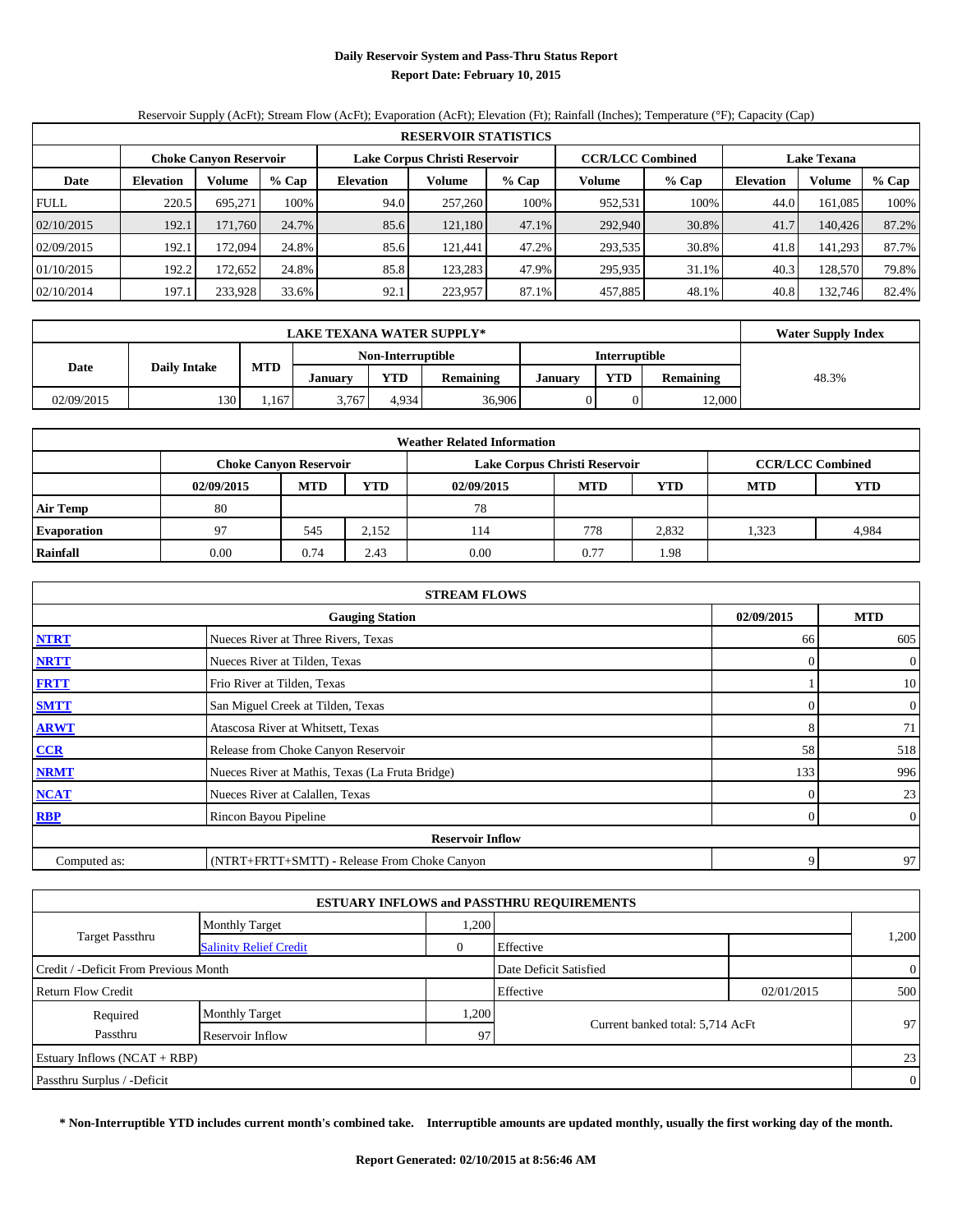# **Daily Reservoir System and Pass-Thru Status Report Report Date: February 11, 2015**

# Reservoir Supply (AcFt); Stream Flow (AcFt); Evaporation (AcFt); Elevation (Ft); Rainfall (Inches); Temperature (°F); Capacity (Cap)

|             | <b>RESERVOIR STATISTICS</b>   |          |       |                               |         |       |                         |         |                    |               |       |  |  |
|-------------|-------------------------------|----------|-------|-------------------------------|---------|-------|-------------------------|---------|--------------------|---------------|-------|--|--|
|             | <b>Choke Canyon Reservoir</b> |          |       | Lake Corpus Christi Reservoir |         |       | <b>CCR/LCC Combined</b> |         | <b>Lake Texana</b> |               |       |  |  |
| Date        | <b>Elevation</b>              | Volume   | % Cap | <b>Elevation</b>              | Volume  | % Cap | Volume                  | $%$ Cap | Elevation          | <b>Volume</b> | % Cap |  |  |
| <b>FULL</b> | 220.5                         | 695.271  | 100%  | 94.0                          | 257,260 | 100%  | 952,531                 | 100%    | 44.0               | 161.085       | 100%  |  |  |
| 02/11/2015  | 192.0                         | 171,426  | 24.7% | 85.6                          | 120.787 | 47.0% | 292,213                 | 30.7%   | 41.7               | 140,426       | 87.2% |  |  |
| 02/10/2015  | 192.1                         | 171.760  | 24.7% | 85.6                          | 121.180 | 47.1% | 292,940                 | 30.8%   | 41.7               | 140.426       | 87.2% |  |  |
| 01/11/2015  | 192.2                         | 173.0981 | 24.9% | 85.8                          | 123,151 | 47.9% | 296,249                 | 31.1%   | 40.3               | 128,570       | 79.8% |  |  |
| 02/11/2014  | 197.0                         | 232,709  | 33.5% | 92.2                          | 224,659 | 87.3% | 457,368                 | 48.0%   | 40.9               | 133,588       | 82.9% |  |  |

|            | <b>Water Supply Index</b> |            |                   |            |                  |               |            |           |       |  |  |
|------------|---------------------------|------------|-------------------|------------|------------------|---------------|------------|-----------|-------|--|--|
|            |                           |            | Non-Interruptible |            |                  | Interruptible |            |           |       |  |  |
| Date       | <b>Daily Intake</b>       | <b>MTD</b> | <b>January</b>    | <b>YTD</b> | <b>Remaining</b> | January       | <b>YTD</b> | Remaining | 48.2% |  |  |
| 02/10/2015 | 130                       | .,297      | 3,767             | 5.064      | 36,776           |               |            | 12,000    |       |  |  |

| <b>Weather Related Information</b> |                               |            |                                                                    |                               |      |                         |       |            |  |  |  |
|------------------------------------|-------------------------------|------------|--------------------------------------------------------------------|-------------------------------|------|-------------------------|-------|------------|--|--|--|
|                                    | <b>Choke Canyon Reservoir</b> |            |                                                                    | Lake Corpus Christi Reservoir |      | <b>CCR/LCC Combined</b> |       |            |  |  |  |
|                                    | 02/10/2015                    | <b>MTD</b> | <b>YTD</b><br><b>YTD</b><br><b>MTD</b><br><b>MTD</b><br>02/10/2015 |                               |      |                         |       | <b>YTD</b> |  |  |  |
| <b>Air Temp</b>                    | 84                            |            |                                                                    | 81                            |      |                         |       |            |  |  |  |
| <b>Evaporation</b>                 | 149                           | 694        | 2,301                                                              | 205                           | 983  | 3,037                   | 1.677 | 5,338      |  |  |  |
| Rainfall                           | 0.00                          | 0.74       | 2.43                                                               | 0.00                          | 0.77 | 1.98                    |       |            |  |  |  |

| <b>STREAM FLOWS</b> |                                                 |            |                  |  |  |  |  |  |  |  |
|---------------------|-------------------------------------------------|------------|------------------|--|--|--|--|--|--|--|
|                     | 02/10/2015                                      | <b>MTD</b> |                  |  |  |  |  |  |  |  |
| <b>NTRT</b>         | Nueces River at Three Rivers, Texas             | 66         | 671              |  |  |  |  |  |  |  |
| <b>NRTT</b>         | Nueces River at Tilden, Texas                   | 0          | $\boldsymbol{0}$ |  |  |  |  |  |  |  |
| <b>FRTT</b>         | Frio River at Tilden, Texas                     | 0          | 10               |  |  |  |  |  |  |  |
| <b>SMTT</b>         | San Miguel Creek at Tilden, Texas               | 0          | $\boldsymbol{0}$ |  |  |  |  |  |  |  |
| <b>ARWT</b>         | Atascosa River at Whitsett, Texas               |            | 79               |  |  |  |  |  |  |  |
| CCR                 | Release from Choke Canyon Reservoir             | 58         | 576              |  |  |  |  |  |  |  |
| <b>NRMT</b>         | Nueces River at Mathis, Texas (La Fruta Bridge) | 121        | 1,118            |  |  |  |  |  |  |  |
| <b>NCAT</b>         | Nueces River at Calallen, Texas                 | 0          | 23               |  |  |  |  |  |  |  |
| RBP                 | Rincon Bayou Pipeline                           | $\Omega$   | $\boldsymbol{0}$ |  |  |  |  |  |  |  |
|                     | <b>Reservoir Inflow</b>                         |            |                  |  |  |  |  |  |  |  |
| Computed as:        | 8                                               | 106        |                  |  |  |  |  |  |  |  |

| <b>ESTUARY INFLOWS and PASSTHRU REQUIREMENTS</b> |                               |                |                                  |            |                |  |  |  |  |  |
|--------------------------------------------------|-------------------------------|----------------|----------------------------------|------------|----------------|--|--|--|--|--|
|                                                  | <b>Monthly Target</b>         | .200           |                                  |            |                |  |  |  |  |  |
| <b>Target Passthru</b>                           | <b>Salinity Relief Credit</b> | $\overline{0}$ | Effective                        |            | 1,200          |  |  |  |  |  |
| Credit / -Deficit From Previous Month            |                               |                | Date Deficit Satisfied           |            | $\overline{0}$ |  |  |  |  |  |
| <b>Return Flow Credit</b>                        |                               |                | Effective                        | 02/01/2015 | 500            |  |  |  |  |  |
| Required                                         | <b>Monthly Target</b>         | .200           |                                  |            |                |  |  |  |  |  |
| Passthru                                         | Reservoir Inflow              | 106            | Current banked total: 5,714 AcFt |            | 106            |  |  |  |  |  |
| Estuary Inflows $(NCAT + RBP)$                   |                               |                |                                  |            | 23             |  |  |  |  |  |
| Passthru Surplus / -Deficit                      |                               |                |                                  |            | $\overline{0}$ |  |  |  |  |  |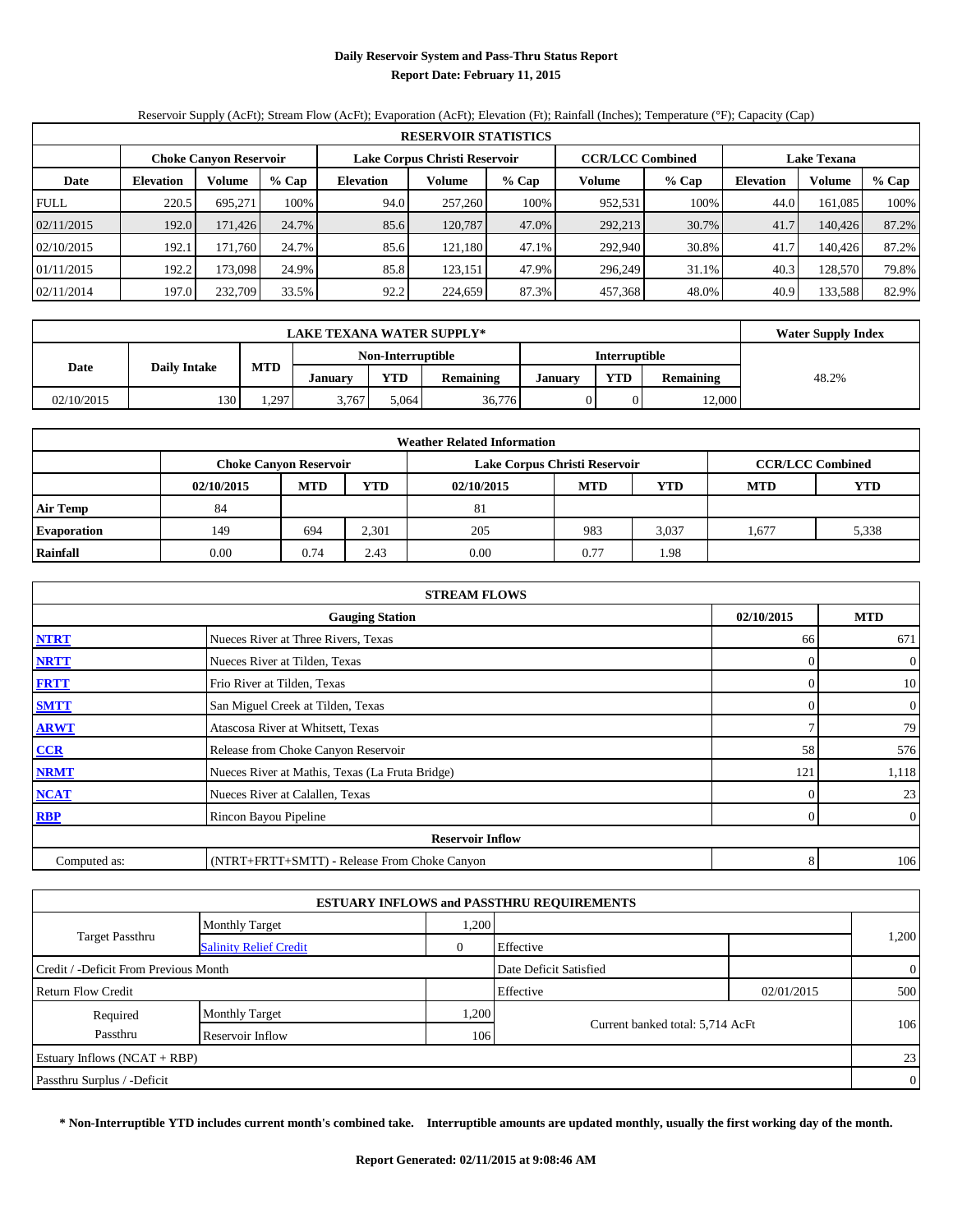# **Daily Reservoir System and Pass-Thru Status Report Report Date: February 12, 2015**

# Reservoir Supply (AcFt); Stream Flow (AcFt); Evaporation (AcFt); Elevation (Ft); Rainfall (Inches); Temperature (°F); Capacity (Cap)

|             | <b>RESERVOIR STATISTICS</b> |                               |       |                               |         |       |                         |       |                    |               |       |  |
|-------------|-----------------------------|-------------------------------|-------|-------------------------------|---------|-------|-------------------------|-------|--------------------|---------------|-------|--|
|             |                             | <b>Choke Canyon Reservoir</b> |       | Lake Corpus Christi Reservoir |         |       | <b>CCR/LCC Combined</b> |       | <b>Lake Texana</b> |               |       |  |
| Date        | <b>Elevation</b>            | Volume                        | % Cap | <b>Elevation</b>              | Volume  | % Cap | Volume                  | % Cap | Elevation          | <b>Volume</b> | % Cap |  |
| <b>FULL</b> | 220.5                       | 695.271                       | 100%  | 94.0                          | 257,260 | 100%  | 952,531                 | 100%  | 44.0               | 161.085       | 100%  |  |
| 02/12/2015  | 191.9                       | 169.761                       | 24.4% | 85.7                          | 122,098 | 47.5% | 291,859                 | 30.6% | 41.7               | 140,426       | 87.2% |  |
| 02/11/2015  | 192.0                       | 171.426                       | 24.7% | 85.6                          | 120.787 | 47.0% | 292.213                 | 30.7% | 41.7               | 140.426       | 87.2% |  |
| 01/12/2015  | 192.2                       | 173.0981                      | 24.9% | 85.8                          | 123.151 | 47.9% | 296.249                 | 31.1% | 40.3               | 128,570       | 79.8% |  |
| 02/12/2014  | 197.0                       | 232,438                       | 33.4% | 92.1                          | 223,606 | 86.9% | 456,044                 | 47.9% | 40.8               | 132,746       | 82.4% |  |

|            | <b>Water Supply Index</b> |            |                   |            |                  |               |            |           |       |
|------------|---------------------------|------------|-------------------|------------|------------------|---------------|------------|-----------|-------|
|            |                           |            | Non-Interruptible |            |                  | Interruptible |            |           |       |
| Date       | <b>Daily Intake</b>       | <b>MTD</b> | <b>January</b>    | <b>YTD</b> | <b>Remaining</b> | January       | <b>VTD</b> | Remaining | 48.1% |
| 02/11/2015 | 130                       | .427       | 3,767             | 5.194      | 36,646           |               |            | 12,000    |       |

| <b>Weather Related Information</b> |                               |            |            |                               |            |                         |            |            |  |  |  |
|------------------------------------|-------------------------------|------------|------------|-------------------------------|------------|-------------------------|------------|------------|--|--|--|
|                                    | <b>Choke Canyon Reservoir</b> |            |            | Lake Corpus Christi Reservoir |            | <b>CCR/LCC Combined</b> |            |            |  |  |  |
|                                    | 02/11/2015                    | <b>MTD</b> | <b>YTD</b> | 02/11/2015                    | <b>MTD</b> | <b>YTD</b>              | <b>MTD</b> | <b>YTD</b> |  |  |  |
| <b>Air Temp</b>                    | 84                            |            |            | 76                            |            |                         |            |            |  |  |  |
| <b>Evaporation</b>                 | 110                           | 804        | 2,411      | 84                            | 1,067      | 3,121                   | .871       | 5,532      |  |  |  |
| Rainfall                           | 0.00                          | 0.74       | 2.43       | 0.00                          | 0.77       | 1.98                    |            |            |  |  |  |

| <b>STREAM FLOWS</b> |                                                 |            |                  |  |  |  |  |  |  |  |
|---------------------|-------------------------------------------------|------------|------------------|--|--|--|--|--|--|--|
|                     | 02/11/2015                                      | <b>MTD</b> |                  |  |  |  |  |  |  |  |
| <b>NTRT</b>         | Nueces River at Three Rivers, Texas             | 64         | 734              |  |  |  |  |  |  |  |
| <b>NRTT</b>         | Nueces River at Tilden, Texas                   | 0          | $\boldsymbol{0}$ |  |  |  |  |  |  |  |
| <b>FRTT</b>         | Frio River at Tilden, Texas                     | 0          | 11               |  |  |  |  |  |  |  |
| <b>SMTT</b>         | San Miguel Creek at Tilden, Texas               | 0          | 0                |  |  |  |  |  |  |  |
| <b>ARWT</b>         | Atascosa River at Whitsett, Texas               |            | 85               |  |  |  |  |  |  |  |
| CCR                 | Release from Choke Canyon Reservoir             | 58         | 633              |  |  |  |  |  |  |  |
| <b>NRMT</b>         | Nueces River at Mathis, Texas (La Fruta Bridge) | 97         | 1,215            |  |  |  |  |  |  |  |
| <b>NCAT</b>         | Nueces River at Calallen, Texas                 | 0          | 23               |  |  |  |  |  |  |  |
| RBP                 | Rincon Bayou Pipeline                           | $\Omega$   | $\boldsymbol{0}$ |  |  |  |  |  |  |  |
|                     | <b>Reservoir Inflow</b>                         |            |                  |  |  |  |  |  |  |  |
| Computed as:        | 6                                               | 112        |                  |  |  |  |  |  |  |  |

| <b>ESTUARY INFLOWS and PASSTHRU REQUIREMENTS</b> |                               |                |                                  |            |                |  |  |  |  |  |
|--------------------------------------------------|-------------------------------|----------------|----------------------------------|------------|----------------|--|--|--|--|--|
|                                                  | <b>Monthly Target</b>         | .200           |                                  |            |                |  |  |  |  |  |
| <b>Target Passthru</b>                           | <b>Salinity Relief Credit</b> | $\overline{0}$ | Effective                        |            | 1,200          |  |  |  |  |  |
| Credit / -Deficit From Previous Month            |                               |                | Date Deficit Satisfied           |            | $\overline{0}$ |  |  |  |  |  |
| <b>Return Flow Credit</b>                        |                               |                | Effective                        | 02/01/2015 | 500            |  |  |  |  |  |
| Required                                         | <b>Monthly Target</b>         | .200           |                                  |            |                |  |  |  |  |  |
| Passthru                                         | Reservoir Inflow              | 112            | Current banked total: 5,714 AcFt |            | 112            |  |  |  |  |  |
| Estuary Inflows $(NCAT + RBP)$                   |                               |                |                                  |            | 23             |  |  |  |  |  |
| Passthru Surplus / -Deficit                      |                               |                |                                  |            | $\overline{0}$ |  |  |  |  |  |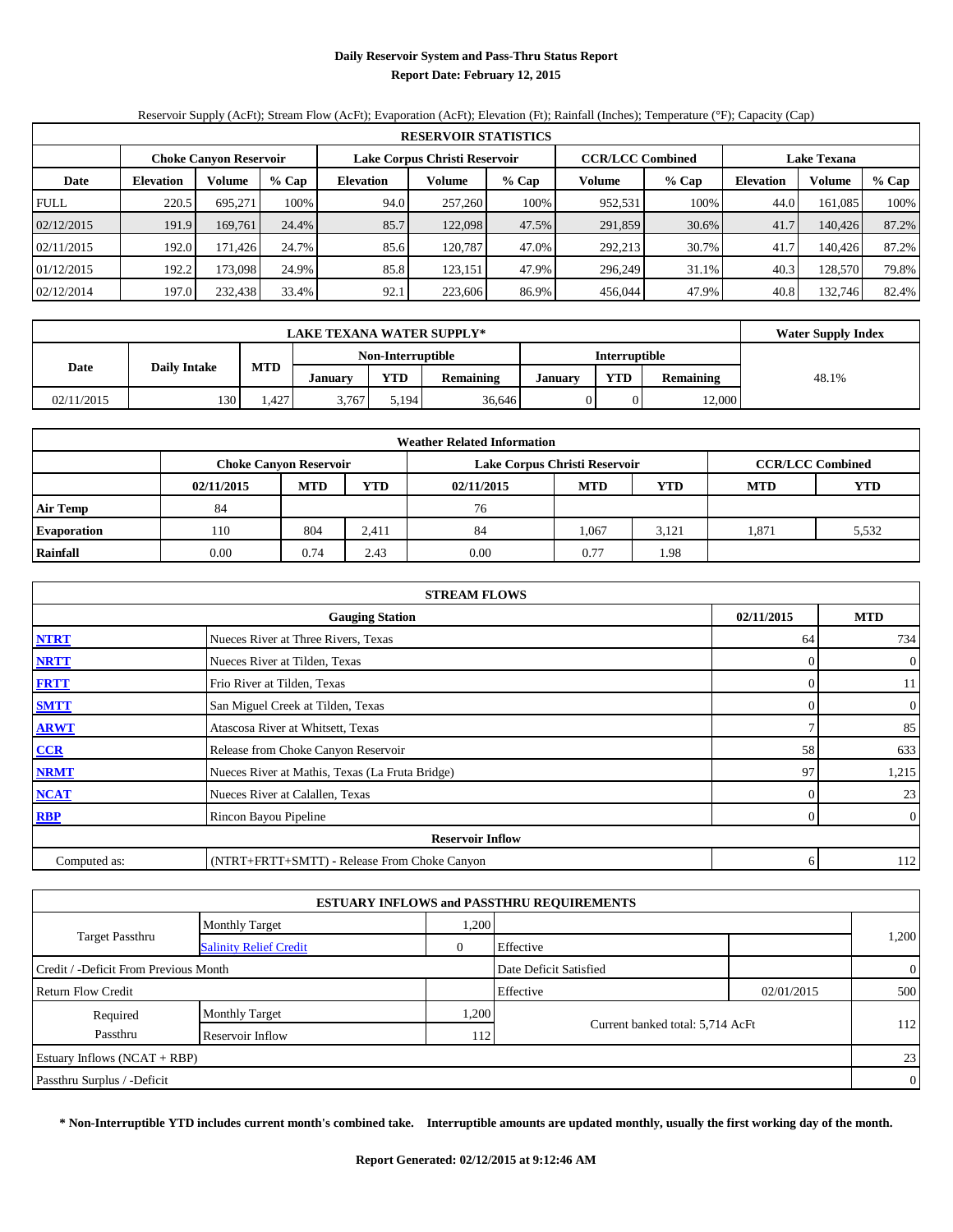# **Daily Reservoir System and Pass-Thru Status Report Report Date: February 13, 2015**

# Reservoir Supply (AcFt); Stream Flow (AcFt); Evaporation (AcFt); Elevation (Ft); Rainfall (Inches); Temperature (°F); Capacity (Cap)

|             | <b>RESERVOIR STATISTICS</b> |                               |       |                               |         |       |                         |       |                  |         |       |  |
|-------------|-----------------------------|-------------------------------|-------|-------------------------------|---------|-------|-------------------------|-------|------------------|---------|-------|--|
|             |                             | <b>Choke Canyon Reservoir</b> |       | Lake Corpus Christi Reservoir |         |       | <b>CCR/LCC Combined</b> |       | Lake Texana      |         |       |  |
| Date        | <b>Elevation</b>            | <b>Volume</b>                 | % Cap | <b>Elevation</b>              | Volume  | % Cap | Volume                  | % Cap | <b>Elevation</b> | Volume  | % Cap |  |
| <b>FULL</b> | 220.5                       | 695.271                       | 100%  | 94.0                          | 257,260 | 100%  | 952,531                 | 100%  | 44.0             | 161.085 | 100%  |  |
| 02/13/2015  | 192.0                       | 171.314                       | 24.6% | 85.6                          | 120.657 | 46.9% | 291.971                 | 30.7% | 41.7             | 140,426 | 87.2% |  |
| 02/12/2015  | 191.9                       | 169.761                       | 24.4% | 85.7                          | 122,098 | 47.5% | 291.859                 | 30.6% | 41.7             | 140.426 | 87.2% |  |
| 01/13/2015  | 192.1                       | 172.429                       | 24.8% | 85.8                          | 123,019 | 47.8% | 295.448                 | 31.0% | 40.9             | 133.588 | 82.9% |  |
| 02/13/2014  | 197.1                       | 233,521                       | 33.6% | 92.1                          | 222,379 | 86.4% | 455,900                 | 47.9% | 40.8             | 132,746 | 82.4% |  |

|                             | <b>LAKE TEXANA WATER SUPPLY*</b> |            |                |                   |                  |         |               |                  |       |  |  |
|-----------------------------|----------------------------------|------------|----------------|-------------------|------------------|---------|---------------|------------------|-------|--|--|
|                             |                                  |            |                | Non-Interruptible |                  |         | Interruptible |                  |       |  |  |
| Date<br><b>Daily Intake</b> |                                  | <b>MTD</b> | <b>January</b> | <b>YTD</b>        | <b>Remaining</b> | January | <b>VTD</b>    | <b>Remaining</b> | 48.2% |  |  |
| 02/12/2015                  | 130                              | .556       | 3.767          | 5.323             | 36,517           |         |               | 12,000           |       |  |  |

| <b>Weather Related Information</b> |                               |            |            |                               |                                        |       |                         |       |  |  |  |
|------------------------------------|-------------------------------|------------|------------|-------------------------------|----------------------------------------|-------|-------------------------|-------|--|--|--|
|                                    | <b>Choke Canyon Reservoir</b> |            |            | Lake Corpus Christi Reservoir |                                        |       | <b>CCR/LCC Combined</b> |       |  |  |  |
|                                    | 02/12/2015                    | <b>MTD</b> | <b>YTD</b> | 02/12/2015                    | <b>MTD</b><br><b>YTD</b><br><b>MTD</b> |       |                         |       |  |  |  |
| <b>Air Temp</b>                    | 67                            |            |            | 66                            |                                        |       |                         |       |  |  |  |
| <b>Evaporation</b>                 | 130                           | 934        | 2,541      | 182                           | 1,249                                  | 3,303 | 2.183                   | 5,844 |  |  |  |
| Rainfall                           | 0.00                          | 0.74       | 2.43       | 0.00                          | 0.77                                   | 1.98  |                         |       |  |  |  |

| <b>STREAM FLOWS</b> |                                                 |          |                  |  |  |  |  |  |
|---------------------|-------------------------------------------------|----------|------------------|--|--|--|--|--|
|                     | <b>Gauging Station</b>                          |          |                  |  |  |  |  |  |
| <b>NTRT</b>         | Nueces River at Three Rivers, Texas             | 64       | 798              |  |  |  |  |  |
| <b>NRTT</b>         | Nueces River at Tilden, Texas                   |          | $\boldsymbol{0}$ |  |  |  |  |  |
| <b>FRTT</b>         | Frio River at Tilden, Texas                     |          | 11               |  |  |  |  |  |
| <b>SMTT</b>         | San Miguel Creek at Tilden, Texas               |          | 0                |  |  |  |  |  |
| <b>ARWT</b>         | Atascosa River at Whitsett, Texas               | 6        | 91               |  |  |  |  |  |
| CCR                 | Release from Choke Canyon Reservoir             | 58       | 691              |  |  |  |  |  |
| <b>NRMT</b>         | Nueces River at Mathis, Texas (La Fruta Bridge) | 85       | 1,300            |  |  |  |  |  |
| <b>NCAT</b>         | Nueces River at Calallen, Texas                 | $\Omega$ | 23               |  |  |  |  |  |
| <b>RBP</b>          | Rincon Bayou Pipeline                           | $\Omega$ | $\overline{0}$   |  |  |  |  |  |
|                     | <b>Reservoir Inflow</b>                         |          |                  |  |  |  |  |  |
| Computed as:        | (NTRT+FRTT+SMTT) - Release From Choke Canyon    | 6        | 118              |  |  |  |  |  |

| <b>ESTUARY INFLOWS and PASSTHRU REQUIREMENTS</b> |                               |                |                                  |            |                |  |  |  |  |
|--------------------------------------------------|-------------------------------|----------------|----------------------------------|------------|----------------|--|--|--|--|
|                                                  | <b>Monthly Target</b>         | .200           |                                  |            |                |  |  |  |  |
| <b>Target Passthru</b>                           | <b>Salinity Relief Credit</b> | $\overline{0}$ | Effective                        |            | 1,200          |  |  |  |  |
| Credit / -Deficit From Previous Month            |                               |                | Date Deficit Satisfied           |            | $\overline{0}$ |  |  |  |  |
| <b>Return Flow Credit</b>                        |                               |                | Effective                        | 02/01/2015 | 500            |  |  |  |  |
| Required                                         | <b>Monthly Target</b>         | .200           |                                  |            |                |  |  |  |  |
| Passthru                                         | Reservoir Inflow              | 118            | Current banked total: 5,714 AcFt |            | 118            |  |  |  |  |
| Estuary Inflows $(NCAT + RBP)$                   |                               |                |                                  |            | 23             |  |  |  |  |
| Passthru Surplus / -Deficit                      |                               |                |                                  |            | $\overline{0}$ |  |  |  |  |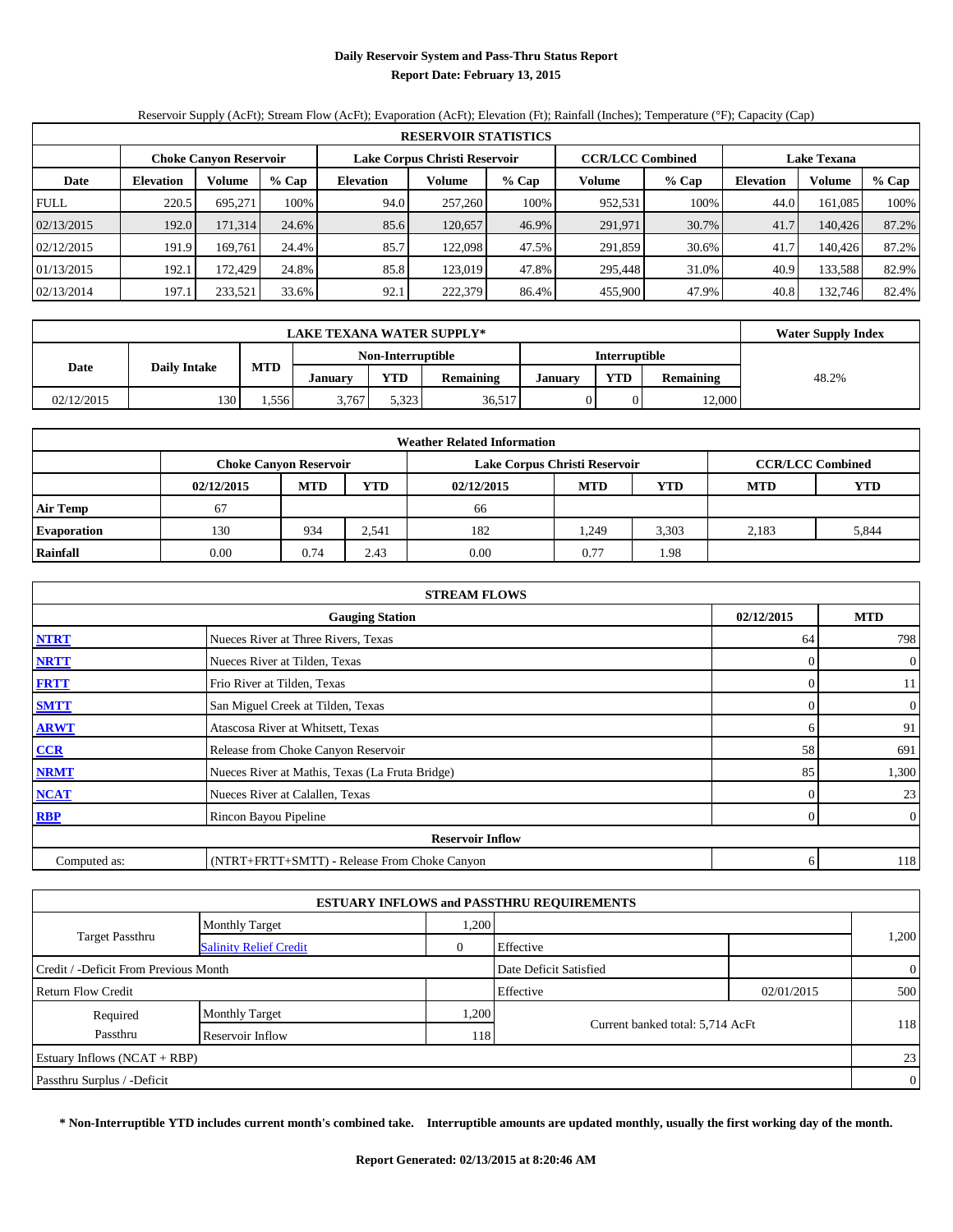# **Daily Reservoir System and Pass-Thru Status Report Report Date: February 14, 2015**

# Reservoir Supply (AcFt); Stream Flow (AcFt); Evaporation (AcFt); Elevation (Ft); Rainfall (Inches); Temperature (°F); Capacity (Cap)

| <b>RESERVOIR STATISTICS</b> |                            |                               |       |                  |                               |       |                         |       |                    |               |       |
|-----------------------------|----------------------------|-------------------------------|-------|------------------|-------------------------------|-------|-------------------------|-------|--------------------|---------------|-------|
|                             |                            | <b>Choke Canyon Reservoir</b> |       |                  | Lake Corpus Christi Reservoir |       | <b>CCR/LCC Combined</b> |       | <b>Lake Texana</b> |               |       |
| Date                        | Volume<br><b>Elevation</b> |                               | % Cap | <b>Elevation</b> | Volume                        | % Cap | Volume                  | % Cap | Elevation          | <b>Volume</b> | % Cap |
| <b>FULL</b>                 | 220.5                      | 695.271                       | 100%  | 94.0             | 257,260                       | 100%  | 952,531                 | 100%  | 44.0               | 161.085       | 100%  |
| 02/14/2015                  | 192.0                      | 171.091                       | 24.6% | 85.6             | 120,526                       | 46.8% | 291,617                 | 30.6% | 41.6               | 139,562       | 86.2% |
| 02/13/2015                  | 192.0                      | 171.314                       | 24.6% | 85.6             | 120.657                       | 46.9% | 291.971                 | 30.7% | 41.7               | 140.426       | 87.2% |
| 01/14/2015                  | 192.2                      | 172.9861                      | 24.9% | 85.8             | 123.151                       | 47.9% | 296,137                 | 31.1% | 41.2               | 136.132       | 84.5% |
| 02/14/2014                  | 197.1                      | 233,250                       | 33.5% | 92.0             | 222,028                       | 86.3% | 455,278                 | 47.8% | 40.7               | 131,905       | 81.9% |

|                             | <b>LAKE TEXANA WATER SUPPLY*</b> |            |                |                   |                  |         |               |                  |       |  |  |
|-----------------------------|----------------------------------|------------|----------------|-------------------|------------------|---------|---------------|------------------|-------|--|--|
|                             |                                  |            |                | Non-Interruptible |                  |         | Interruptible |                  |       |  |  |
| Date<br><b>Daily Intake</b> |                                  | <b>MTD</b> | <b>January</b> | <b>YTD</b>        | <b>Remaining</b> | January | <b>YTD</b>    | <b>Remaining</b> | 48.1% |  |  |
| 02/13/2015                  | 130                              | .687       | 3.767          | 5.454             | 36,386           |         |               | 12.000           |       |  |  |

| <b>Weather Related Information</b> |                                                                           |                               |       |      |                               |       |                         |            |  |  |  |
|------------------------------------|---------------------------------------------------------------------------|-------------------------------|-------|------|-------------------------------|-------|-------------------------|------------|--|--|--|
|                                    |                                                                           | <b>Choke Canyon Reservoir</b> |       |      | Lake Corpus Christi Reservoir |       | <b>CCR/LCC Combined</b> |            |  |  |  |
|                                    | <b>MTD</b><br><b>YTD</b><br><b>MTD</b><br>YTD<br>02/13/2015<br>02/13/2015 |                               |       |      |                               |       |                         | <b>YTD</b> |  |  |  |
| <b>Air Temp</b>                    | 69                                                                        |                               |       | 67   |                               |       |                         |            |  |  |  |
| <b>Evaporation</b>                 | 97                                                                        | 1,031                         | 2,638 | 84   | 1,333                         | 3,387 | 2.364                   | 6,025      |  |  |  |
| Rainfall                           | 0.00                                                                      | 0.74                          | 2.43  | 0.00 | 0.77                          | 1.98  |                         |            |  |  |  |

| <b>STREAM FLOWS</b>                  |                                                 |          |                  |  |  |  |  |  |
|--------------------------------------|-------------------------------------------------|----------|------------------|--|--|--|--|--|
| 02/13/2015<br><b>Gauging Station</b> |                                                 |          |                  |  |  |  |  |  |
| <b>NTRT</b>                          | Nueces River at Three Rivers, Texas             | 64       | 861              |  |  |  |  |  |
| <b>NRTT</b>                          | Nueces River at Tilden, Texas                   | $\Omega$ | $\boldsymbol{0}$ |  |  |  |  |  |
| <b>FRTT</b>                          | Frio River at Tilden, Texas                     |          | 12               |  |  |  |  |  |
| <b>SMTT</b>                          | San Miguel Creek at Tilden, Texas               | 0        | $\overline{0}$   |  |  |  |  |  |
| <b>ARWT</b>                          | Atascosa River at Whitsett, Texas               |          | 95               |  |  |  |  |  |
| CCR                                  | Release from Choke Canyon Reservoir             | 58       | 748              |  |  |  |  |  |
| <b>NRMT</b>                          | Nueces River at Mathis, Texas (La Fruta Bridge) | 87       | 1,388            |  |  |  |  |  |
| <b>NCAT</b>                          | Nueces River at Calallen, Texas                 | 0        | 23               |  |  |  |  |  |
| RBP                                  | Rincon Bayou Pipeline                           | $\Omega$ | $\boldsymbol{0}$ |  |  |  |  |  |
|                                      | <b>Reservoir Inflow</b>                         |          |                  |  |  |  |  |  |
| Computed as:                         | (NTRT+FRTT+SMTT) - Release From Choke Canyon    | 7        | 125              |  |  |  |  |  |

|                                       |                               |                        | <b>ESTUARY INFLOWS and PASSTHRU REQUIREMENTS</b> |                |                |  |
|---------------------------------------|-------------------------------|------------------------|--------------------------------------------------|----------------|----------------|--|
|                                       | <b>Monthly Target</b>         | .200                   |                                                  |                |                |  |
| Target Passthru                       | <b>Salinity Relief Credit</b> | 0                      | Effective                                        |                | 1,200          |  |
| Credit / -Deficit From Previous Month |                               | Date Deficit Satisfied |                                                  | $\overline{0}$ |                |  |
| <b>Return Flow Credit</b>             |                               |                        | Effective                                        | 02/01/2015     | 500            |  |
| Required                              | <b>Monthly Target</b>         | .200                   |                                                  |                |                |  |
| Passthru                              | Reservoir Inflow              | 125                    | Current banked total: 5,714 AcFt                 |                | 125            |  |
| Estuary Inflows $(NCAT + RBP)$        |                               |                        |                                                  |                | 23             |  |
| Passthru Surplus / -Deficit           |                               |                        |                                                  |                | $\overline{0}$ |  |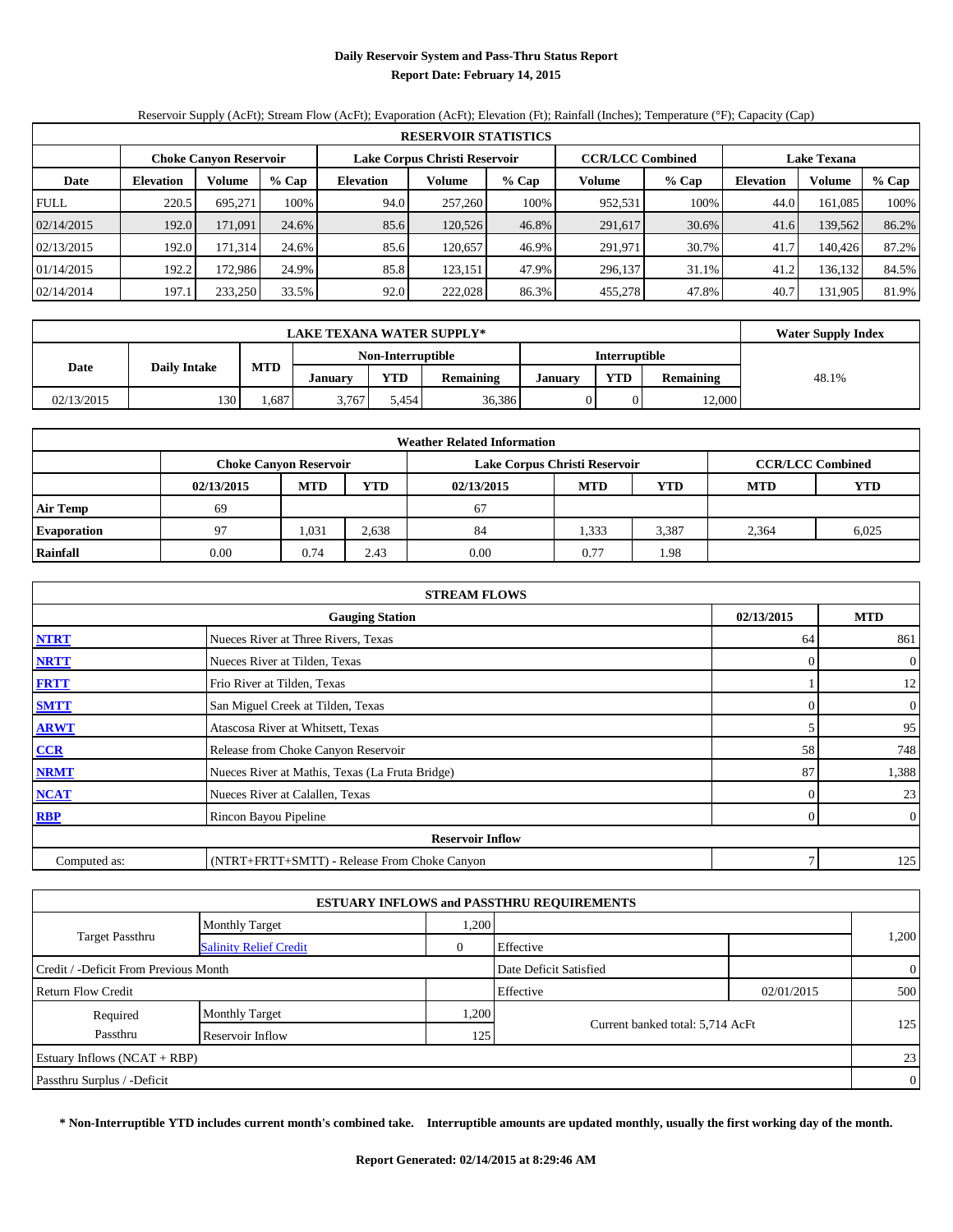# **Daily Reservoir System and Pass-Thru Status Report Report Date: February 15, 2015**

# Reservoir Supply (AcFt); Stream Flow (AcFt); Evaporation (AcFt); Elevation (Ft); Rainfall (Inches); Temperature (°F); Capacity (Cap)

| <b>RESERVOIR STATISTICS</b> |                  |                               |       |                               |         |         |                         |       |                    |         |       |
|-----------------------------|------------------|-------------------------------|-------|-------------------------------|---------|---------|-------------------------|-------|--------------------|---------|-------|
|                             |                  | <b>Choke Canyon Reservoir</b> |       | Lake Corpus Christi Reservoir |         |         | <b>CCR/LCC Combined</b> |       | <b>Lake Texana</b> |         |       |
| Date                        | <b>Elevation</b> | % Cap<br>Volume               |       | <b>Elevation</b>              | Volume  | $%$ Cap | Volume                  | % Cap | <b>Elevation</b>   | Volume  | % Cap |
| <b>FULL</b>                 | 220.5            | 695.271                       | 100%  | 94.0                          | 257,260 | 100%    | 952,531                 | 100%  | 44.0               | 161,085 | 100%  |
| 02/15/2015                  | 192.0            | 170.980                       | 24.6% | 85.5                          | 120.266 | 46.7%   | 291,246                 | 30.6% | 41.6               | 139,562 | 86.6% |
| 02/14/2015                  | 192.0            | 171.091                       | 24.6% | 85.6                          | 120.526 | 46.8%   | 291.617                 | 30.6% | 41.6               | 139.562 | 86.2% |
| 01/15/2015                  | 192.2            | 172.986                       | 24.9% | 85.8                          | 123.416 | 48.0%   | 296,402                 | 31.1% | 41.4               | 137,841 | 84.6% |
| 02/15/2014                  | 197.1            | 233,250                       | 33.5% | 92.0                          | 222,028 | 86.3%   | 455.278                 | 47.8% | 40.7               | 131,905 | 81.9% |

|                             | <b>LAKE TEXANA WATER SUPPLY*</b> |            |                |                   |                  |         |               |                  |       |  |  |
|-----------------------------|----------------------------------|------------|----------------|-------------------|------------------|---------|---------------|------------------|-------|--|--|
|                             |                                  |            |                | Non-Interruptible |                  |         | Interruptible |                  |       |  |  |
| Date<br><b>Daily Intake</b> |                                  | <b>MTD</b> | <b>January</b> | <b>YTD</b>        | <b>Remaining</b> | January | <b>YTD</b>    | <b>Remaining</b> | 48.0% |  |  |
| 02/14/2015                  | 131                              | .817       | 3.767          | 5.584             | 36,256           |         |               | 12,000           |       |  |  |

| <b>Weather Related Information</b> |            |                               |            |            |                               |                         |            |            |  |  |  |
|------------------------------------|------------|-------------------------------|------------|------------|-------------------------------|-------------------------|------------|------------|--|--|--|
|                                    |            | <b>Choke Canyon Reservoir</b> |            |            | Lake Corpus Christi Reservoir | <b>CCR/LCC Combined</b> |            |            |  |  |  |
|                                    | 02/14/2015 | <b>MTD</b>                    | <b>YTD</b> | 02/14/2015 | <b>MTD</b>                    | <b>YTD</b>              | <b>MTD</b> | <b>YTD</b> |  |  |  |
| <b>Air Temp</b>                    | 72         |                               |            | 75         |                               |                         |            |            |  |  |  |
| <b>Evaporation</b>                 | 39         | 1.070                         | 2.677      | 99         | 1,432                         | 3,486                   | 2.502      | 6,163      |  |  |  |
| Rainfall                           | 0.00       | 0.74                          | 2.43       | 0.00       | 0.77                          | 1.98                    |            |            |  |  |  |

| <b>STREAM FLOWS</b> |                                                 |            |                  |  |  |  |  |  |  |
|---------------------|-------------------------------------------------|------------|------------------|--|--|--|--|--|--|
|                     | <b>Gauging Station</b>                          | 02/14/2015 | <b>MTD</b>       |  |  |  |  |  |  |
| <b>NTRT</b>         | Nueces River at Three Rivers, Texas             | 64         | 925              |  |  |  |  |  |  |
| <b>NRTT</b>         | Nueces River at Tilden, Texas                   | $\theta$   | $\boldsymbol{0}$ |  |  |  |  |  |  |
| <b>FRTT</b>         | Frio River at Tilden, Texas                     | 0          | 12               |  |  |  |  |  |  |
| <b>SMTT</b>         | San Miguel Creek at Tilden, Texas               | 0          | $\boldsymbol{0}$ |  |  |  |  |  |  |
| <b>ARWT</b>         | Atascosa River at Whitsett, Texas               |            | 100              |  |  |  |  |  |  |
| CCR                 | Release from Choke Canyon Reservoir             | 58         | 806              |  |  |  |  |  |  |
| <b>NRMT</b>         | Nueces River at Mathis, Texas (La Fruta Bridge) | 62         | 1,449            |  |  |  |  |  |  |
| <b>NCAT</b>         | Nueces River at Calallen, Texas                 |            | 24               |  |  |  |  |  |  |
| RBP                 | Rincon Bayou Pipeline                           | $\Omega$   | $\boldsymbol{0}$ |  |  |  |  |  |  |
|                     | <b>Reservoir Inflow</b>                         |            |                  |  |  |  |  |  |  |
| Computed as:        | (NTRT+FRTT+SMTT) - Release From Choke Canyon    | 6          | 131              |  |  |  |  |  |  |

|                                       |                               |                | <b>ESTUARY INFLOWS and PASSTHRU REQUIREMENTS</b> |            |                |
|---------------------------------------|-------------------------------|----------------|--------------------------------------------------|------------|----------------|
|                                       | <b>Monthly Target</b>         | .200           |                                                  |            |                |
| <b>Target Passthru</b>                | <b>Salinity Relief Credit</b> | $\overline{0}$ | Effective                                        |            | 1,200          |
| Credit / -Deficit From Previous Month |                               |                | Date Deficit Satisfied                           |            | $\overline{0}$ |
| <b>Return Flow Credit</b>             |                               |                | Effective                                        | 02/01/2015 | 500            |
| Required                              | <b>Monthly Target</b>         | ,200           |                                                  |            |                |
| Passthru                              | Reservoir Inflow              | 1311           | Current banked total: 5,714 AcFt                 |            | 131            |
| Estuary Inflows $(NCAT + RBP)$        |                               |                |                                                  |            | 24             |
| Passthru Surplus / -Deficit           |                               |                |                                                  |            | $\overline{0}$ |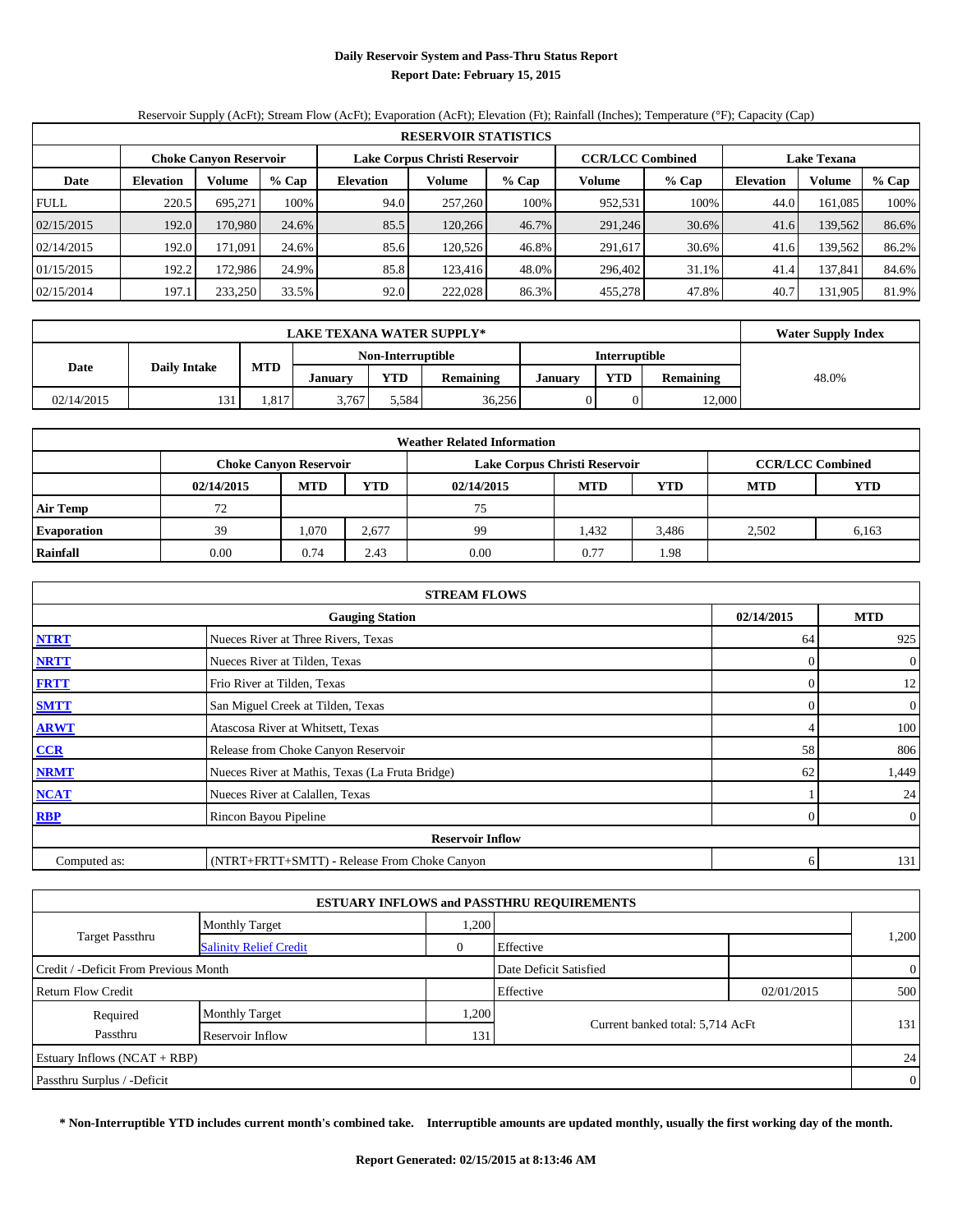# **Daily Reservoir System and Pass-Thru Status Report Report Date: February 16, 2015**

# Reservoir Supply (AcFt); Stream Flow (AcFt); Evaporation (AcFt); Elevation (Ft); Rainfall (Inches); Temperature (°F); Capacity (Cap)

| <b>RESERVOIR STATISTICS</b> |                  |                               |       |                  |                               |         |                         |       |                    |         |       |
|-----------------------------|------------------|-------------------------------|-------|------------------|-------------------------------|---------|-------------------------|-------|--------------------|---------|-------|
|                             |                  | <b>Choke Canyon Reservoir</b> |       |                  | Lake Corpus Christi Reservoir |         | <b>CCR/LCC Combined</b> |       | <b>Lake Texana</b> |         |       |
| Date                        | <b>Elevation</b> | Volume                        | % Cap | <b>Elevation</b> | Volume                        | $%$ Cap | Volume                  | % Cap | Elevation          | Volume  | % Cap |
| <b>FULL</b>                 | 220.5            | 695.271                       | 100%  | 94.0             | 257,260                       | 100%    | 952,531                 | 100%  | 44.0               | 161,085 | 100%  |
| 02/16/2015                  | 192.0            | 170.980                       | 24.6% | 85.5             | 120.266                       | 46.7%   | 291,246                 | 30.6% | 41.6               | 139,562 | 86.6% |
| 02/15/2015                  | 192.0            | 170.980                       | 24.6% | 85.5             | 120.266                       | 46.7%   | 291,246                 | 30.6% | 41.6               | 139.562 | 86.6% |
| 01/16/2015                  | 192.2            | 172.986                       | 24.9% | 85.8             | 123,151                       | 47.9%   | 296,137                 | 31.1% | 41.4               | 137,841 | 85.6% |
| 02/16/2014                  | 197.0            | 231,639                       | 33.3% | 92.0             | 221,678                       | 86.2%   | 453,317                 | 47.6% | 40.7               | 131,905 | 81.9% |

|            | <b>Water Supply Index</b> |            |                |                   |                  |         |                      |           |       |
|------------|---------------------------|------------|----------------|-------------------|------------------|---------|----------------------|-----------|-------|
|            |                           |            |                | Non-Interruptible |                  |         | <b>Interruptible</b> |           |       |
| Date       | <b>Daily Intake</b>       | <b>MTD</b> | <b>January</b> | <b>YTD</b>        | <b>Remaining</b> | January | <b>YTD</b>           | Remaining | 48.0% |
| 02/15/2015 | 131                       | .948       | 3.767          | 5.715             | 36,125           |         |                      | 12,000    |       |

| <b>Weather Related Information</b> |            |                               |            |            |                               |                         |            |            |  |  |  |
|------------------------------------|------------|-------------------------------|------------|------------|-------------------------------|-------------------------|------------|------------|--|--|--|
|                                    |            | <b>Choke Canyon Reservoir</b> |            |            | Lake Corpus Christi Reservoir | <b>CCR/LCC Combined</b> |            |            |  |  |  |
|                                    | 02/15/2015 | <b>MTD</b>                    | <b>YTD</b> | 02/15/2015 | <b>MTD</b>                    | <b>YTD</b>              | <b>MTD</b> | <b>YTD</b> |  |  |  |
| <b>Air Temp</b>                    | 74         |                               |            | 74         |                               |                         |            |            |  |  |  |
| <b>Evaporation</b>                 | 39         | 1,109                         | 2,716      | 76         | .508                          | 3,562                   | 2.617      | 6,278      |  |  |  |
| Rainfall                           | 0.01       | 0.75                          | 2.44       | 0.00       | 0.77                          | 1.98                    |            |            |  |  |  |

| <b>STREAM FLOWS</b> |                                                 |            |                  |  |  |  |  |  |  |
|---------------------|-------------------------------------------------|------------|------------------|--|--|--|--|--|--|
|                     | <b>Gauging Station</b>                          | 02/15/2015 | <b>MTD</b>       |  |  |  |  |  |  |
| <b>NTRT</b>         | Nueces River at Three Rivers, Texas             | 64         | 989              |  |  |  |  |  |  |
| <b>NRTT</b>         | Nueces River at Tilden, Texas                   | $\theta$   | $\boldsymbol{0}$ |  |  |  |  |  |  |
| <b>FRTT</b>         | Frio River at Tilden, Texas                     | 0          | 12               |  |  |  |  |  |  |
| <b>SMTT</b>         | San Miguel Creek at Tilden, Texas               | 0          | $\boldsymbol{0}$ |  |  |  |  |  |  |
| <b>ARWT</b>         | Atascosa River at Whitsett, Texas               |            | 104              |  |  |  |  |  |  |
| CCR                 | Release from Choke Canyon Reservoir             | 58         | 863              |  |  |  |  |  |  |
| <b>NRMT</b>         | Nueces River at Mathis, Texas (La Fruta Bridge) | 66         | 1,515            |  |  |  |  |  |  |
| <b>NCAT</b>         | Nueces River at Calallen, Texas                 |            | 26               |  |  |  |  |  |  |
| RBP                 | Rincon Bayou Pipeline                           | $\Omega$   | $\boldsymbol{0}$ |  |  |  |  |  |  |
|                     | <b>Reservoir Inflow</b>                         |            |                  |  |  |  |  |  |  |
| Computed as:        | (NTRT+FRTT+SMTT) - Release From Choke Canyon    | 6          | 137              |  |  |  |  |  |  |

|                                       |                               |                  | <b>ESTUARY INFLOWS and PASSTHRU REQUIREMENTS</b> |            |                |  |
|---------------------------------------|-------------------------------|------------------|--------------------------------------------------|------------|----------------|--|
|                                       | <b>Monthly Target</b>         | .200             |                                                  |            |                |  |
| <b>Target Passthru</b>                | <b>Salinity Relief Credit</b> | $\overline{0}$   | Effective                                        |            | 1,200          |  |
| Credit / -Deficit From Previous Month |                               |                  | Date Deficit Satisfied                           |            | $\overline{0}$ |  |
| <b>Return Flow Credit</b>             |                               |                  | Effective                                        | 02/01/2015 | 500            |  |
| Required                              | <b>Monthly Target</b>         | .200             |                                                  |            |                |  |
| Passthru                              | Reservoir Inflow              | 137 <sup>1</sup> | Current banked total: 5,714 AcFt                 |            | 137            |  |
| Estuary Inflows $(NCAT + RBP)$        |                               |                  |                                                  |            | 26             |  |
| Passthru Surplus / -Deficit           |                               |                  |                                                  |            | $\overline{0}$ |  |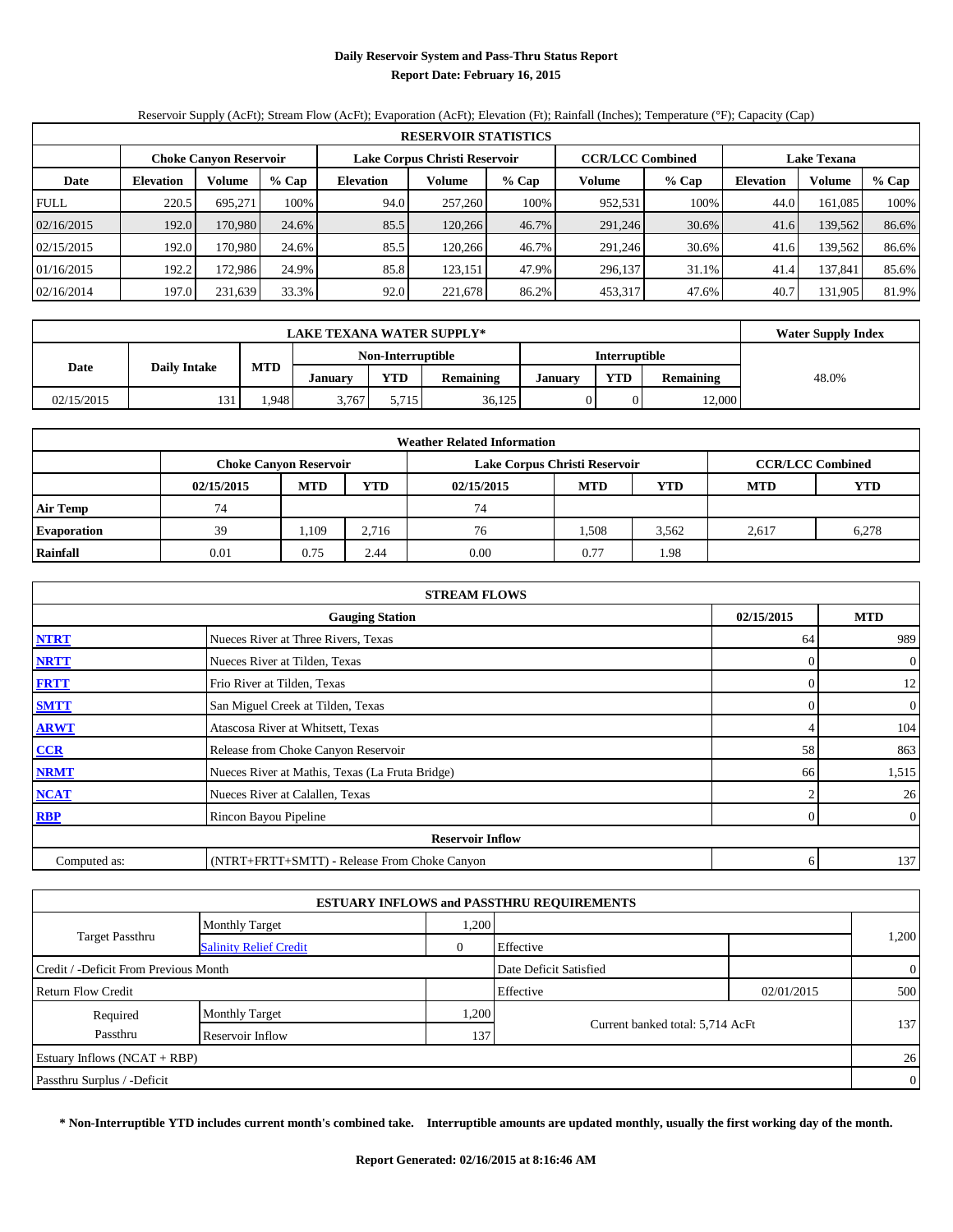# **Daily Reservoir System and Pass-Thru Status Report Report Date: February 17, 2015**

# Reservoir Supply (AcFt); Stream Flow (AcFt); Evaporation (AcFt); Elevation (Ft); Rainfall (Inches); Temperature (°F); Capacity (Cap)

| <b>RESERVOIR STATISTICS</b> |                  |                               |       |                  |                               |         |                         |       |                    |         |       |
|-----------------------------|------------------|-------------------------------|-------|------------------|-------------------------------|---------|-------------------------|-------|--------------------|---------|-------|
|                             |                  | <b>Choke Canyon Reservoir</b> |       |                  | Lake Corpus Christi Reservoir |         | <b>CCR/LCC Combined</b> |       | <b>Lake Texana</b> |         |       |
| Date                        | <b>Elevation</b> | Volume                        | % Cap | <b>Elevation</b> | Volume                        | $%$ Cap | Volume                  | % Cap | Elevation          | Volume  | % Cap |
| <b>FULL</b>                 | 220.5            | 695.271                       | 100%  | 94.0             | 257,260                       | 100%    | 952,531                 | 100%  | 44.0               | 161,085 | 100%  |
| 02/17/2015                  | 191.9            | 169.650                       | 24.4% | 85.6             | 121,311                       | 47.2%   | 290,961                 | 30.5% | 41.6               | 139,562 | 86.6% |
| 02/16/2015                  | 192.0            | 170.980                       | 24.6% | 85.5             | 120.266                       | 46.7%   | 291,246                 | 30.6% | 41.6               | 139.562 | 86.6% |
| 01/17/2015                  | 192.2            | 173.658                       | 25.0% | 85.8             | 123,019                       | 47.8%   | 296,677                 | 31.1% | 41.4               | 137,841 | 85.6% |
| 02/17/2014                  | 197.0            | 232,039                       | 33.4% | 92.0             | 221,678                       | 86.2%   | 453,717                 | 47.6% | 40.6               | 131,068 | 81.4% |

|            | <b>Water Supply Index</b> |            |                |                   |                  |         |                      |                  |       |
|------------|---------------------------|------------|----------------|-------------------|------------------|---------|----------------------|------------------|-------|
|            |                           |            |                | Non-Interruptible |                  |         | <b>Interruptible</b> |                  |       |
| Date       | <b>Daily Intake</b>       | <b>MTD</b> | <b>January</b> | <b>YTD</b>        | <b>Remaining</b> | January | <b>YTD</b>           | <b>Remaining</b> | 48.0% |
| 02/16/2015 | 130                       | 2.078      | 3.767          | 5.845             | 35,995           |         |                      | 12,000           |       |

| <b>Weather Related Information</b> |            |                               |            |            |                               |                         |            |            |  |  |  |
|------------------------------------|------------|-------------------------------|------------|------------|-------------------------------|-------------------------|------------|------------|--|--|--|
|                                    |            | <b>Choke Canyon Reservoir</b> |            |            | Lake Corpus Christi Reservoir | <b>CCR/LCC Combined</b> |            |            |  |  |  |
|                                    | 02/16/2015 | <b>MTD</b>                    | <b>YTD</b> | 02/16/2015 | <b>MTD</b>                    | YTD                     | <b>MTD</b> | <b>YTD</b> |  |  |  |
| <b>Air Temp</b>                    | 67         |                               |            | 70         |                               |                         |            |            |  |  |  |
| <b>Evaporation</b>                 | 103        | 1.212                         | 2.819      | 92         | ,600                          | 3,654                   | 2.812      | 6,473      |  |  |  |
| Rainfall                           | 0.02       | 0.77                          | 2.46       | 0.06       | 0.83                          | 2.04                    |            |            |  |  |  |

| <b>STREAM FLOWS</b> |                                                 |            |                |  |  |  |  |  |  |
|---------------------|-------------------------------------------------|------------|----------------|--|--|--|--|--|--|
|                     | <b>Gauging Station</b>                          | 02/16/2015 | <b>MTD</b>     |  |  |  |  |  |  |
| <b>NTRT</b>         | Nueces River at Three Rivers, Texas             | 62         | 1,050          |  |  |  |  |  |  |
| <b>NRTT</b>         | Nueces River at Tilden, Texas                   | $\Omega$   | $\overline{0}$ |  |  |  |  |  |  |
| <b>FRTT</b>         | Frio River at Tilden, Texas                     | $\Omega$   | 12             |  |  |  |  |  |  |
| <b>SMTT</b>         | San Miguel Creek at Tilden, Texas               | $\Omega$   | $\overline{0}$ |  |  |  |  |  |  |
| <b>ARWT</b>         | Atascosa River at Whitsett, Texas               |            | 109            |  |  |  |  |  |  |
| CCR                 | Release from Choke Canyon Reservoir             | 58         | 921            |  |  |  |  |  |  |
| <b>NRMT</b>         | Nueces River at Mathis, Texas (La Fruta Bridge) | 107        | 1,622          |  |  |  |  |  |  |
| <b>NCAT</b>         | Nueces River at Calallen, Texas                 | $\Omega$   | 26             |  |  |  |  |  |  |
| <b>RBP</b>          | Rincon Bayou Pipeline                           | $\Omega$   | $\overline{0}$ |  |  |  |  |  |  |
|                     | <b>Reservoir Inflow</b>                         |            |                |  |  |  |  |  |  |
| Computed as:        | (NTRT+FRTT+SMTT) - Release From Choke Canyon    |            | 141            |  |  |  |  |  |  |

|                                       |                               |                | <b>ESTUARY INFLOWS and PASSTHRU REQUIREMENTS</b> |            |                |  |  |
|---------------------------------------|-------------------------------|----------------|--------------------------------------------------|------------|----------------|--|--|
|                                       | <b>Monthly Target</b>         | .200           |                                                  |            |                |  |  |
| <b>Target Passthru</b>                | <b>Salinity Relief Credit</b> | $\overline{0}$ | Effective                                        |            | 1,200          |  |  |
| Credit / -Deficit From Previous Month |                               |                | Date Deficit Satisfied                           |            | $\overline{0}$ |  |  |
| <b>Return Flow Credit</b>             |                               |                | Effective                                        | 02/01/2015 | 500            |  |  |
| Required                              | <b>Monthly Target</b>         | .200           |                                                  |            |                |  |  |
| Passthru                              | Reservoir Inflow              | 141            | Current banked total: 5,714 AcFt                 |            | 141            |  |  |
| Estuary Inflows $(NCAT + RBP)$        |                               |                |                                                  |            | 26             |  |  |
| Passthru Surplus / -Deficit           |                               |                |                                                  |            |                |  |  |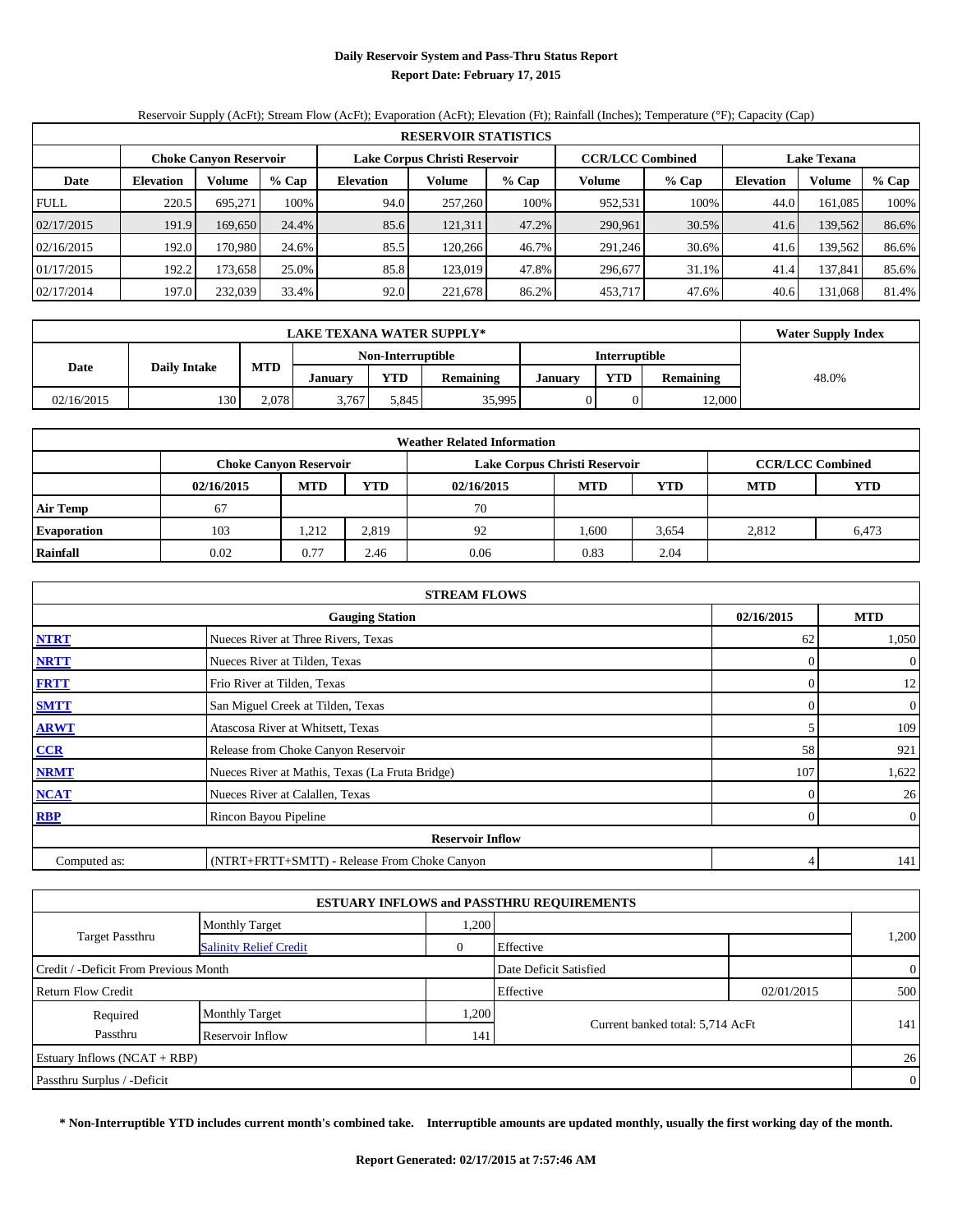# **Daily Reservoir System and Pass-Thru Status Report Report Date: February 18, 2015**

# Reservoir Supply (AcFt); Stream Flow (AcFt); Evaporation (AcFt); Elevation (Ft); Rainfall (Inches); Temperature (°F); Capacity (Cap)

|             | <b>RESERVOIR STATISTICS</b> |                               |       |                               |         |       |                         |       |                    |               |       |  |
|-------------|-----------------------------|-------------------------------|-------|-------------------------------|---------|-------|-------------------------|-------|--------------------|---------------|-------|--|
|             |                             | <b>Choke Canyon Reservoir</b> |       | Lake Corpus Christi Reservoir |         |       | <b>CCR/LCC Combined</b> |       | <b>Lake Texana</b> |               |       |  |
| Date        | <b>Elevation</b>            | Volume                        | % Cap | <b>Elevation</b>              | Volume  | % Cap | Volume                  | % Cap | Elevation          | <b>Volume</b> | % Cap |  |
| <b>FULL</b> | 220.5                       | 695.271                       | 100%  | 94.0                          | 257,260 | 100%  | 952,531                 | 100%  | 44.0               | 161.085       | 100%  |  |
| 02/18/2015  | 191.9                       | 169,540                       | 24.4% | 85.6                          | 119,745 | 46.5% | 289,285                 | 30.4% | 41.6               | 139,562       | 86.6% |  |
| 02/17/2015  | 191.9                       | 169.6501                      | 24.4% | 85.6                          | 121,311 | 47.2% | 290.961                 | 30.5% | 41.6               | 139,562       | 86.6% |  |
| 01/18/2015  | 192.2                       | 173.321                       | 24.9% | 85.8                          | 123,019 | 47.8% | 296,340                 | 31.1% | 41.4               | 137.841       | 85.6% |  |
| 02/18/2014  | 197.0                       | 232,172                       | 33.4% | 92.0                          | 221,153 | 86.0% | 453,325                 | 47.6% | 40.6               | 131,068       | 81.4% |  |

|            | <b>LAKE TEXANA WATER SUPPLY*</b> |            |                |                   |                  |         |                                |        |       |  |  |
|------------|----------------------------------|------------|----------------|-------------------|------------------|---------|--------------------------------|--------|-------|--|--|
|            |                                  |            |                | Non-Interruptible |                  |         | <b>Interruptible</b>           |        |       |  |  |
| Date       | <b>Daily Intake</b>              | <b>MTD</b> | <b>January</b> | <b>YTD</b>        | <b>Remaining</b> | January | <b>YTD</b><br><b>Remaining</b> |        | 47.7% |  |  |
| 02/17/2015 | 130                              | 2.209      | 3.767          | 5.976             | 35,864           |         |                                | 12.000 |       |  |  |

| <b>Weather Related Information</b> |                |                                                                                           |            |            |                |            |                          |       |  |  |  |  |
|------------------------------------|----------------|-------------------------------------------------------------------------------------------|------------|------------|----------------|------------|--------------------------|-------|--|--|--|--|
|                                    |                | Lake Corpus Christi Reservoir<br><b>CCR/LCC Combined</b><br><b>Choke Canyon Reservoir</b> |            |            |                |            |                          |       |  |  |  |  |
|                                    | 02/17/2015     | <b>MTD</b>                                                                                | <b>YTD</b> | 02/17/2015 | <b>MTD</b>     | <b>YTD</b> | <b>YTD</b><br><b>MTD</b> |       |  |  |  |  |
| <b>Air Temp</b>                    | 55             |                                                                                           | 54         |            |                |            |                          |       |  |  |  |  |
| <b>Evaporation</b>                 | 1,289<br>2,896 |                                                                                           |            | 98         | 1,698<br>3,752 |            | 2.987                    | 6,648 |  |  |  |  |
| Rainfall                           | 0.02           | 0.77                                                                                      | 2.46       | 0.00       | 0.83           | 2.04       |                          |       |  |  |  |  |

|              | <b>STREAM FLOWS</b>                             |          |                  |  |  |  |  |  |  |  |
|--------------|-------------------------------------------------|----------|------------------|--|--|--|--|--|--|--|
|              | <b>Gauging Station</b>                          |          |                  |  |  |  |  |  |  |  |
| <b>NTRT</b>  | Nueces River at Three Rivers, Texas             | 62       | 1,112            |  |  |  |  |  |  |  |
| <b>NRTT</b>  | Nueces River at Tilden, Texas                   | $\Omega$ | $\boldsymbol{0}$ |  |  |  |  |  |  |  |
| <b>FRTT</b>  | Frio River at Tilden, Texas                     | 0        | 13               |  |  |  |  |  |  |  |
| <b>SMTT</b>  | San Miguel Creek at Tilden, Texas               | 0        | $\boldsymbol{0}$ |  |  |  |  |  |  |  |
| <b>ARWT</b>  | Atascosa River at Whitsett, Texas               |          | 113              |  |  |  |  |  |  |  |
| CCR          | Release from Choke Canyon Reservoir             | 58       | 978              |  |  |  |  |  |  |  |
| <b>NRMT</b>  | Nueces River at Mathis, Texas (La Fruta Bridge) | 107      | 1,729            |  |  |  |  |  |  |  |
| <b>NCAT</b>  | Nueces River at Calallen, Texas                 | $\Omega$ | 26               |  |  |  |  |  |  |  |
| RBP          | Rincon Bayou Pipeline                           | $\Omega$ | $\boldsymbol{0}$ |  |  |  |  |  |  |  |
|              | <b>Reservoir Inflow</b>                         |          |                  |  |  |  |  |  |  |  |
| Computed as: | (NTRT+FRTT+SMTT) - Release From Choke Canyon    |          | 146              |  |  |  |  |  |  |  |

|                                       |                               |                | <b>ESTUARY INFLOWS and PASSTHRU REQUIREMENTS</b> |            |                |
|---------------------------------------|-------------------------------|----------------|--------------------------------------------------|------------|----------------|
|                                       | <b>Monthly Target</b>         | .200           |                                                  |            |                |
| <b>Target Passthru</b>                | <b>Salinity Relief Credit</b> | $\overline{0}$ | Effective                                        |            | 1,200          |
| Credit / -Deficit From Previous Month |                               |                | Date Deficit Satisfied                           |            | $\overline{0}$ |
| <b>Return Flow Credit</b>             |                               |                | Effective                                        | 02/01/2015 | 500            |
| Required                              | <b>Monthly Target</b>         | .200           |                                                  |            |                |
| Passthru                              | Reservoir Inflow              | 146            | Current banked total: 5,714 AcFt                 |            | 146            |
| Estuary Inflows $(NCAT + RBP)$        |                               |                |                                                  |            | 26             |
| Passthru Surplus / -Deficit           |                               |                |                                                  |            | $\overline{0}$ |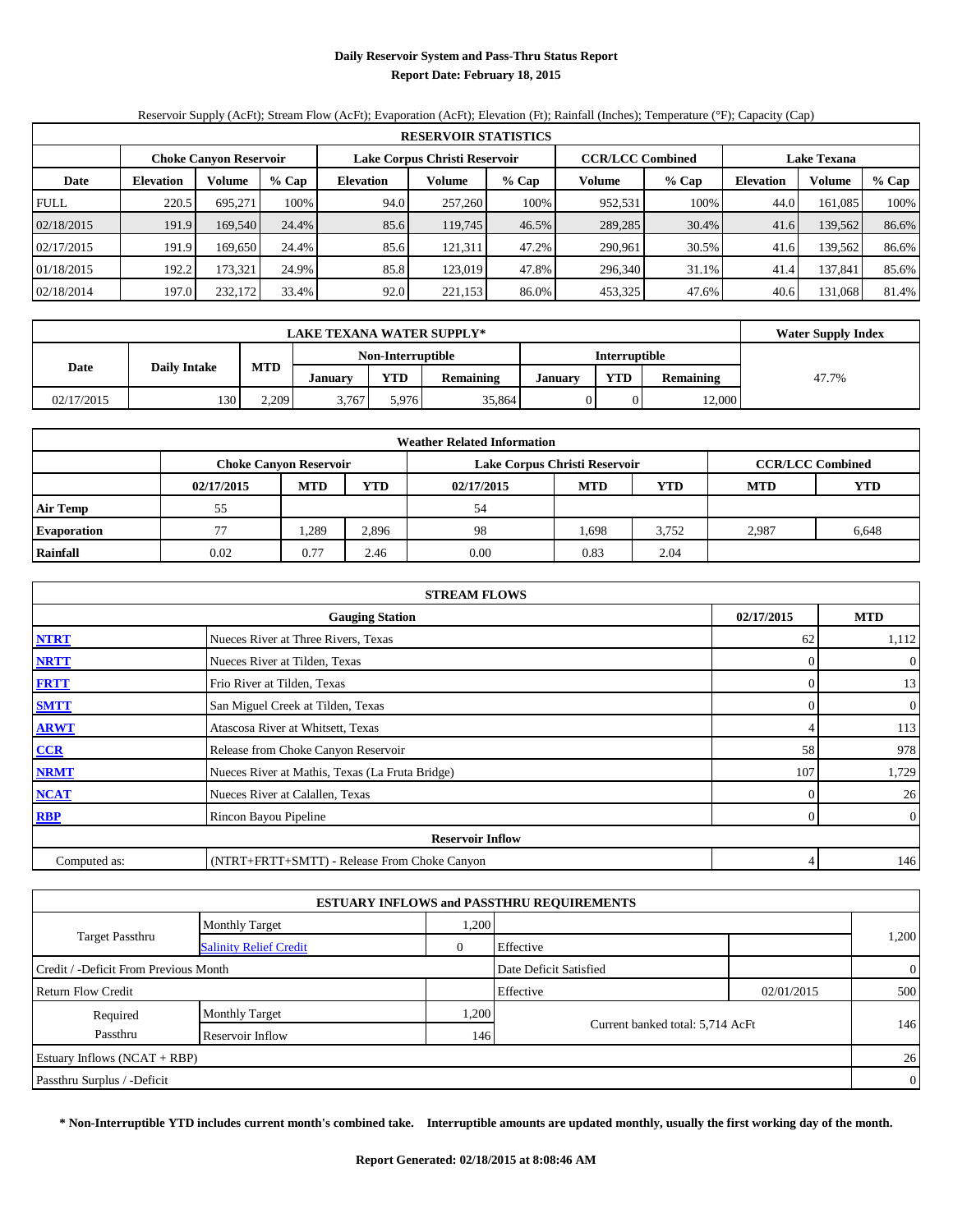# **Daily Reservoir System and Pass-Thru Status Report Report Date: February 19, 2015**

# Reservoir Supply (AcFt); Stream Flow (AcFt); Evaporation (AcFt); Elevation (Ft); Rainfall (Inches); Temperature (°F); Capacity (Cap)

|             | <b>RESERVOIR STATISTICS</b> |                               |       |                               |         |         |                         |         |                    |         |       |  |
|-------------|-----------------------------|-------------------------------|-------|-------------------------------|---------|---------|-------------------------|---------|--------------------|---------|-------|--|
|             |                             | <b>Choke Canyon Reservoir</b> |       | Lake Corpus Christi Reservoir |         |         | <b>CCR/LCC Combined</b> |         | <b>Lake Texana</b> |         |       |  |
| Date        | <b>Elevation</b>            | Volume                        | % Cap | <b>Elevation</b>              | Volume  | $%$ Cap | Volume                  | $%$ Cap | Elevation          | Volume  | % Cap |  |
| <b>FULL</b> | 220.5                       | 695.271                       | 100%  | 94.0                          | 257,260 | 100%    | 952,531                 | 100%    | 44.0               | 161,085 | 100%  |  |
| 02/19/2015  | 191.9                       | 170,315                       | 24.5% | 85.5                          | 119.615 | 46.5%   | 289,930                 | 30.4%   | 41.5               | 138,700 | 86.1% |  |
| 02/18/2015  | 191.9                       | 169.540                       | 24.4% | 85.6                          | 119.745 | 46.5%   | 289,285                 | 30.4%   | 41.6               | 139.562 | 86.6% |  |
| 01/19/2015  | 192.2                       | 173.434                       | 24.9% | 85.7                          | 122.756 | 47.7%   | 296,190                 | 31.1%   | 41.4               | 137,841 | 85.6% |  |
| 02/19/2014  | 196.9                       | 231,639                       | 33.3% | 92.0                          | 221,153 | 86.0%   | 452,792                 | 47.5%   | 40.6               | 131,068 | 81.4% |  |

|            | <b>LAKE TEXANA WATER SUPPLY*</b> |            |                |                   |                  |         |                      |                  |       |  |  |
|------------|----------------------------------|------------|----------------|-------------------|------------------|---------|----------------------|------------------|-------|--|--|
|            |                                  |            |                | Non-Interruptible |                  |         | <b>Interruptible</b> |                  |       |  |  |
| Date       | <b>Daily Intake</b>              | <b>MTD</b> | <b>January</b> | <b>YTD</b>        | <b>Remaining</b> | January | <b>YTD</b>           | <b>Remaining</b> | 47.8% |  |  |
| 02/18/2015 | 130                              | 2.339      | 3.767          | 6.106             | 35,734           |         |                      | 12.000           |       |  |  |

| <b>Weather Related Information</b> |                |                                                                                           |                          |      |       |       |       |       |  |  |  |  |
|------------------------------------|----------------|-------------------------------------------------------------------------------------------|--------------------------|------|-------|-------|-------|-------|--|--|--|--|
|                                    |                | <b>CCR/LCC Combined</b><br>Lake Corpus Christi Reservoir<br><b>Choke Canyon Reservoir</b> |                          |      |       |       |       |       |  |  |  |  |
|                                    | 02/18/2015     | YTD                                                                                       | <b>YTD</b><br><b>MTD</b> |      |       |       |       |       |  |  |  |  |
| <b>Air Temp</b>                    | 66             |                                                                                           |                          | 64   |       |       |       |       |  |  |  |  |
| <b>Evaporation</b>                 | Q <sub>0</sub> | .386                                                                                      | 2.993                    | 159  | 1,857 | 3,911 | 3.243 | 6,904 |  |  |  |  |
| Rainfall                           | 0.00           | 0.77                                                                                      | 2.46                     | 0.00 | 0.83  | 2.04  |       |       |  |  |  |  |

|              | <b>STREAM FLOWS</b>                             |            |                  |  |  |  |  |  |  |  |
|--------------|-------------------------------------------------|------------|------------------|--|--|--|--|--|--|--|
|              | 02/18/2015                                      | <b>MTD</b> |                  |  |  |  |  |  |  |  |
| <b>NTRT</b>  | Nueces River at Three Rivers, Texas             | 62         | 1,173            |  |  |  |  |  |  |  |
| <b>NRTT</b>  | Nueces River at Tilden, Texas                   | $\Omega$   | $\boldsymbol{0}$ |  |  |  |  |  |  |  |
| <b>FRTT</b>  | Frio River at Tilden, Texas                     | 0          | 13               |  |  |  |  |  |  |  |
| <b>SMTT</b>  | San Miguel Creek at Tilden, Texas               | 0          | $\overline{0}$   |  |  |  |  |  |  |  |
| <b>ARWT</b>  | Atascosa River at Whitsett, Texas               |            | 117              |  |  |  |  |  |  |  |
| CCR          | Release from Choke Canyon Reservoir             | 58         | 1,036            |  |  |  |  |  |  |  |
| <b>NRMT</b>  | Nueces River at Mathis, Texas (La Fruta Bridge) | 111        | 1,840            |  |  |  |  |  |  |  |
| <b>NCAT</b>  | Nueces River at Calallen, Texas                 | 0          | 26               |  |  |  |  |  |  |  |
| RBP          | Rincon Bayou Pipeline                           | $\Omega$   | $\boldsymbol{0}$ |  |  |  |  |  |  |  |
|              | <b>Reservoir Inflow</b>                         |            |                  |  |  |  |  |  |  |  |
| Computed as: | (NTRT+FRTT+SMTT) - Release From Choke Canyon    | 4          | 150              |  |  |  |  |  |  |  |

|                                       |                               |                        | <b>ESTUARY INFLOWS and PASSTHRU REQUIREMENTS</b> |                |                |
|---------------------------------------|-------------------------------|------------------------|--------------------------------------------------|----------------|----------------|
|                                       | <b>Monthly Target</b>         | .200                   |                                                  |                |                |
| Target Passthru                       | <b>Salinity Relief Credit</b> | 0                      | Effective                                        |                | 1,200          |
| Credit / -Deficit From Previous Month |                               | Date Deficit Satisfied |                                                  | $\overline{0}$ |                |
| <b>Return Flow Credit</b>             |                               |                        | Effective                                        | 02/01/2015     | 500            |
| Required                              | <b>Monthly Target</b>         | .200                   |                                                  |                |                |
| Passthru                              | Reservoir Inflow              | 150                    | Current banked total: 5,714 AcFt                 |                | 150            |
| Estuary Inflows $(NCAT + RBP)$        |                               |                        |                                                  |                | 26             |
| Passthru Surplus / -Deficit           |                               |                        |                                                  |                | $\overline{0}$ |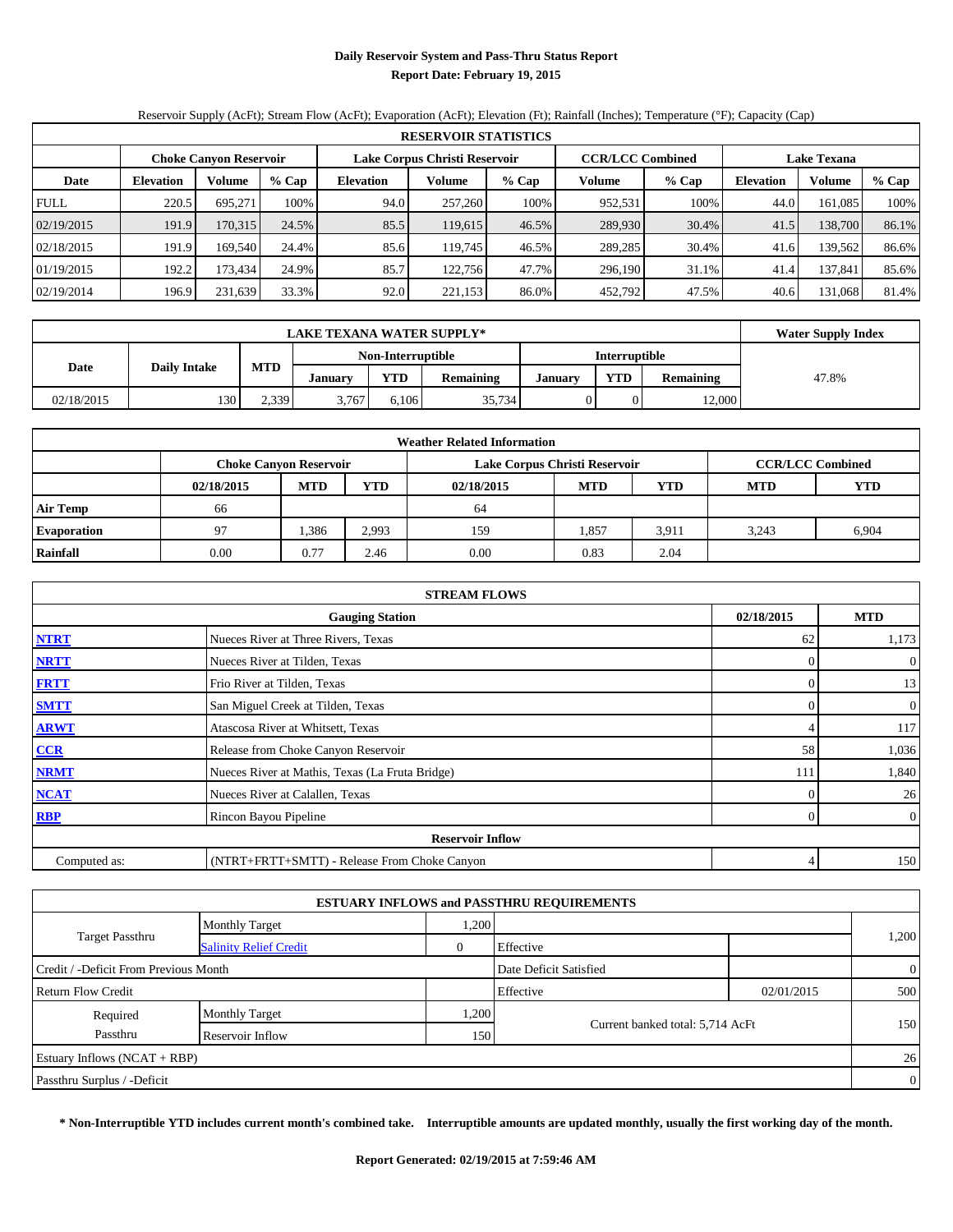# **Daily Reservoir System and Pass-Thru Status Report Report Date: February 20, 2015**

# Reservoir Supply (AcFt); Stream Flow (AcFt); Evaporation (AcFt); Elevation (Ft); Rainfall (Inches); Temperature (°F); Capacity (Cap)

|             | <b>RESERVOIR STATISTICS</b> |                               |       |                               |         |       |                         |       |                    |               |       |  |
|-------------|-----------------------------|-------------------------------|-------|-------------------------------|---------|-------|-------------------------|-------|--------------------|---------------|-------|--|
|             |                             | <b>Choke Canyon Reservoir</b> |       | Lake Corpus Christi Reservoir |         |       | <b>CCR/LCC Combined</b> |       | <b>Lake Texana</b> |               |       |  |
| Date        | <b>Elevation</b>            | Volume                        | % Cap | <b>Elevation</b>              | Volume  | % Cap | Volume                  | % Cap | Elevation          | <b>Volume</b> | % Cap |  |
| <b>FULL</b> | 220.5                       | 695.271                       | 100%  | 94.0                          | 257,260 | 100%  | 952,531                 | 100%  | 44.0               | 161.085       | 100%  |  |
| 02/20/2015  | 191.9                       | 169.982                       | 24.4% | 85.5                          | 119.226 | 46.3% | 289,208                 | 30.4% | 41.5               | 138,700       | 86.1% |  |
| 02/19/2015  | 191.9                       | 170.315                       | 24.5% | 85.5                          | 119.615 | 46.5% | 289,930                 | 30.4% | 41.5               | 138,700       | 86.1% |  |
| 01/20/2015  | 192.2                       | 173.0981                      | 24.9% | 85.7                          | 122,624 | 47.7% | 295.722                 | 31.0% | 41.3               | 136.986       | 85.0% |  |
| 02/20/2014  | 197.0                       | 231,773                       | 33.3% | 92.0                          | 220,978 | 85.9% | 452,751                 | 47.5% | 40.6               | 131,068       | 81.4% |  |

|            | <b>LAKE TEXANA WATER SUPPLY*</b> |                              |       |                   |                  |         |                      |                  |       |  |  |  |
|------------|----------------------------------|------------------------------|-------|-------------------|------------------|---------|----------------------|------------------|-------|--|--|--|
|            |                                  |                              |       | Non-Interruptible |                  |         | <b>Interruptible</b> |                  |       |  |  |  |
| Date       | <b>Daily Intake</b>              | <b>MTD</b><br><b>January</b> |       | <b>YTD</b>        | <b>Remaining</b> | January | <b>YTD</b>           | <b>Remaining</b> | 47.7% |  |  |  |
| 02/19/2015 | 130                              | 2.469                        | 3.767 | 6.236             | 35,604           |         |                      | 12.000           |       |  |  |  |

|                    | <b>Weather Related Information</b> |                               |            |            |                               |                         |            |            |  |  |  |  |  |
|--------------------|------------------------------------|-------------------------------|------------|------------|-------------------------------|-------------------------|------------|------------|--|--|--|--|--|
|                    |                                    | <b>Choke Canyon Reservoir</b> |            |            | Lake Corpus Christi Reservoir | <b>CCR/LCC Combined</b> |            |            |  |  |  |  |  |
|                    | 02/19/2015                         | <b>MTD</b>                    | <b>YTD</b> | 02/19/2015 | <b>MTD</b>                    | <b>YTD</b>              | <b>MTD</b> | <b>YTD</b> |  |  |  |  |  |
| <b>Air Temp</b>    | 72                                 |                               |            | 70         |                               |                         |            |            |  |  |  |  |  |
| <b>Evaporation</b> | 103                                | 489.ء                         | 3,096      | 121        | 1,978                         | 4,032                   | 3.467      | 7,128      |  |  |  |  |  |
| Rainfall           | 0.00                               | 0.77                          | 2.46       | 0.00       | 0.83                          | 2.04                    |            |            |  |  |  |  |  |

|              | <b>STREAM FLOWS</b>                             |          |                  |  |  |  |  |  |
|--------------|-------------------------------------------------|----------|------------------|--|--|--|--|--|
|              | <b>Gauging Station</b>                          |          |                  |  |  |  |  |  |
| <b>NTRT</b>  | Nueces River at Three Rivers, Texas             | 60       | 1,233            |  |  |  |  |  |
| <b>NRTT</b>  | Nueces River at Tilden, Texas                   |          | $\boldsymbol{0}$ |  |  |  |  |  |
| <b>FRTT</b>  | Frio River at Tilden, Texas                     |          | 13               |  |  |  |  |  |
| <b>SMTT</b>  | San Miguel Creek at Tilden, Texas               |          | $\boldsymbol{0}$ |  |  |  |  |  |
| <b>ARWT</b>  | Atascosa River at Whitsett, Texas               |          | 121              |  |  |  |  |  |
| CCR          | Release from Choke Canyon Reservoir             | 58       | 1,094            |  |  |  |  |  |
| <b>NRMT</b>  | Nueces River at Mathis, Texas (La Fruta Bridge) | 119      | 1,959            |  |  |  |  |  |
| <b>NCAT</b>  | Nueces River at Calallen, Texas                 | $\Omega$ | 26               |  |  |  |  |  |
| <b>RBP</b>   | Rincon Bayou Pipeline                           | $\Omega$ | $\overline{0}$   |  |  |  |  |  |
|              | <b>Reservoir Inflow</b>                         |          |                  |  |  |  |  |  |
| Computed as: | (NTRT+FRTT+SMTT) - Release From Choke Canyon    | ↑        | 152              |  |  |  |  |  |

|                                       |                               |      | <b>ESTUARY INFLOWS and PASSTHRU REQUIREMENTS</b> |            |                |
|---------------------------------------|-------------------------------|------|--------------------------------------------------|------------|----------------|
|                                       | <b>Monthly Target</b>         | .200 |                                                  |            |                |
| Target Passthru                       | <b>Salinity Relief Credit</b> | 0    | Effective                                        |            | 1,200          |
| Credit / -Deficit From Previous Month |                               |      | Date Deficit Satisfied                           |            | $\overline{0}$ |
| <b>Return Flow Credit</b>             |                               |      | Effective                                        | 02/01/2015 | 500            |
| Required                              | <b>Monthly Target</b>         | .200 |                                                  |            |                |
| Passthru                              | Reservoir Inflow              | 152  | Current banked total: 5,714 AcFt                 |            | 152            |
| Estuary Inflows $(NCAT + RBP)$        |                               |      |                                                  |            | 26             |
| Passthru Surplus / -Deficit           |                               |      |                                                  |            | $\overline{0}$ |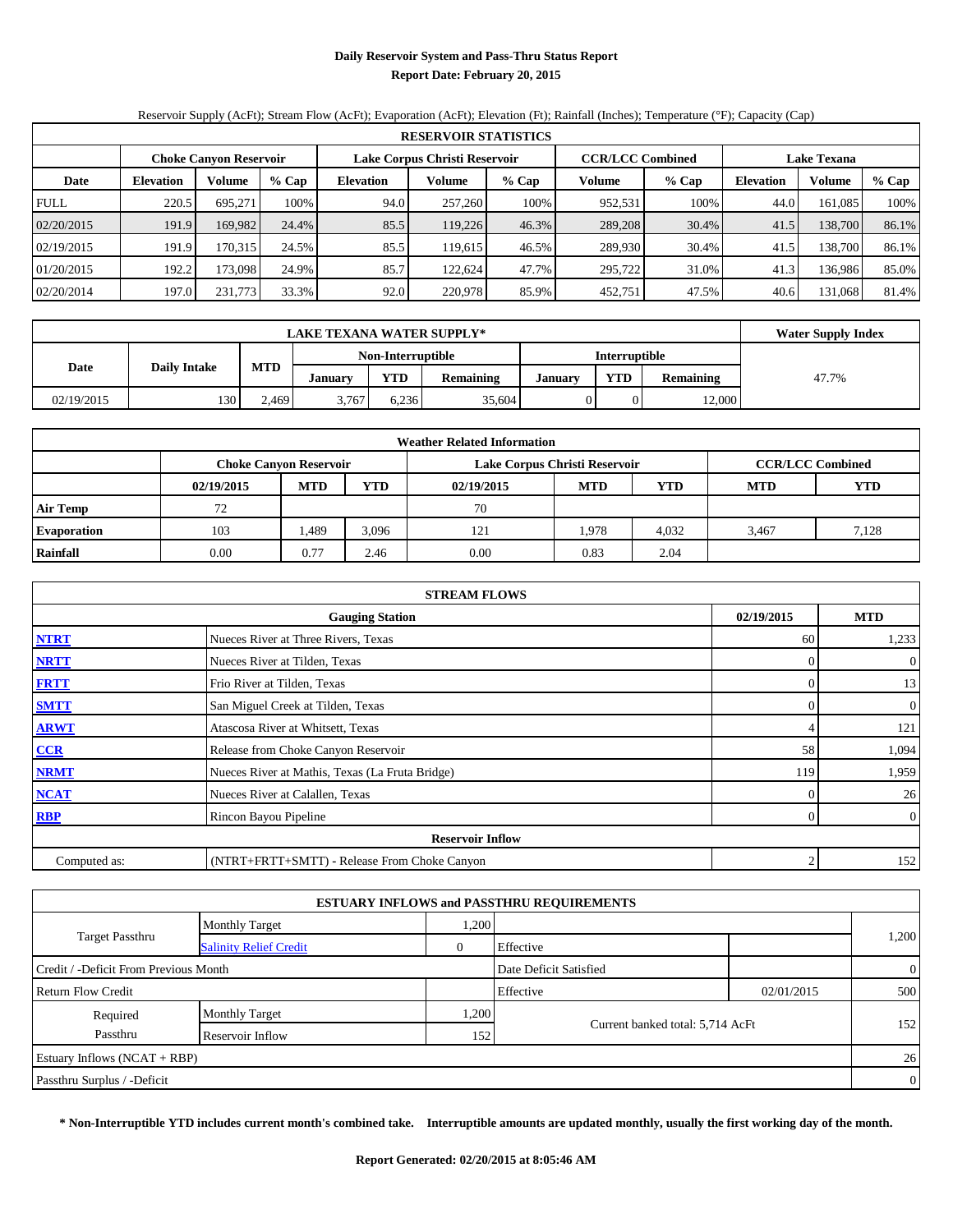# **Daily Reservoir System and Pass-Thru Status Report Report Date: February 21, 2015**

# Reservoir Supply (AcFt); Stream Flow (AcFt); Evaporation (AcFt); Elevation (Ft); Rainfall (Inches); Temperature (°F); Capacity (Cap)

|             | <b>RESERVOIR STATISTICS</b> |                               |       |                  |                               |       |                         |       |                    |         |       |  |  |  |  |
|-------------|-----------------------------|-------------------------------|-------|------------------|-------------------------------|-------|-------------------------|-------|--------------------|---------|-------|--|--|--|--|
|             |                             | <b>Choke Canyon Reservoir</b> |       |                  | Lake Corpus Christi Reservoir |       | <b>CCR/LCC Combined</b> |       | <b>Lake Texana</b> |         |       |  |  |  |  |
| Date        | <b>Elevation</b>            | Volume                        | % Cap | <b>Elevation</b> | Volume                        | % Cap | Volume                  | % Cap | <b>Elevation</b>   | Volume  | % Cap |  |  |  |  |
| <b>FULL</b> | 220.5                       | 695.271                       | 100%  | 94.0             | 257,260                       | 100%  | 952,531                 | 100%  | 44.0               | 161,085 | 100%  |  |  |  |  |
| 02/21/2015  | 191.8                       | 169,209                       | 24.3% | 85.4             | 118,967                       | 46.2% | 288,176                 | 30.3% | 41.4               | 137,841 | 85.6% |  |  |  |  |
| 02/20/2015  | 191.9                       | 169.9821                      | 24.4% | 85.5             | 119.226                       | 46.3% | 289,208                 | 30.4% | 41.5               | 138,700 | 86.1% |  |  |  |  |
| 01/21/2015  | 192.2                       | 173.209                       | 24.9% | 85.7             | 122.624                       | 47.7% | 295,833                 | 31.1% | 41.3               | 136.986 | 85.0% |  |  |  |  |
| 02/21/2014  | 197.1                       | 233,115                       | 33.5% | 92.0             | 221,153                       | 86.0% | 454.268                 | 47.7% | 40.5               | 130,232 | 80.8% |  |  |  |  |

|            | <b>LAKE TEXANA WATER SUPPLY*</b> |            |                |                   |                  |         |                      |                  |       |  |  |  |
|------------|----------------------------------|------------|----------------|-------------------|------------------|---------|----------------------|------------------|-------|--|--|--|
|            |                                  |            |                | Non-Interruptible |                  |         | <b>Interruptible</b> |                  |       |  |  |  |
| Date       | <b>Daily Intake</b>              | <b>MTD</b> | <b>January</b> | <b>YTD</b>        | <b>Remaining</b> | January | <b>YTD</b>           | <b>Remaining</b> | 47.5% |  |  |  |
| 02/20/2015 | 130                              | 2.599      | 3.767          | 6.366             | 35,474           |         |                      | 12.000           |       |  |  |  |

|                    |            |                               |            | <b>Weather Related Information</b> |                               |                         |            |            |
|--------------------|------------|-------------------------------|------------|------------------------------------|-------------------------------|-------------------------|------------|------------|
|                    |            | <b>Choke Canyon Reservoir</b> |            |                                    | Lake Corpus Christi Reservoir | <b>CCR/LCC Combined</b> |            |            |
|                    | 02/20/2015 | <b>MTD</b>                    | <b>YTD</b> | 02/20/2015                         | <b>MTD</b>                    | <b>YTD</b>              | <b>MTD</b> | <b>YTD</b> |
| <b>Air Temp</b>    | -81        |                               |            | 78                                 |                               |                         |            |            |
| <b>Evaporation</b> | 129        | 1,618                         | 3,225      | 173                                | 2,151                         | 4,205                   | 3.769      | 7,430      |
| Rainfall           | 0.00       | 0.77                          | 2.46       | 0.00                               | 0.83                          | 2.04                    |            |            |

|              | <b>STREAM FLOWS</b>                             |            |                  |
|--------------|-------------------------------------------------|------------|------------------|
|              | <b>Gauging Station</b>                          | 02/20/2015 | <b>MTD</b>       |
| <b>NTRT</b>  | Nueces River at Three Rivers, Texas             | 60         | 1,292            |
| <b>NRTT</b>  | Nueces River at Tilden, Texas                   | $\Omega$   | $\boldsymbol{0}$ |
| <b>FRTT</b>  | Frio River at Tilden, Texas                     | 0          | 13               |
| <b>SMTT</b>  | San Miguel Creek at Tilden, Texas               | 0          | 0                |
| <b>ARWT</b>  | Atascosa River at Whitsett, Texas               |            | 124              |
| CCR          | Release from Choke Canyon Reservoir             | 58         | 1,151            |
| <b>NRMT</b>  | Nueces River at Mathis, Texas (La Fruta Bridge) | 121        | 2,080            |
| <b>NCAT</b>  | Nueces River at Calallen, Texas                 | $\Omega$   | 26               |
| RBP          | Rincon Bayou Pipeline                           | $\Omega$   | $\boldsymbol{0}$ |
|              | <b>Reservoir Inflow</b>                         |            |                  |
| Computed as: | (NTRT+FRTT+SMTT) - Release From Choke Canyon    | ↑          | 154              |

|                                       |                               |                | <b>ESTUARY INFLOWS and PASSTHRU REQUIREMENTS</b> |            |                |
|---------------------------------------|-------------------------------|----------------|--------------------------------------------------|------------|----------------|
|                                       | <b>Monthly Target</b>         | .200           |                                                  |            |                |
| <b>Target Passthru</b>                | <b>Salinity Relief Credit</b> | $\overline{0}$ | Effective                                        |            | 1,200          |
| Credit / -Deficit From Previous Month |                               |                | Date Deficit Satisfied                           |            | $\overline{0}$ |
| <b>Return Flow Credit</b>             |                               |                | Effective                                        | 02/01/2015 | 500            |
| Required                              | <b>Monthly Target</b>         | ,200           |                                                  |            |                |
| Passthru                              | Reservoir Inflow              | 154            | Current banked total: 5,714 AcFt                 |            | 154            |
| Estuary Inflows $(NCAT + RBP)$        |                               |                |                                                  |            | 26             |
| Passthru Surplus / -Deficit           |                               |                |                                                  |            | $\overline{0}$ |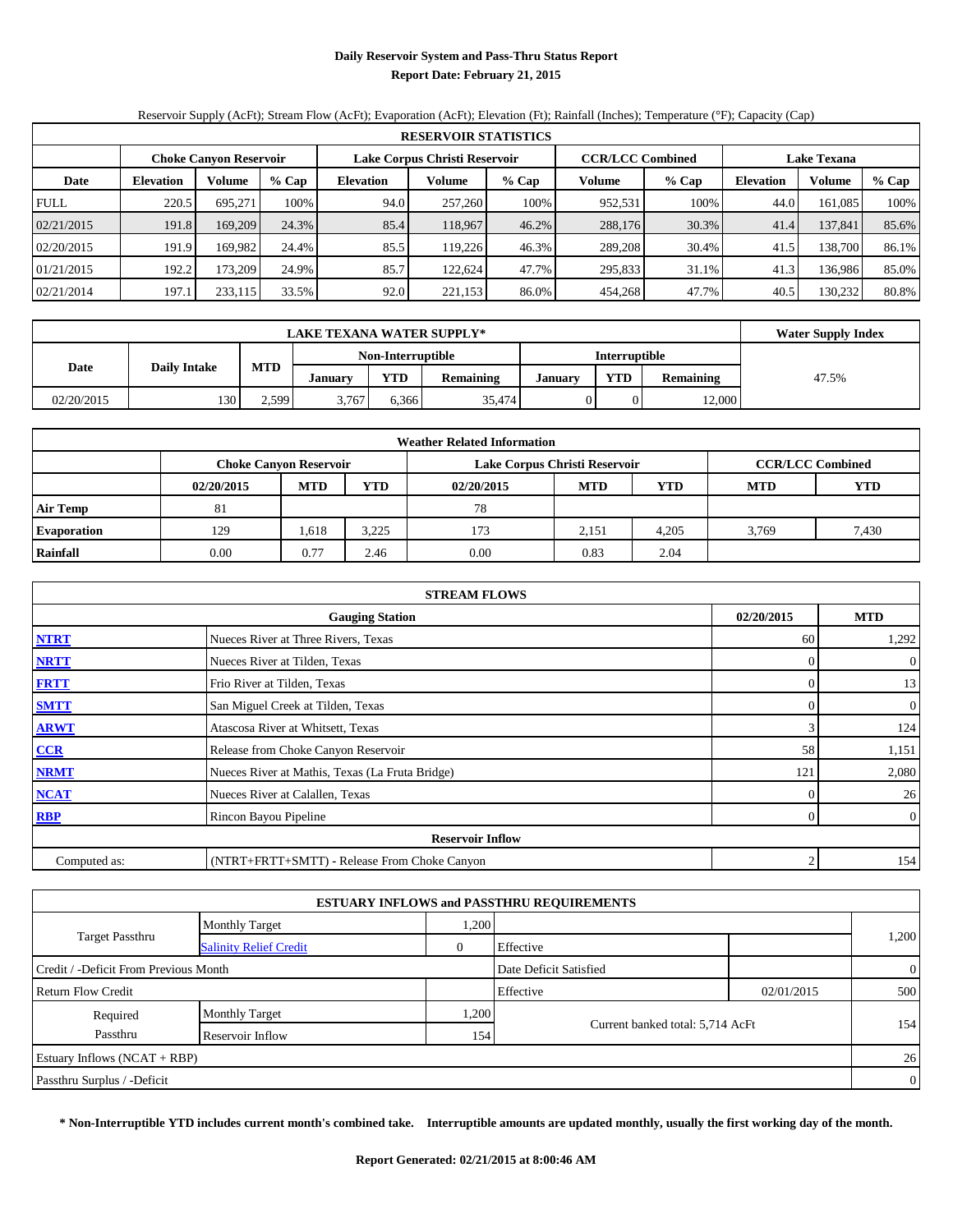# **Daily Reservoir System and Pass-Thru Status Report Report Date: February 22, 2015**

# Reservoir Supply (AcFt); Stream Flow (AcFt); Evaporation (AcFt); Elevation (Ft); Rainfall (Inches); Temperature (°F); Capacity (Cap)

|             | <b>RESERVOIR STATISTICS</b> |                               |       |                  |                               |         |                         |       |                    |         |       |  |  |  |  |
|-------------|-----------------------------|-------------------------------|-------|------------------|-------------------------------|---------|-------------------------|-------|--------------------|---------|-------|--|--|--|--|
|             |                             | <b>Choke Canyon Reservoir</b> |       |                  | Lake Corpus Christi Reservoir |         | <b>CCR/LCC Combined</b> |       | <b>Lake Texana</b> |         |       |  |  |  |  |
| Date        | <b>Elevation</b>            | Volume                        | % Cap | <b>Elevation</b> | Volume                        | $%$ Cap | Volume                  | % Cap | <b>Elevation</b>   | Volume  | % Cap |  |  |  |  |
| <b>FULL</b> | 220.5                       | 695.271                       | 100%  | 94.0             | 257,260                       | 100%    | 952,531                 | 100%  | 44.0               | 161,085 | 100%  |  |  |  |  |
| 02/22/2015  | 191.8                       | 168.988                       | 24.3% | 85.4             | 118.967                       | 46.2%   | 287,955                 | 30.2% | 41.4               | 137,841 | 85.6% |  |  |  |  |
| 02/21/2015  | 191.8                       | 169.209                       | 24.3% | 85.4             | 118.967                       | 46.2%   | 288,176                 | 30.3% | 41.4               | 137,841 | 85.6% |  |  |  |  |
| 01/22/2015  | 192.1                       | 172.206                       | 24.8% | 85.7             | 121.835                       | 47.4%   | 294,041                 | 30.9% | 41.3               | 136.986 | 85.0% |  |  |  |  |
| 02/22/2014  | 197.0                       | 232,573                       | 33.5% | 92.0             | 220,629                       | 85.8%   | 453.202                 | 47.6% | 40.5               | 130,232 | 80.8% |  |  |  |  |

|            | <b>LAKE TEXANA WATER SUPPLY*</b>                    |       |       |                   |                  |         |                      |                  |       |  |  |  |
|------------|-----------------------------------------------------|-------|-------|-------------------|------------------|---------|----------------------|------------------|-------|--|--|--|
|            |                                                     |       |       | Non-Interruptible |                  |         | <b>Interruptible</b> |                  |       |  |  |  |
| Date       | <b>MTD</b><br><b>Daily Intake</b><br><b>January</b> |       |       | <b>YTD</b>        | <b>Remaining</b> | January | <b>YTD</b>           | <b>Remaining</b> | 47.5% |  |  |  |
| 02/21/2015 | 130                                                 | 2.729 | 3.767 | 6.496             | 35,344           |         |                      | 12.000           |       |  |  |  |

|                    |            |                               |            | <b>Weather Related Information</b> |                               |                         |            |            |
|--------------------|------------|-------------------------------|------------|------------------------------------|-------------------------------|-------------------------|------------|------------|
|                    |            | <b>Choke Canyon Reservoir</b> |            |                                    | Lake Corpus Christi Reservoir | <b>CCR/LCC Combined</b> |            |            |
|                    | 02/21/2015 | <b>MTD</b>                    | <b>YTD</b> | 02/21/2015                         | <b>MTD</b>                    | <b>YTD</b>              | <b>MTD</b> | <b>YTD</b> |
| <b>Air Temp</b>    | 82         |                               |            | 82                                 |                               |                         |            |            |
| <b>Evaporation</b> | 96         | 1,714                         | 3,321      | 370                                | 2,521                         | 4,575                   | 4.235      | 7,896      |
| Rainfall           | 0.00       | 0.77                          | 2.46       | 0.00                               | 0.83                          | 2.04                    |            |            |

|              | <b>STREAM FLOWS</b>                             |            |                  |  |  |  |  |  |  |  |  |
|--------------|-------------------------------------------------|------------|------------------|--|--|--|--|--|--|--|--|
|              | <b>Gauging Station</b>                          | 02/21/2015 | <b>MTD</b>       |  |  |  |  |  |  |  |  |
| <b>NTRT</b>  | Nueces River at Three Rivers, Texas             | 60         | 1,352            |  |  |  |  |  |  |  |  |
| <b>NRTT</b>  | Nueces River at Tilden, Texas                   | 0          | $\boldsymbol{0}$ |  |  |  |  |  |  |  |  |
| <b>FRTT</b>  | Frio River at Tilden, Texas                     | 0          | 13               |  |  |  |  |  |  |  |  |
| <b>SMTT</b>  | San Miguel Creek at Tilden, Texas               | 0          | $\boldsymbol{0}$ |  |  |  |  |  |  |  |  |
| <b>ARWT</b>  | Atascosa River at Whitsett, Texas               |            | 127              |  |  |  |  |  |  |  |  |
| CCR          | Release from Choke Canyon Reservoir             | 58         | 1,209            |  |  |  |  |  |  |  |  |
| <b>NRMT</b>  | Nueces River at Mathis, Texas (La Fruta Bridge) | 133        | 2,213            |  |  |  |  |  |  |  |  |
| <b>NCAT</b>  | Nueces River at Calallen, Texas                 | 0          | 26               |  |  |  |  |  |  |  |  |
| RBP          | Rincon Bayou Pipeline                           | $\Omega$   | $\boldsymbol{0}$ |  |  |  |  |  |  |  |  |
|              | <b>Reservoir Inflow</b>                         |            |                  |  |  |  |  |  |  |  |  |
| Computed as: | (NTRT+FRTT+SMTT) - Release From Choke Canyon    | C          | 156              |  |  |  |  |  |  |  |  |

| <b>ESTUARY INFLOWS and PASSTHRU REQUIREMENTS</b> |                               |                |                                  |            |                |  |  |  |  |  |
|--------------------------------------------------|-------------------------------|----------------|----------------------------------|------------|----------------|--|--|--|--|--|
|                                                  | <b>Monthly Target</b>         | .200           |                                  |            |                |  |  |  |  |  |
| <b>Target Passthru</b>                           | <b>Salinity Relief Credit</b> | $\overline{0}$ | Effective                        |            | 1,200          |  |  |  |  |  |
| Credit / -Deficit From Previous Month            |                               |                | Date Deficit Satisfied           |            | $\overline{0}$ |  |  |  |  |  |
| <b>Return Flow Credit</b>                        |                               |                | Effective                        | 02/01/2015 | 500            |  |  |  |  |  |
| Required                                         | <b>Monthly Target</b>         | .200           |                                  |            |                |  |  |  |  |  |
| Passthru                                         | Reservoir Inflow              | 156            | Current banked total: 5,714 AcFt |            | 156            |  |  |  |  |  |
| Estuary Inflows $(NCAT + RBP)$                   |                               |                |                                  |            | 26             |  |  |  |  |  |
| Passthru Surplus / -Deficit                      |                               |                |                                  |            |                |  |  |  |  |  |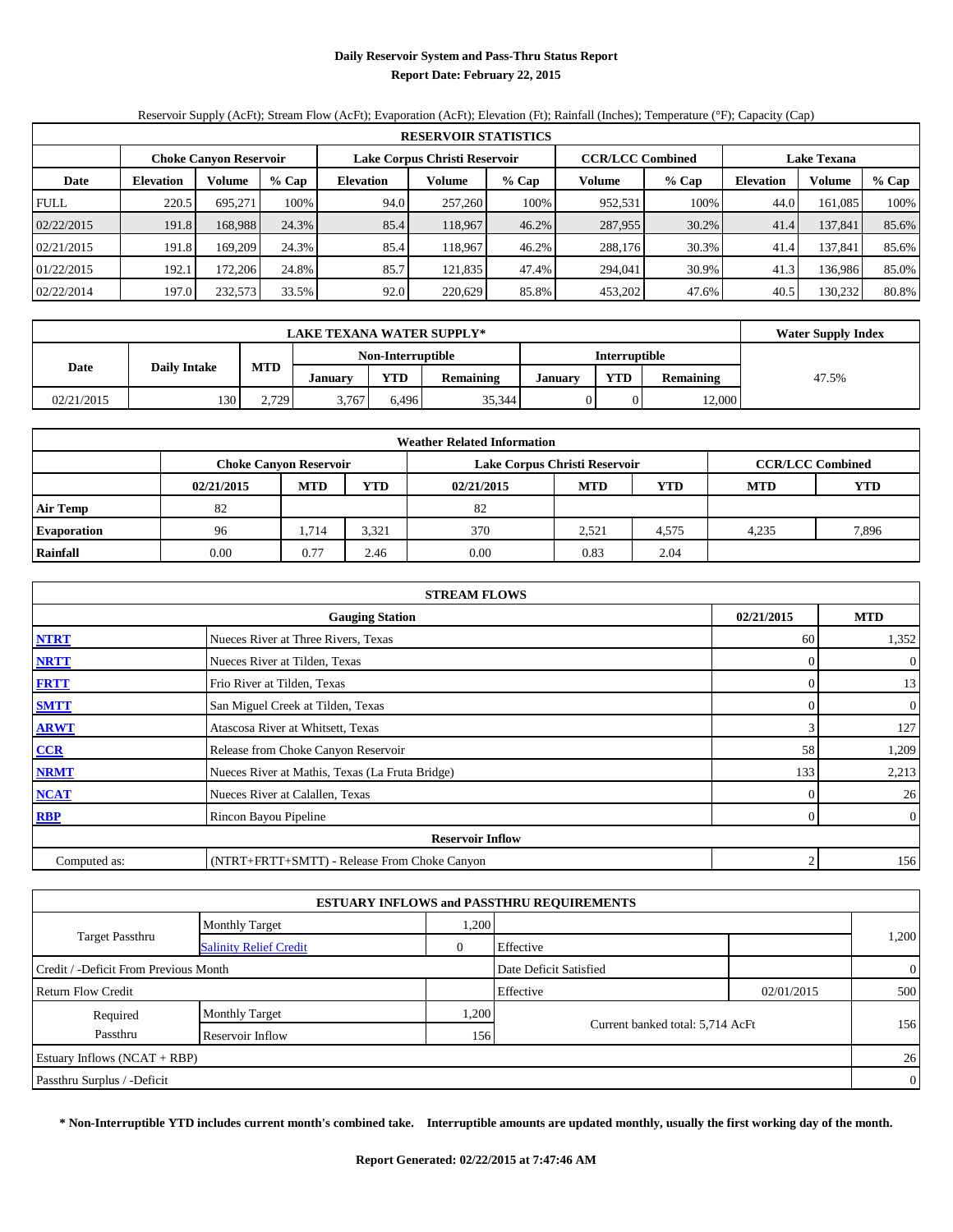# **Daily Reservoir System and Pass-Thru Status Report Report Date: February 23, 2015**

# Reservoir Supply (AcFt); Stream Flow (AcFt); Evaporation (AcFt); Elevation (Ft); Rainfall (Inches); Temperature (°F); Capacity (Cap)

|             | <b>RESERVOIR STATISTICS</b> |                               |       |                               |         |       |                         |       |                    |               |       |  |
|-------------|-----------------------------|-------------------------------|-------|-------------------------------|---------|-------|-------------------------|-------|--------------------|---------------|-------|--|
|             |                             | <b>Choke Canyon Reservoir</b> |       | Lake Corpus Christi Reservoir |         |       | <b>CCR/LCC Combined</b> |       | <b>Lake Texana</b> |               |       |  |
| Date        | <b>Elevation</b>            | Volume                        | % Cap | <b>Elevation</b>              | Volume  | % Cap | Volume                  | % Cap | Elevation          | <b>Volume</b> | % Cap |  |
| <b>FULL</b> | 220.5                       | 695.271                       | 100%  | 94.0                          | 257,260 | 100%  | 952,531                 | 100%  | 44.0               | 161.085       | 100%  |  |
| 02/23/2015  | 191.8                       | 168,877                       | 24.3% | 85.6                          | 120.396 | 46.8% | 289,273                 | 30.4% | 41.4               | 137,841       | 85.6% |  |
| 02/22/2015  | 191.8                       | 168.988                       | 24.3% | 85.4                          | 118.967 | 46.2% | 287,955                 | 30.2% | 41.4               | 137.841       | 85.6% |  |
| 01/23/2015  | 192.1                       | 172.540                       | 24.8% | 85.8                          | 123,019 | 47.8% | 295,559                 | 31.0% | 41.3               | 136.986       | 85.0% |  |
| 02/23/2014  | 197.0                       | 232,305                       | 33.4% | 91.9                          | 220,454 | 85.7% | 452,759                 | 47.5% | 40.5               | 130.232       | 80.8% |  |

|            | <b>Water Supply Index</b> |                                           |                |            |                  |         |            |                  |       |
|------------|---------------------------|-------------------------------------------|----------------|------------|------------------|---------|------------|------------------|-------|
|            |                           | Non-Interruptible<br><b>Interruptible</b> |                |            |                  |         |            |                  |       |
| Date       | <b>Daily Intake</b>       | <b>MTD</b>                                | <b>January</b> | <b>YTD</b> | <b>Remaining</b> | January | <b>VTD</b> | <b>Remaining</b> | 47.7% |
| 02/22/2015 | 130                       | 2,860                                     | 3,767          | 6.627      | 35,213           |         |            | 12,000           |       |

| <b>Weather Related Information</b> |            |                               |            |                               |            |                         |            |            |  |  |  |
|------------------------------------|------------|-------------------------------|------------|-------------------------------|------------|-------------------------|------------|------------|--|--|--|
|                                    |            | <b>Choke Canyon Reservoir</b> |            | Lake Corpus Christi Reservoir |            | <b>CCR/LCC Combined</b> |            |            |  |  |  |
|                                    | 02/22/2015 | <b>MTD</b>                    | <b>YTD</b> | 02/22/2015                    | <b>MTD</b> | <b>YTD</b>              | <b>MTD</b> | <b>YTD</b> |  |  |  |
| <b>Air Temp</b>                    | 79         |                               |            |                               |            |                         |            |            |  |  |  |
| <b>Evaporation</b>                 | 116        | 1,830                         | 3,437      | 357                           | 2,878      | 4,932                   | 4.708      | 8,369      |  |  |  |
| Rainfall                           | 0.00       | 0.77                          | 2.46       | 0.00                          | 0.83       | 2.04                    |            |            |  |  |  |

|              | <b>STREAM FLOWS</b>                             |              |                  |  |  |  |  |  |  |  |  |
|--------------|-------------------------------------------------|--------------|------------------|--|--|--|--|--|--|--|--|
|              | <b>Gauging Station</b>                          |              |                  |  |  |  |  |  |  |  |  |
| <b>NTRT</b>  | Nueces River at Three Rivers, Texas             | 58           | 1,409            |  |  |  |  |  |  |  |  |
| <b>NRTT</b>  | Nueces River at Tilden, Texas                   | 0            | $\boldsymbol{0}$ |  |  |  |  |  |  |  |  |
| <b>FRTT</b>  | Frio River at Tilden, Texas                     | 0            | 13               |  |  |  |  |  |  |  |  |
| <b>SMTT</b>  | San Miguel Creek at Tilden, Texas               | 0            | $\boldsymbol{0}$ |  |  |  |  |  |  |  |  |
| <b>ARWT</b>  | Atascosa River at Whitsett, Texas               | <sub>(</sub> | 132              |  |  |  |  |  |  |  |  |
| CCR          | Release from Choke Canyon Reservoir             | 58           | 1,266            |  |  |  |  |  |  |  |  |
| <b>NRMT</b>  | Nueces River at Mathis, Texas (La Fruta Bridge) | 133          | 2,346            |  |  |  |  |  |  |  |  |
| <b>NCAT</b>  | Nueces River at Calallen, Texas                 | 0            | 26               |  |  |  |  |  |  |  |  |
| RBP          | Rincon Bayou Pipeline                           | $\Omega$     | $\boldsymbol{0}$ |  |  |  |  |  |  |  |  |
|              | <b>Reservoir Inflow</b>                         |              |                  |  |  |  |  |  |  |  |  |
| Computed as: | (NTRT+FRTT+SMTT) - Release From Choke Canyon    | $\Omega$     | 156              |  |  |  |  |  |  |  |  |

| <b>ESTUARY INFLOWS and PASSTHRU REQUIREMENTS</b> |                               |                |                                  |            |                |  |  |  |  |  |
|--------------------------------------------------|-------------------------------|----------------|----------------------------------|------------|----------------|--|--|--|--|--|
|                                                  | <b>Monthly Target</b>         | .200           |                                  |            |                |  |  |  |  |  |
| <b>Target Passthru</b>                           | <b>Salinity Relief Credit</b> | $\overline{0}$ | Effective                        |            | 1,200          |  |  |  |  |  |
| Credit / -Deficit From Previous Month            |                               |                | Date Deficit Satisfied           |            | $\overline{0}$ |  |  |  |  |  |
| <b>Return Flow Credit</b>                        |                               |                | Effective                        | 02/01/2015 | 500            |  |  |  |  |  |
| Required                                         | <b>Monthly Target</b>         | .200           |                                  |            |                |  |  |  |  |  |
| Passthru                                         | Reservoir Inflow              | 156            | Current banked total: 5,714 AcFt |            | 156            |  |  |  |  |  |
| Estuary Inflows $(NCAT + RBP)$                   |                               |                |                                  |            | 26             |  |  |  |  |  |
| Passthru Surplus / -Deficit                      |                               |                |                                  |            | $\overline{0}$ |  |  |  |  |  |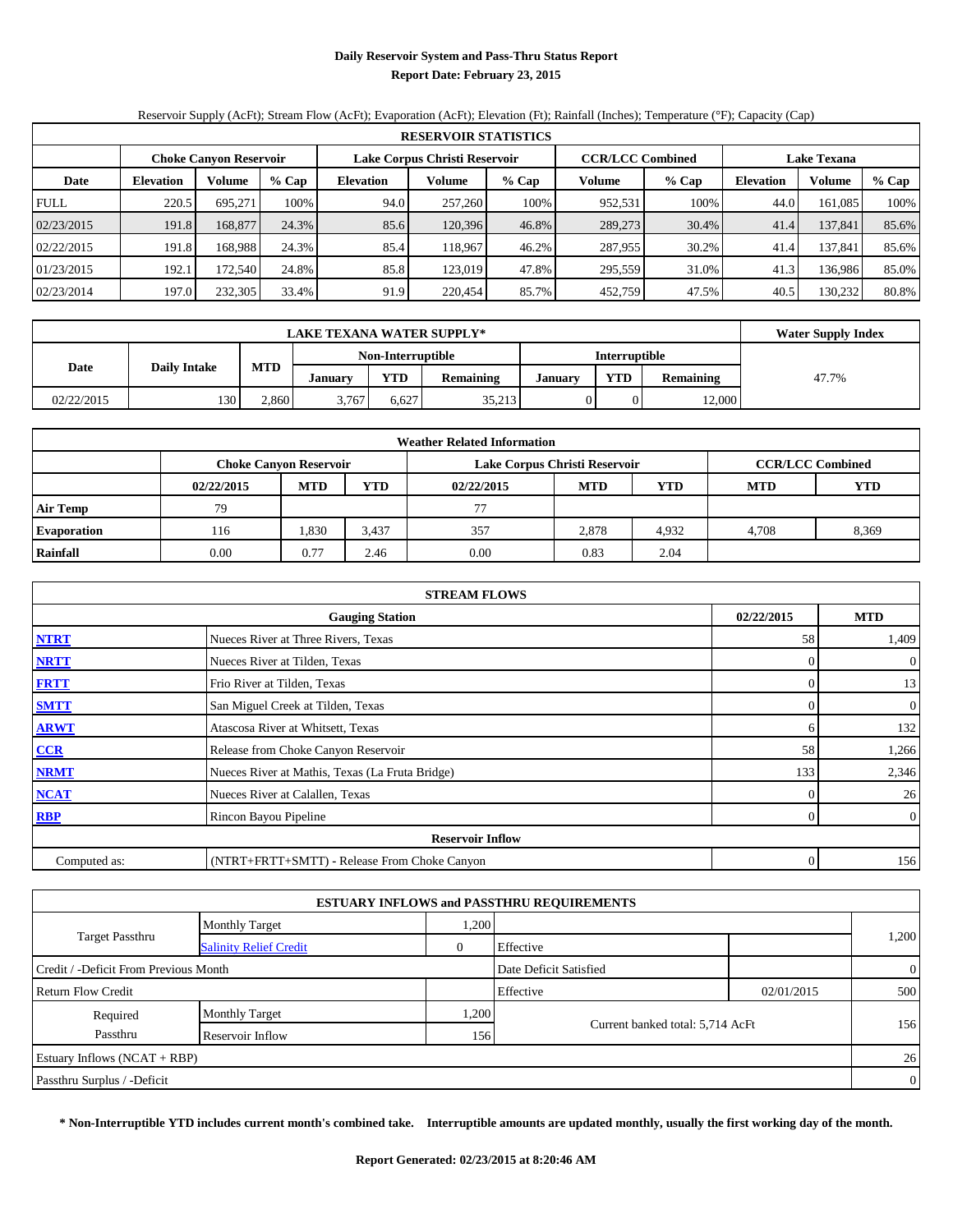#### **Daily Reservoir System and Pass-Thru Status Report Report Date: February 24, 2015**

Reservoir Supply (AcFt); Stream Flow (AcFt); Evaporation (AcFt); Elevation (Ft); Rainfall (Inches); Temperature (°F); Capacity (Cap)

|             | <b>RESERVOIR STATISTICS</b> |                               |       |                               |         |         |                         |       |                    |               |       |  |  |
|-------------|-----------------------------|-------------------------------|-------|-------------------------------|---------|---------|-------------------------|-------|--------------------|---------------|-------|--|--|
|             |                             | <b>Choke Canyon Reservoir</b> |       | Lake Corpus Christi Reservoir |         |         | <b>CCR/LCC Combined</b> |       | <b>Lake Texana</b> |               |       |  |  |
| Date        | <b>Elevation</b>            | Volume                        | % Cap | <b>Elevation</b>              | Volume  | $%$ Cap | Volume                  | % Cap | <b>Elevation</b>   | <b>Volume</b> | % Cap |  |  |
| <b>FULL</b> | 220.5                       | 695.271                       | 100%  | 94.0                          | 257,260 | 100%    | 952,531                 | 100%  | 44.0               | 161,085       | 100%  |  |  |
| 02/24/2015  | 191.8                       | 168.547                       | 24.2% | 85.5                          | 119.356 | 46.4%   | 287,903                 | 30.2% | 41.4               | 137,841       | 85.6% |  |  |
| 02/23/2015  | 191.8                       | 168.877                       | 24.3% | 85.6                          | 120,396 | 46.8%   | 289,273                 | 30.4% | 41.4               | 137.841       | 85.6% |  |  |
| 01/24/2015  | 192.1                       | 172.540                       | 24.8% | 85.7                          | 122.229 | 47.5%   | 294.769                 | 30.9% | 41.5               | 138.700       | 86.1% |  |  |
| 02/24/2014  | 196.9                       | 231.107                       | 33.2% | 91.9                          | 220,279 | 85.6%   | 451,386                 | 47.4% | 40.5               | 130.232       | 80.8% |  |  |

|            | <b>Water Supply Index</b> |            |                   |            |                  |                |               |           |       |
|------------|---------------------------|------------|-------------------|------------|------------------|----------------|---------------|-----------|-------|
|            |                           |            | Non-Interruptible |            |                  |                | Interruptible |           |       |
| Date       | <b>Daily Intake</b>       | <b>MTD</b> | January           | <b>YTD</b> | <b>Remaining</b> | <b>January</b> | YTD           | Remaining | 47.5% |
| 02/23/2015 | 130                       | 2.990      | 3,767             | 6.757      | 35.083           |                |               | 12,000    |       |

| <b>Weather Related Information</b> |                               |            |            |            |                               |                         |            |       |  |  |
|------------------------------------|-------------------------------|------------|------------|------------|-------------------------------|-------------------------|------------|-------|--|--|
|                                    | <b>Choke Canyon Reservoir</b> |            |            |            | Lake Corpus Christi Reservoir | <b>CCR/LCC Combined</b> |            |       |  |  |
|                                    | 02/23/2015                    | <b>MTD</b> | <b>YTD</b> | 02/23/2015 | <b>MTD</b>                    | <b>MTD</b>              | <b>YTD</b> |       |  |  |
| <b>Air Temp</b>                    | 38                            |            |            | 40         |                               |                         |            |       |  |  |
| <b>Evaporation</b>                 | 32                            | 1,862      | 3,469      | 30         | 2,908                         | 4.962                   | 4.770      | 8,431 |  |  |
| Rainfall                           | 0.00                          | 0.77       | 2.46       | 0.00       | 0.83                          | 2.04                    |            |       |  |  |

|              | <b>STREAM FLOWS</b>                             |            |                  |  |  |  |  |  |  |  |
|--------------|-------------------------------------------------|------------|------------------|--|--|--|--|--|--|--|
|              | <b>Gauging Station</b>                          | 02/23/2015 | <b>MTD</b>       |  |  |  |  |  |  |  |
| <b>NTRT</b>  | Nueces River at Three Rivers, Texas             | 58         | 1,467            |  |  |  |  |  |  |  |
| <b>NRTT</b>  | Nueces River at Tilden, Texas                   | $\Omega$   | $\overline{0}$   |  |  |  |  |  |  |  |
| <b>FRTT</b>  | Frio River at Tilden, Texas                     | $\Omega$   | 13               |  |  |  |  |  |  |  |
| <b>SMTT</b>  | San Miguel Creek at Tilden, Texas               | 0          | $\boldsymbol{0}$ |  |  |  |  |  |  |  |
| <b>ARWT</b>  | Atascosa River at Whitsett, Texas               | h          | 138              |  |  |  |  |  |  |  |
| CCR          | Release from Choke Canyon Reservoir             | 58         | 1,324            |  |  |  |  |  |  |  |
| <b>NRMT</b>  | Nueces River at Mathis, Texas (La Fruta Bridge) | 115        | 2,461            |  |  |  |  |  |  |  |
| <b>NCAT</b>  | Nueces River at Calallen, Texas                 | $\Omega$   | 26               |  |  |  |  |  |  |  |
| <b>RBP</b>   | Rincon Bayou Pipeline                           | $\Omega$   | $\overline{0}$   |  |  |  |  |  |  |  |
|              | <b>Reservoir Inflow</b>                         |            |                  |  |  |  |  |  |  |  |
| Computed as: | (NTRT+FRTT+SMTT) - Release From Choke Canyon    | $\Omega$   | 156              |  |  |  |  |  |  |  |

|                                       |                               |              | <b>ESTUARY INFLOWS and PASSTHRU REQUIREMENTS</b> |            |                |  |
|---------------------------------------|-------------------------------|--------------|--------------------------------------------------|------------|----------------|--|
|                                       | <b>Monthly Target</b>         | ,200         |                                                  |            |                |  |
| Target Passthru                       | <b>Salinity Relief Credit</b> | $\mathbf{0}$ | Effective                                        |            | 1,200          |  |
| Credit / -Deficit From Previous Month |                               |              | Date Deficit Satisfied                           |            | $\overline{0}$ |  |
| Return Flow Credit                    |                               |              | Effective                                        | 02/01/2015 | 500            |  |
| Required                              | <b>Monthly Target</b>         | .200         | Current banked total: 5,714 AcFt                 |            |                |  |
| Passthru                              | Reservoir Inflow              | 1561         |                                                  |            | 156            |  |
| Estuary Inflows $(NCAT + RBP)$        |                               |              |                                                  |            | 26             |  |
| Passthru Surplus / -Deficit           |                               |              |                                                  |            | $\overline{0}$ |  |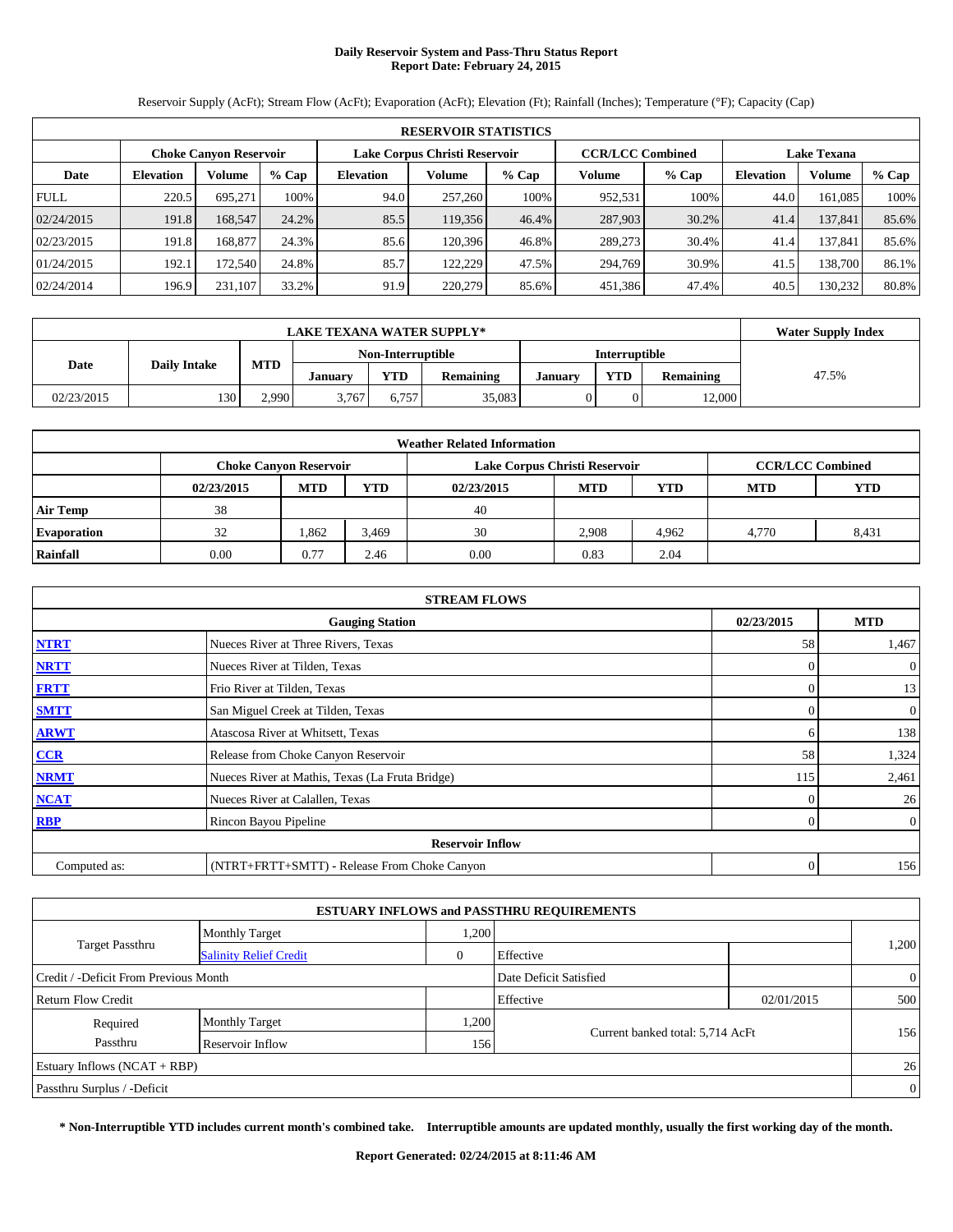#### **Daily Reservoir System and Pass-Thru Status Report Report Date: February 25, 2015**

Reservoir Supply (AcFt); Stream Flow (AcFt); Evaporation (AcFt); Elevation (Ft); Rainfall (Inches); Temperature (°F); Capacity (Cap)

|             | <b>RESERVOIR STATISTICS</b> |                               |       |                               |         |         |                         |       |                    |               |       |  |
|-------------|-----------------------------|-------------------------------|-------|-------------------------------|---------|---------|-------------------------|-------|--------------------|---------------|-------|--|
|             |                             | <b>Choke Canyon Reservoir</b> |       | Lake Corpus Christi Reservoir |         |         | <b>CCR/LCC Combined</b> |       | <b>Lake Texana</b> |               |       |  |
| Date        | Volume<br><b>Elevation</b>  |                               | % Cap | <b>Elevation</b>              | Volume  | $%$ Cap | Volume                  | % Cap | <b>Elevation</b>   | <b>Volume</b> | % Cap |  |
| <b>FULL</b> | 220.5                       | 695.271                       | 100%  | 94.0                          | 257,260 | 100%    | 952,531                 | 100%  | 44.0               | 161,085       | 100%  |  |
| 02/25/2015  | 191.8                       | 168.767                       | 24.3% | 85.4                          | 118.838 | 46.2%   | 287,605                 | 30.2% | 41.4               | 137,841       | 85.6% |  |
| 02/24/2015  | 191.8                       | 168.547                       | 24.2% | 85.5                          | 119,356 | 46.4%   | 287,903                 | 30.2% | 41.4               | 137.841       | 85.6% |  |
| 01/25/2015  | 192.1                       | 172.317                       | 24.8% | 85.6                          | 121.573 | 47.3%   | 293,890                 | 30.9% | 41.5               | 138.700       | 86.1% |  |
| 02/25/2014  | 196.9                       | 231,373                       | 33.3% | 91.9                          | 220.104 | 85.6%   | 451,477                 | 47.4% | 40.5               | 130.232       | 80.8% |  |

|            | <b>LAKE TEXANA WATER SUPPLY*</b> |            |                   |                                                                             |        |  |               |        |  |  |  |  |
|------------|----------------------------------|------------|-------------------|-----------------------------------------------------------------------------|--------|--|---------------|--------|--|--|--|--|
|            |                                  |            | Non-Interruptible |                                                                             |        |  | Interruptible |        |  |  |  |  |
| Date       | <b>Daily Intake</b>              | <b>MTD</b> | January           | <b>YTD</b><br><b>YTD</b><br><b>Remaining</b><br>Remaining<br><b>January</b> |        |  |               | 47.4%  |  |  |  |  |
| 02/24/2015 | 131                              | 2121       | 3.767             | 5.888                                                                       | 34.952 |  |               | 12.000 |  |  |  |  |

| <b>Weather Related Information</b> |                                             |            |            |            |                               |            |                         |       |  |  |  |
|------------------------------------|---------------------------------------------|------------|------------|------------|-------------------------------|------------|-------------------------|-------|--|--|--|
|                                    | <b>Choke Canyon Reservoir</b>               |            |            |            | Lake Corpus Christi Reservoir |            | <b>CCR/LCC Combined</b> |       |  |  |  |
|                                    | 02/24/2015                                  | <b>MTD</b> | <b>YTD</b> | 02/24/2015 | <b>MTD</b>                    | <b>MTD</b> | <b>YTD</b>              |       |  |  |  |
| <b>Air Temp</b>                    | 40                                          |            |            | 40         |                               |            |                         |       |  |  |  |
| <b>Evaporation</b>                 | 39                                          | 1,901      | 3,508      |            | 2,908                         | 4.962      | 4.809                   | 8,470 |  |  |  |
| Rainfall                           | 0.88<br>2.09<br>0.04<br>0.81<br>0.05<br>2.5 |            |            |            |                               |            |                         |       |  |  |  |

| <b>STREAM FLOWS</b> |                                                 |                |                  |  |  |  |  |  |  |
|---------------------|-------------------------------------------------|----------------|------------------|--|--|--|--|--|--|
|                     | <b>Gauging Station</b>                          | 02/24/2015     | <b>MTD</b>       |  |  |  |  |  |  |
| <b>NTRT</b>         | Nueces River at Three Rivers, Texas             | 60             | 1,526            |  |  |  |  |  |  |
| <b>NRTT</b>         | Nueces River at Tilden, Texas                   | $\Omega$       | $\overline{0}$   |  |  |  |  |  |  |
| <b>FRTT</b>         | Frio River at Tilden, Texas                     | $\overline{0}$ | 13               |  |  |  |  |  |  |
| <b>SMTT</b>         | San Miguel Creek at Tilden, Texas               | $\Omega$       | $\boldsymbol{0}$ |  |  |  |  |  |  |
| <b>ARWT</b>         | Atascosa River at Whitsett, Texas               | 6              | 144              |  |  |  |  |  |  |
| CCR                 | Release from Choke Canyon Reservoir             | 58             | 1,382            |  |  |  |  |  |  |
| <b>NRMT</b>         | Nueces River at Mathis, Texas (La Fruta Bridge) | 85             | 2,547            |  |  |  |  |  |  |
| <b>NCAT</b>         | Nueces River at Calallen, Texas                 |                | 26               |  |  |  |  |  |  |
| <b>RBP</b>          | Rincon Bayou Pipeline                           | $\Omega$       | $\boldsymbol{0}$ |  |  |  |  |  |  |
|                     | <b>Reservoir Inflow</b>                         |                |                  |  |  |  |  |  |  |
| Computed as:        | (NTRT+FRTT+SMTT) - Release From Choke Canyon    | C              | 158              |  |  |  |  |  |  |

| <b>ESTUARY INFLOWS and PASSTHRU REQUIREMENTS</b> |                               |          |                                  |            |                |  |  |  |  |
|--------------------------------------------------|-------------------------------|----------|----------------------------------|------------|----------------|--|--|--|--|
|                                                  | <b>Monthly Target</b>         | .200     |                                  |            |                |  |  |  |  |
| <b>Target Passthru</b>                           | <b>Salinity Relief Credit</b> | $\theta$ | Effective                        |            | 1,200          |  |  |  |  |
| Credit / -Deficit From Previous Month            |                               |          | Date Deficit Satisfied           |            | $\overline{0}$ |  |  |  |  |
| Return Flow Credit                               |                               |          | Effective                        | 02/01/2015 | 500            |  |  |  |  |
| Required                                         | <b>Monthly Target</b>         | .200     |                                  |            |                |  |  |  |  |
| Passthru                                         | Reservoir Inflow              | 158      | Current banked total: 5,714 AcFt |            | 158            |  |  |  |  |
| Estuary Inflows $(NCAT + RBP)$                   |                               |          |                                  |            | 26             |  |  |  |  |
| Passthru Surplus / -Deficit                      |                               |          |                                  |            | $\overline{0}$ |  |  |  |  |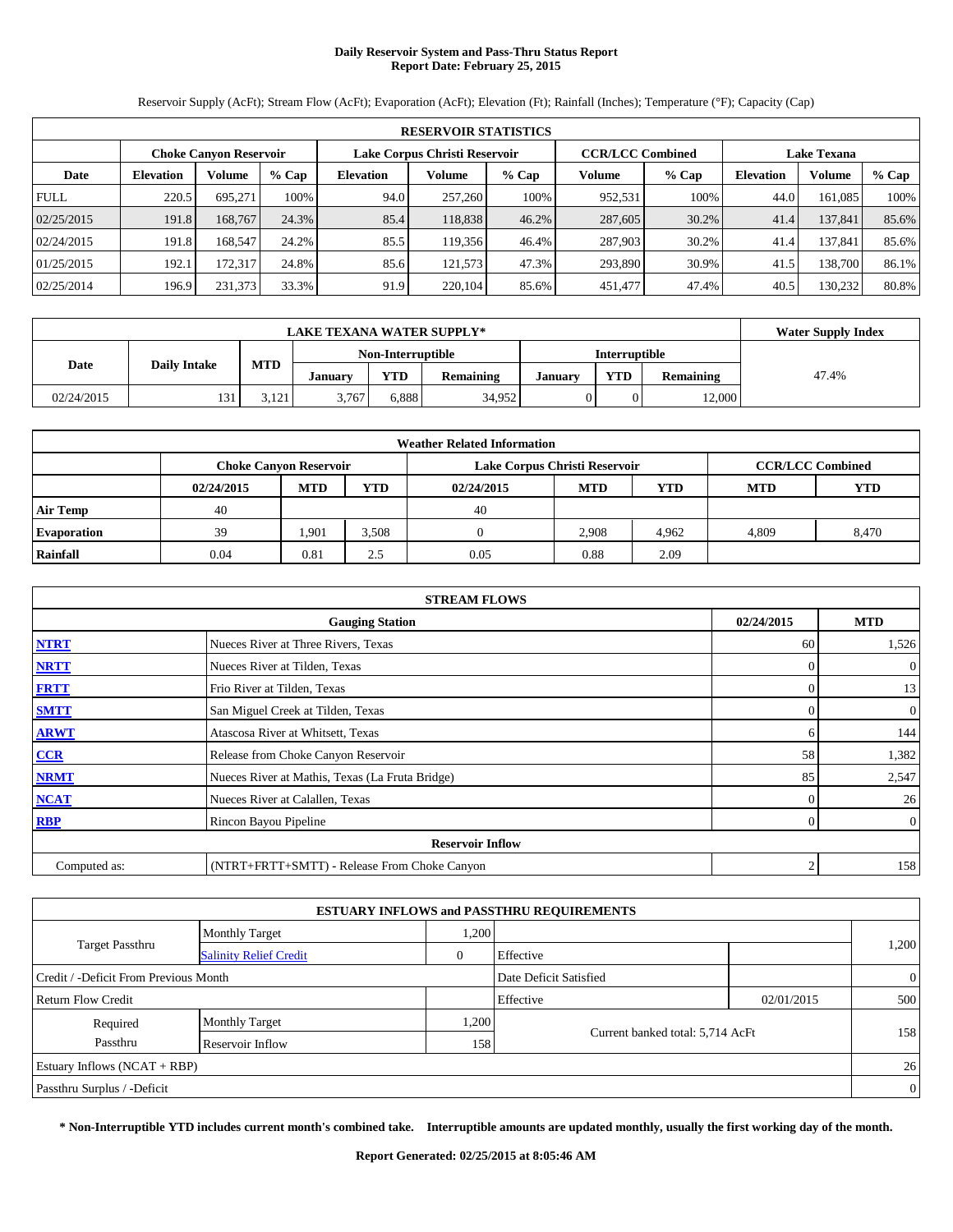#### **Daily Reservoir System and Pass-Thru Status Report Report Date: February 26, 2015**

Reservoir Supply (AcFt); Stream Flow (AcFt); Evaporation (AcFt); Elevation (Ft); Rainfall (Inches); Temperature (°F); Capacity (Cap)

|             | <b>RESERVOIR STATISTICS</b> |                               |       |                               |         |       |                         |         |                    |               |       |  |
|-------------|-----------------------------|-------------------------------|-------|-------------------------------|---------|-------|-------------------------|---------|--------------------|---------------|-------|--|
|             |                             | <b>Choke Canyon Reservoir</b> |       | Lake Corpus Christi Reservoir |         |       | <b>CCR/LCC Combined</b> |         | <b>Lake Texana</b> |               |       |  |
| Date        | <b>Elevation</b>            | Volume<br>% Cap               |       | <b>Elevation</b>              | Volume  | % Cap | Volume                  | $%$ Cap | <b>Elevation</b>   | <b>Volume</b> | % Cap |  |
| <b>FULL</b> | 220.5                       | 695.271                       | 100%  | 94.0                          | 257,260 | 100%  | 952,531                 | 100%    | 44.0               | 161,085       | 100%  |  |
| 02/26/2015  | 191.8                       | 168.988                       | 24.3% | 85.4                          | 118,708 | 46.1% | 287,696                 | 30.2%   | 41.4               | 137,841       | 85.6% |  |
| 02/25/2015  | 191.8                       | 168.767                       | 24.3% | 85.4                          | 118.838 | 46.2% | 287,605                 | 30.2%   | 41.4               | 137.841       | 85.6% |  |
| 01/26/2015  | 192.1                       | 172.540                       | 24.8% | 85.6                          | 121.573 | 47.3% | 294.113                 | 30.9%   | 41.5               | 138.700       | 86.1% |  |
| 02/26/2014  | 196.9                       | 230,972                       | 33.2% | 92.0                          | 222,028 | 86.3% | 453,000                 | 47.6%   | 40.6               | 131,068       | 81.4% |  |

|            | <b>LAKE TEXANA WATER SUPPLY*</b> |                 |                   |                                                                      |        |  |               |        |  |  |  |  |
|------------|----------------------------------|-----------------|-------------------|----------------------------------------------------------------------|--------|--|---------------|--------|--|--|--|--|
|            |                                  |                 | Non-Interruptible |                                                                      |        |  | Interruptible |        |  |  |  |  |
| Date       | <b>Daily Intake</b>              | <b>MTD</b>      | January           | <b>YTD</b><br>YTD<br><b>Remaining</b><br>Remaining<br><b>January</b> |        |  |               | 47.4%  |  |  |  |  |
| 02/25/2015 | 130                              | 3.251<br>⊥ ر∠…ر | 3.767             | 7.018                                                                | 34.822 |  |               | 12.000 |  |  |  |  |

| <b>Weather Related Information</b> |            |                               |            |            |                               |            |                         |       |  |  |  |
|------------------------------------|------------|-------------------------------|------------|------------|-------------------------------|------------|-------------------------|-------|--|--|--|
|                                    |            | <b>Choke Canyon Reservoir</b> |            |            | Lake Corpus Christi Reservoir |            | <b>CCR/LCC Combined</b> |       |  |  |  |
|                                    | 02/25/2015 | <b>MTD</b>                    | <b>YTD</b> | 02/25/2015 | <b>MTD</b>                    | <b>MTD</b> | <b>YTD</b>              |       |  |  |  |
| <b>Air Temp</b>                    | 65         |                               |            | 62         |                               |            |                         |       |  |  |  |
| <b>Evaporation</b>                 | 90         | 1,991                         | 3,598      | 128        | 3,036                         | 5,052      | 5.027                   | 8,688 |  |  |  |
| Rainfall                           | 0.00       | 0.81                          | 2.5        | 0.00       | 0.88                          | 2.09       |                         |       |  |  |  |

| <b>STREAM FLOWS</b> |                                                 |                |                  |  |  |  |  |  |  |
|---------------------|-------------------------------------------------|----------------|------------------|--|--|--|--|--|--|
|                     | <b>Gauging Station</b>                          |                |                  |  |  |  |  |  |  |
| <b>NTRT</b>         | Nueces River at Three Rivers, Texas             | 62             | 1,588            |  |  |  |  |  |  |
| <b>NRTT</b>         | Nueces River at Tilden, Texas                   | $\Omega$       | $\boldsymbol{0}$ |  |  |  |  |  |  |
| <b>FRTT</b>         | Frio River at Tilden, Texas                     | $\Omega$       | 13               |  |  |  |  |  |  |
| <b>SMTT</b>         | San Miguel Creek at Tilden, Texas               | $\Omega$       | $\boldsymbol{0}$ |  |  |  |  |  |  |
| <b>ARWT</b>         | Atascosa River at Whitsett, Texas               | 6              | 150              |  |  |  |  |  |  |
| CCR                 | Release from Choke Canyon Reservoir             | 58             | 1,439            |  |  |  |  |  |  |
| <b>NRMT</b>         | Nueces River at Mathis, Texas (La Fruta Bridge) | 85             | 2,632            |  |  |  |  |  |  |
| <b>NCAT</b>         | Nueces River at Calallen, Texas                 |                | 26               |  |  |  |  |  |  |
| <b>RBP</b>          | Rincon Bayou Pipeline                           | $\overline{0}$ | $\boldsymbol{0}$ |  |  |  |  |  |  |
|                     | <b>Reservoir Inflow</b>                         |                |                  |  |  |  |  |  |  |
| Computed as:        | (NTRT+FRTT+SMTT) - Release From Choke Canyon    | 4              | 162              |  |  |  |  |  |  |

| <b>ESTUARY INFLOWS and PASSTHRU REQUIREMENTS</b> |                               |              |                                  |            |                |  |  |  |  |  |
|--------------------------------------------------|-------------------------------|--------------|----------------------------------|------------|----------------|--|--|--|--|--|
|                                                  | <b>Monthly Target</b>         | .200         |                                  |            |                |  |  |  |  |  |
| <b>Target Passthru</b>                           | <b>Salinity Relief Credit</b> | $\mathbf{0}$ | Effective                        |            | 1,200          |  |  |  |  |  |
| Credit / -Deficit From Previous Month            |                               |              | Date Deficit Satisfied           |            | $\overline{0}$ |  |  |  |  |  |
| Return Flow Credit                               |                               |              | Effective                        | 02/01/2015 | 500            |  |  |  |  |  |
| Required                                         | <b>Monthly Target</b>         | .200         |                                  |            |                |  |  |  |  |  |
| Passthru                                         | Reservoir Inflow              | 162          | Current banked total: 5,714 AcFt |            | 162            |  |  |  |  |  |
| <b>Estuary Inflows (NCAT + RBP)</b>              |                               |              |                                  |            | 26             |  |  |  |  |  |
| Passthru Surplus / -Deficit                      |                               |              |                                  |            |                |  |  |  |  |  |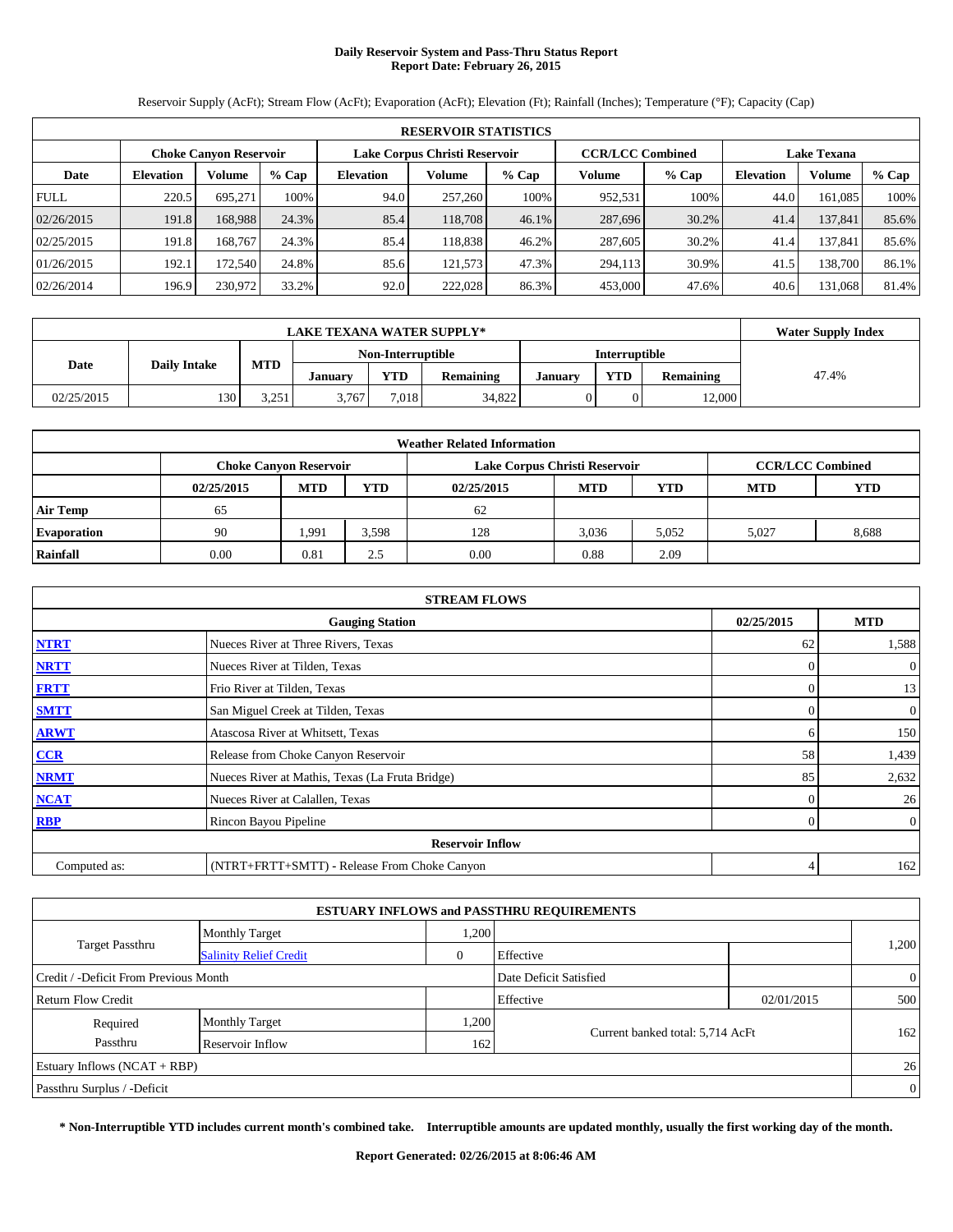#### **Daily Reservoir System and Pass-Thru Status Report Report Date: February 27, 2015**

Reservoir Supply (AcFt); Stream Flow (AcFt); Evaporation (AcFt); Elevation (Ft); Rainfall (Inches); Temperature (°F); Capacity (Cap)

|             | <b>RESERVOIR STATISTICS</b> |                               |       |                               |         |         |                         |       |                    |               |       |  |
|-------------|-----------------------------|-------------------------------|-------|-------------------------------|---------|---------|-------------------------|-------|--------------------|---------------|-------|--|
|             |                             | <b>Choke Canyon Reservoir</b> |       | Lake Corpus Christi Reservoir |         |         | <b>CCR/LCC Combined</b> |       | <b>Lake Texana</b> |               |       |  |
| Date        | Volume<br><b>Elevation</b>  |                               | % Cap | <b>Elevation</b>              | Volume  | $%$ Cap | Volume<br>% Cap         |       | <b>Elevation</b>   | <b>Volume</b> | % Cap |  |
| <b>FULL</b> | 220.5                       | 695.271                       | 100%  | 94.0                          | 257,260 | 100%    | 952,531                 | 100%  | 44.0               | 161,085       | 100%  |  |
| 02/27/2015  | 191.7                       | 167,778                       | 24.1% | 85.4                          | 118,967 | 46.2%   | 286,745                 | 30.1% | 41.3               | 136,986       | 85.0% |  |
| 02/26/2015  | 191.8                       | 168.988                       | 24.3% | 85.4                          | 118.708 | 46.1%   | 287,696                 | 30.2% | 41.4               | 137.841       | 85.6% |  |
| 01/27/2015  | 192.2                       | 172.986                       | 24.9% | 85.6                          | 121.441 | 47.2%   | 294.427                 | 30.9% | 42.0               | 143,036       | 88.8% |  |
| 02/27/2014  | 196.9                       | 231,639                       | 33.3% | 91.9                          | 222,104 | 85.6%   | 451,743                 | 47.4% | 40.5               | 130.232       | 80.8% |  |

|            | <b>LAKE TEXANA WATER SUPPLY*</b> |            |                   |                                                                             |        |  |               |        |  |  |  |  |
|------------|----------------------------------|------------|-------------------|-----------------------------------------------------------------------------|--------|--|---------------|--------|--|--|--|--|
|            |                                  |            | Non-Interruptible |                                                                             |        |  | Interruptible |        |  |  |  |  |
| Date       | <b>Daily Intake</b>              | <b>MTD</b> | January           | <b>YTD</b><br><b>YTD</b><br><b>Remaining</b><br>Remaining<br><b>January</b> |        |  |               | 47.3%  |  |  |  |  |
| 02/26/2015 | 130                              | 3.381      | 3.767             | 7.148                                                                       | 34.692 |  |               | 12.000 |  |  |  |  |

| <b>Weather Related Information</b> |            |                               |            |            |                               |                         |            |       |  |
|------------------------------------|------------|-------------------------------|------------|------------|-------------------------------|-------------------------|------------|-------|--|
|                                    |            | <b>Choke Canyon Reservoir</b> |            |            | Lake Corpus Christi Reservoir | <b>CCR/LCC Combined</b> |            |       |  |
|                                    | 02/26/2015 | <b>MTD</b>                    | <b>YTD</b> | 02/26/2015 | <b>MTD</b>                    | <b>MTD</b>              | <b>YTD</b> |       |  |
| <b>Air Temp</b>                    | 66         |                               |            | 65         |                               |                         |            |       |  |
| <b>Evaporation</b>                 | 173        | 2.164                         | 3.771      | 249        | 3,285                         | 5,339                   | 5.449      | 9,110 |  |
| Rainfall                           | 0.00       | 0.81                          | 2.5        | 0.00       | 0.88                          | 2.09                    |            |       |  |

| <b>STREAM FLOWS</b> |                                                 |                |                  |  |  |  |  |  |
|---------------------|-------------------------------------------------|----------------|------------------|--|--|--|--|--|
|                     | 02/26/2015                                      | <b>MTD</b>     |                  |  |  |  |  |  |
| <b>NTRT</b>         | 60                                              | 1,648          |                  |  |  |  |  |  |
| <b>NRTT</b>         | Nueces River at Tilden, Texas                   | $\Omega$       | $\boldsymbol{0}$ |  |  |  |  |  |
| <b>FRTT</b>         | Frio River at Tilden, Texas                     | $\Omega$       | 13               |  |  |  |  |  |
| <b>SMTT</b>         | San Miguel Creek at Tilden, Texas               | $\Omega$       | $\boldsymbol{0}$ |  |  |  |  |  |
| <b>ARWT</b>         | Atascosa River at Whitsett, Texas               |                | 155              |  |  |  |  |  |
| CCR                 | Release from Choke Canyon Reservoir             | 58             | 1,497            |  |  |  |  |  |
| <b>NRMT</b>         | Nueces River at Mathis, Texas (La Fruta Bridge) | 91             | 2,723            |  |  |  |  |  |
| <b>NCAT</b>         | Nueces River at Calallen, Texas                 |                | 26               |  |  |  |  |  |
| <b>RBP</b>          | Rincon Bayou Pipeline                           | $\overline{0}$ | $\boldsymbol{0}$ |  |  |  |  |  |
|                     | <b>Reservoir Inflow</b>                         |                |                  |  |  |  |  |  |
| Computed as:        | (NTRT+FRTT+SMTT) - Release From Choke Canyon    | 2              | 164              |  |  |  |  |  |

|                                       |                               |          | <b>ESTUARY INFLOWS and PASSTHRU REQUIREMENTS</b> |            |                |
|---------------------------------------|-------------------------------|----------|--------------------------------------------------|------------|----------------|
| <b>Target Passthru</b>                | <b>Monthly Target</b>         | .200     |                                                  |            |                |
|                                       | <b>Salinity Relief Credit</b> | $\theta$ | Effective                                        |            | 1,200          |
| Credit / -Deficit From Previous Month |                               |          | Date Deficit Satisfied                           |            | $\overline{0}$ |
| Return Flow Credit                    |                               |          | Effective                                        | 02/01/2015 | 500            |
| Required                              | <b>Monthly Target</b>         | .200     |                                                  |            |                |
| Passthru                              | Reservoir Inflow              | 164      | Current banked total: 5,714 AcFt                 |            | 164            |
| Estuary Inflows $(NCAT + RBP)$        |                               |          |                                                  |            |                |
| Passthru Surplus / -Deficit           |                               |          |                                                  |            | $\overline{0}$ |